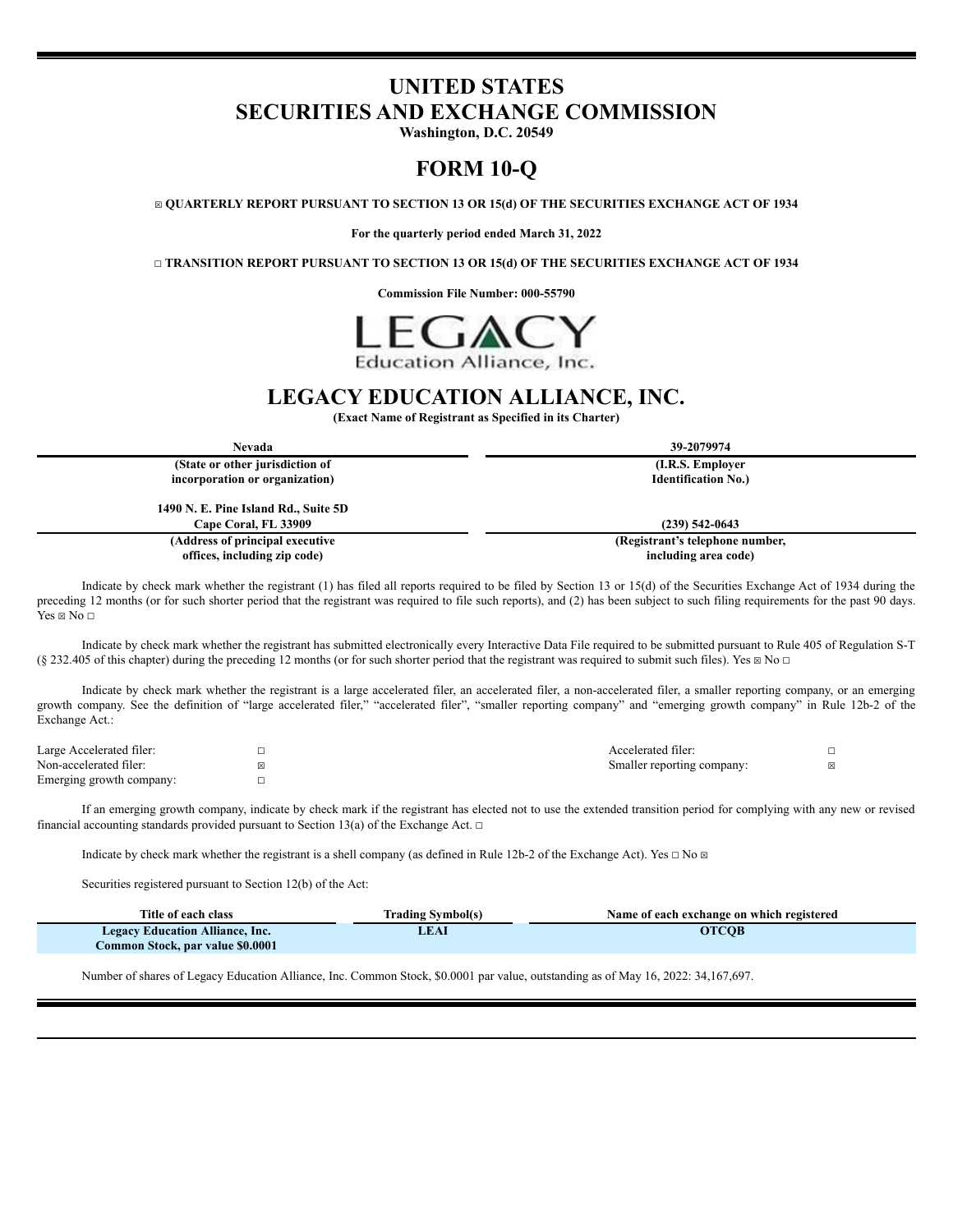### **Index to Quarterly Report on Form 10-Q for Quarter Ended March 31, 2022**

# **PART I. FINANCIAL [INFORMATION](#page-3-0)**

| Item 1 | <b>Consolidated Financial Statements (Unaudited)</b>                                                              |    |
|--------|-------------------------------------------------------------------------------------------------------------------|----|
|        | Consolidated Balance Sheets as of March 31, 2022 and December 31, 2021                                            |    |
|        | Consolidated Statements of Operations and Comprehensive Income for the three months ended March 31, 2022 and 2021 |    |
|        | Consolidated Statements of Changes in Stockholders' Deficit for the three months ended March 31, 2022 and 2021    |    |
|        | Consolidated Statements of Cash Flows for the three months ended March 31, 2022 and 2021                          | 4  |
|        | Notes to the Consolidated Financial Statements                                                                    |    |
| Item 2 | <u>Management's Discussion and Analysis of Financial Condition and Results of Operations</u>                      | 28 |
| Item 4 | <b>Controls and Procedures</b>                                                                                    | 35 |
|        |                                                                                                                   |    |
|        | <b>PART II. OTHER INFORMATION</b>                                                                                 |    |
|        |                                                                                                                   |    |
|        | Item 1 Legal Proceedings                                                                                          | 36 |
|        | Item 1A Risk Factors                                                                                              | 36 |
| Item 2 | Unregistered Sales of Equity Securities and Use of Proceeds                                                       | 36 |
| Item 5 | <b>Other Information</b>                                                                                          | 36 |
| Item 6 | Exhibits                                                                                                          | 37 |
|        | <u>Signatures</u>                                                                                                 | 38 |
|        |                                                                                                                   |    |

### i

**Page**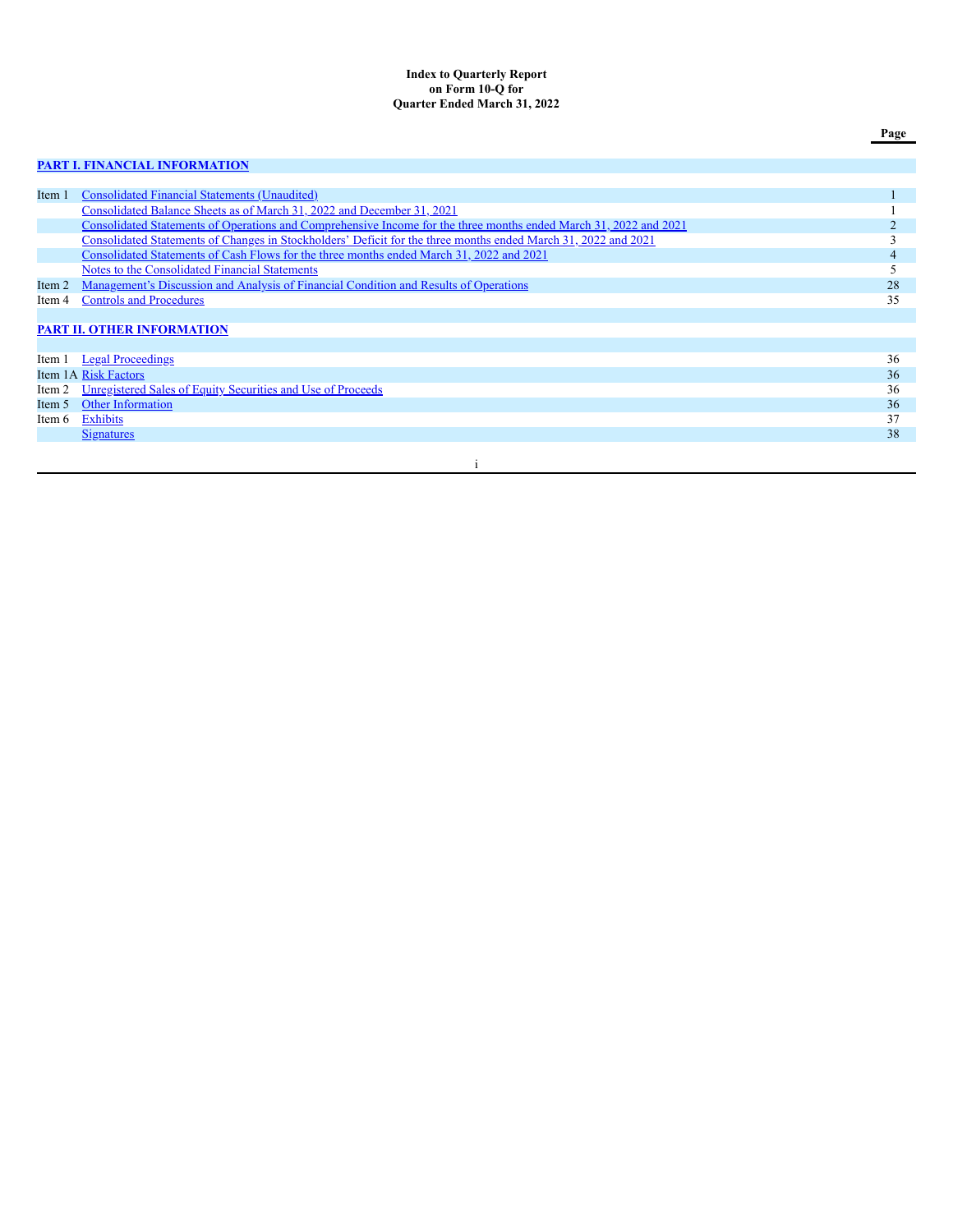### **CAUTIONARY STATEMENT REGARDING FORWARD-LOOKING INFORMATION**

Some of the statements in this Quarterly Report on Form 10-Q under the headings "Consolidated Financial Statements" and "Management's Discussion and Analysis of Financial Condition and Results of Operations" and elsewhere contain forward-looking statements within the meaning of the Private Securities Litigation Reform Act of 1995. We may also make written or oral forward-looking statements in our periodic reports on Forms 10-Q and 8-K, in press releases and other written materials and in oral statements made by our officers, directors or employees to third parties. Statements that are not historical facts, including statements about our beliefs and expectations, are forward-looking statements. Forward-looking statements are often characterized by the use of words such as "outlook, "believes," "estimates," "expects," "projects," "may," "intends," "plans," "anticipates," "foresees," "future," or by discussions of strategy, plans or intentions; including, but not limited to, our discussions regarding the results projected from the introduction of new brands, products and services, expansion into new geographic markets, combinations with third parties, including, but not limited to our licensors; the development of ecommerce capabilities; projections of international growth; projected increase in profitability from our symposium-style course delivery model that should lead to increased margins; our ability to address or manage corruption concerns in certain locations in which we operate; our ability to address and manage cybersecurity risks; our ability to protect our intellectual property, on which our business is substantially dependent; our expectations regarding future divided payments; our ability to manage our relationships with credit card processors, and our expectations regarding the impact of general economic conditions on our business; the effects of the COVID-19 coronavirus pandemic on the global and national economies and on our business operations; and the estimates and matters described under the caption "*Item 2.* Management's Discussion and Analysis of Financial Condition and Results of Operations." Our assumptions used for the purposes of the forward-looking statements represent estimates of future events and are subject to uncertainty as to possible changes in economic, legislative, industry, and other circumstances, including the development, acceptance and sales of our products and our ability to raise additional funding sufficient to implement our strategy. Such forward-looking statements involve assumptions, known and unknown risks, uncertainties, and other important factors that could cause the actual results, performance or our achievements, or industry results, to differ materially from historical results, any future results, or performance or achievements expressed or implied by such forward-looking statements. There are a number of risks and uncertainties that could cause our actual results to differ materially from the forward-looking statements contained in this report. Important factors that could cause our actual results to differ materially from those expressed as forward-looking statements are set forth in this report, in our latest Annual Report on Form 10-K, including but not limited to "Part I, Item 1A. Risk Factors" and "Part II, Item 7. Management's Discussion and Analysis of Financial Condition and Results of Operations" therein, and in our other filings with the Securities and Exchange Commission (the "SEC"). There may be other factors of which we are currently unaware or deem immaterial that may cause our actual results to differ materially from the forward-looking statements. Although we believe the assumptions underlying our forward-looking statements are reasonable, any of these assumptions, and, therefore, also the forward-looking statements based on these assumptions could themselves prove to be inaccurate. In addition, to the extent any inconsistency or conflict exists between the information included in this report and the information included in our prior reports and other filings with the SEC, the information contained in this report updates and supersedes such information.

Forward-looking statements are based on current plans, estimates, assumptions and projections, and therefore you should not place undue reliance on them. Forwardlooking statements speak only as of the date they are made, and we undertake no obligation to update them publicly in light of new information or future events.

#### **Presentation of Financial Statements**

The terms "Legacy Education Alliance, Inc.," the "Company," "we," "our," "us" or "Legacy" as used in this report refer collectively to Legacy Education Alliance, Inc., a Nevada corporation ("Legacy"), the registrant, which was formerly known as Priced In Corp., and, unless the context otherwise requires, together with its wholly-owned subsidiary, Legacy Education Alliance Holdings, Inc., a Colorado corporation, other operating subsidiaries and any predecessor of Legacy Education Alliance Holdings, Inc., including Tigrent Inc., a Colorado corporation ("*TIGE*").

This Form 10-Q includes financial statements and related notes that present the consolidated financial position, results of operations, comprehensive income, and cash flows of Legacy and its subsidiaries.

ii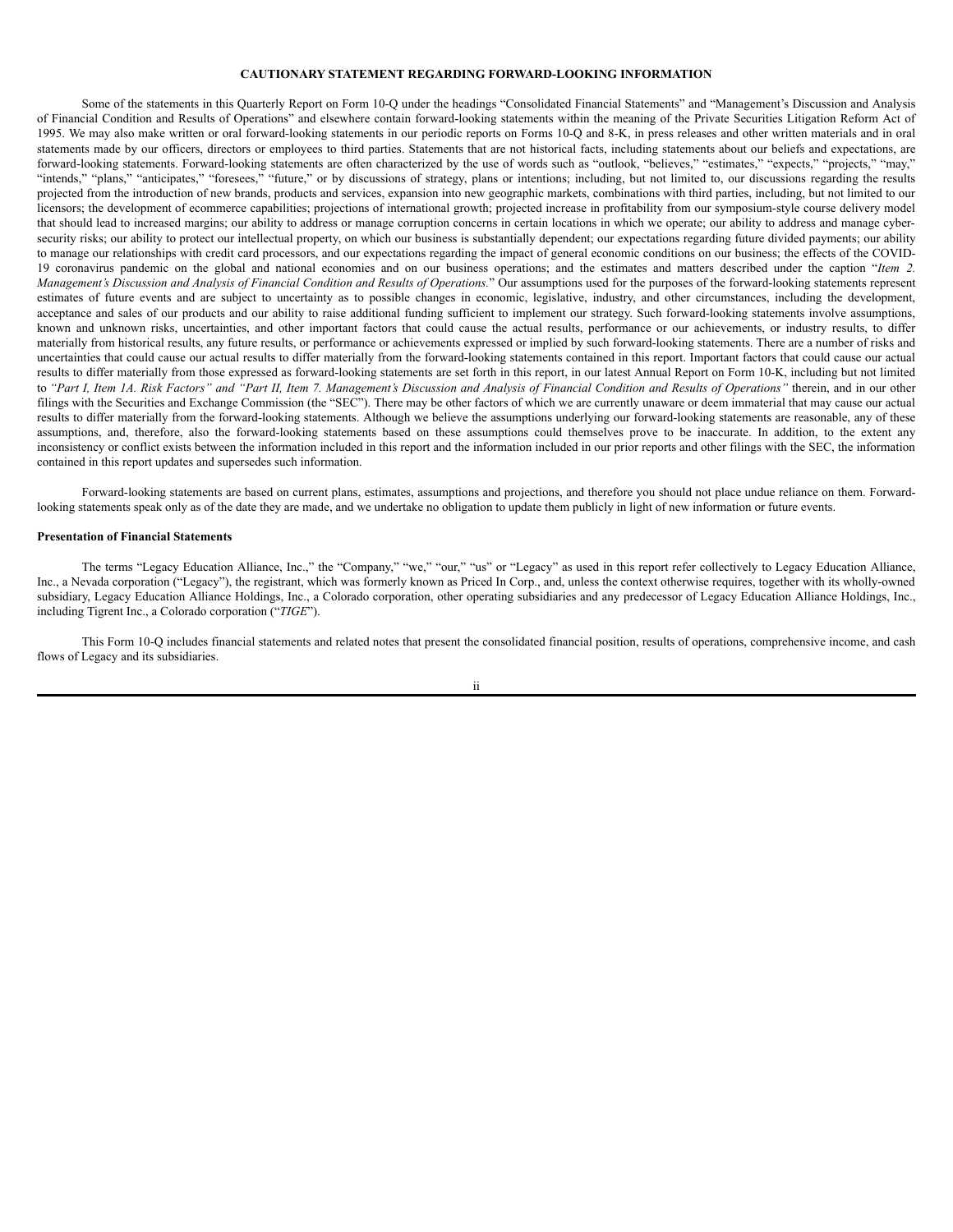# **PART I. FINANCIAL INFORMATION**

# <span id="page-3-2"></span><span id="page-3-1"></span><span id="page-3-0"></span>**Item 1. Consolidated Financial Statements.**

### **LEGACY EDUCATION ALLIANCE, INC. AND SUBSIDIARIES CONSOLIDATED BALANCE SHEETS (In thousands, except share data)**

|                                                                                                                |               | March 31,<br>2022 |               | December 31,<br>2021 |
|----------------------------------------------------------------------------------------------------------------|---------------|-------------------|---------------|----------------------|
|                                                                                                                |               | (unaudited)       |               | (audited)            |
| <b>ASSETS</b>                                                                                                  |               |                   |               |                      |
| Current assets:                                                                                                |               |                   |               |                      |
| Cash and cash equivalents                                                                                      | <sup>\$</sup> | 153               | $\mathcal{S}$ | 576                  |
| Restricted cash                                                                                                |               | 135               |               | 374                  |
| Deferred course expenses                                                                                       |               | 287               |               | 304                  |
| Prepaid expenses and other current assets                                                                      |               | 378               |               | 607                  |
| Inventory                                                                                                      |               | $\mathbf{1}$      |               | $\overline{1}$       |
| Discontinued operations current assets                                                                         |               |                   |               |                      |
| Total current assets                                                                                           |               | 954               |               | 1,862                |
| Right-of-use assets                                                                                            |               | 13                |               | 20                   |
| Other assets                                                                                                   |               | 6                 |               | 6                    |
| Discontinued operations-other assets                                                                           |               | 33                |               | 33                   |
| <b>Total</b> assets                                                                                            | $\mathbf S$   | 1,006             | $\mathbb{S}$  | 1,921                |
| <b>LIABILITIES AND STOCKHOLDERS' DEFICIT</b>                                                                   |               |                   |               |                      |
| Current liabilities:                                                                                           |               |                   |               |                      |
| Accounts payable                                                                                               | \$            | 2,451             | \$            | 2,544                |
| Royalties payable                                                                                              |               | 110               |               | 110                  |
| Accrued course expenses                                                                                        |               | 246               |               | 252                  |
| Accrued salaries, wages and benefits                                                                           |               | 225               |               | 202                  |
| Operating lease liability, current portion                                                                     |               | 13                |               | 20                   |
| Other accrued expenses                                                                                         |               | 2,246             |               | 2,114                |
| Deferred revenue                                                                                               |               | 4,370             |               | 4,438                |
| Short-term related party debt, net of unamortized debt discount of \$133                                       |               | 213               |               | 142                  |
| Current portion of long term debt, net of unamortized debt discount of \$0                                     |               | 1,005             |               | 1,011                |
| Discontinued operations-current liabilities                                                                    |               | 9,699             |               | 9,845                |
| Total current liabilities                                                                                      |               | 20,578            |               | 20,678               |
| Long-term debt, net of current portion and net of unamortized debt discount of \$442                           |               | 1,958             |               | 1,933                |
| Deferred tax liability, net                                                                                    |               | 1,336             |               | 1,493                |
| <b>Total liabilities</b>                                                                                       |               | 23,872            |               | 24,104               |
| Commitments and contingencies (Note 13)                                                                        |               |                   |               |                      |
| Stockholders' deficit:                                                                                         |               |                   |               |                      |
| Preferred stock, \$0.0001 par value, 20,000,000 shares authorized, none issued                                 |               |                   |               |                      |
| Common stock, \$0.0001 par value; 200,000,000 authorized; 33,917,697 shares issued and outstanding as of March |               |                   |               |                      |
| 31, 2021 and December 31, 2021                                                                                 |               | $\overline{3}$    |               | 3                    |
| Additional paid-in capital                                                                                     |               | 13,165            |               | 13,161               |
| Cumulative foreign currency translation adjustment                                                             |               | 693               |               | 837                  |
| Accumulated deficit                                                                                            |               | (36, 727)         |               | (36, 184)            |
| Total stockholders' deficit                                                                                    |               | (22, 866)         |               | (22, 183)            |
| Total liabilities and stockholders' deficit                                                                    | \$            | 1,006             | \$            | 1,921                |

See Notes to Unaudited Consolidated Financial Statements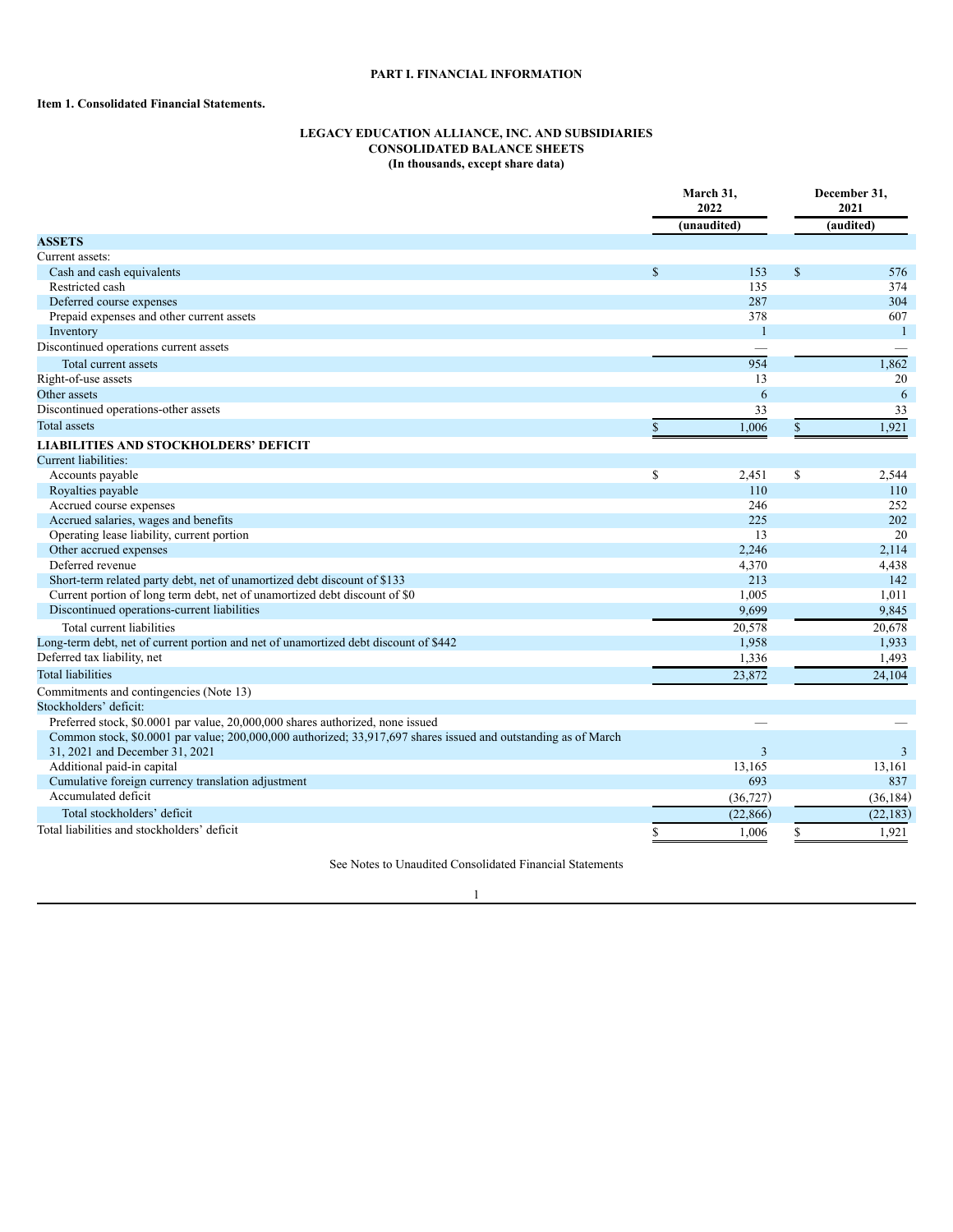### **LEGACY EDUCATION ALLIANCE, INC. AND SUBSIDIARIES CONSOLIDATED STATEMENTS OF OPERATIONS AND COMPREHENSIVE INCOME (Unaudited) (In thousands, except per share data)**

<span id="page-4-0"></span>

|                                                                    |               | <b>Three Months Ended</b><br>March 31, |               |                  |  |
|--------------------------------------------------------------------|---------------|----------------------------------------|---------------|------------------|--|
|                                                                    |               | 2022                                   |               | 2021             |  |
| Revenue                                                            |               | 285                                    | \$            | 2,620            |  |
| Operating costs and expenses:                                      |               |                                        |               |                  |  |
| Direct course expenses                                             |               | 104                                    |               | 434              |  |
| Advertising and sales expenses                                     |               | 88                                     |               | 58               |  |
| General and administrative expenses                                |               | 647                                    |               | 998              |  |
| Total operating costs and expenses                                 |               | 839                                    |               | 1,490            |  |
| Income (loss) from operations                                      |               | (554)                                  |               | 1.130            |  |
| Other expense:                                                     |               |                                        |               |                  |  |
| Interest expense, net                                              |               | (125)                                  |               |                  |  |
| Other expense, net                                                 |               |                                        |               | (2)              |  |
| Total other expense, net                                           |               | (125)                                  |               | $\overline{(2)}$ |  |
| Income (loss) from continuing operations before income taxes       |               | (679)                                  |               | 1,128            |  |
| Income tax (expense) benefit                                       |               | 136                                    |               | (1,046)          |  |
| Net income (loss) from continuing operations                       |               | (543)                                  |               | 82               |  |
| Income from discontinued operations                                |               |                                        |               | 171              |  |
| Net income from discontinued operations                            |               |                                        |               | 171              |  |
| Net income (loss)                                                  |               | (543)                                  |               | 253              |  |
| Basic earnings (loss) per common share - continuing operations     | <sup>\$</sup> | (0.02)                                 | $\mathcal{S}$ | -                |  |
| Basic earnings (loss) per common share - discontinued operations   |               |                                        |               | 0.01             |  |
| Basic earnings (loss) per common share                             |               | (0.02)                                 | \$.           | 0.01             |  |
|                                                                    |               |                                        |               |                  |  |
| Diluted earnings (loss) per common share - continuing operations   | \$.           | (0.02)                                 | $\mathcal{S}$ |                  |  |
| Diluted earnings (loss) per common share - discontinued operations |               |                                        |               | 0.01             |  |
| Diluted earnings (loss) per common share                           |               | (0.02)                                 | S             | 0.01             |  |
| Basic weighted average common shares outstanding                   |               | 33,918                                 |               | 23,187           |  |
| Diluted weighted average common shares outstanding                 |               | 33,918                                 |               | 25,029           |  |
| Comprehensive income:                                              |               |                                        |               |                  |  |
| Net income (loss)                                                  | <sup>\$</sup> | (543)                                  | <sup>\$</sup> | 253              |  |
| Foreign currency translation adjustments, net of tax of \$0        |               | (144)                                  |               | 103              |  |
| Total comprehensive income (loss)                                  |               | (687)                                  |               | 356              |  |
|                                                                    |               |                                        |               |                  |  |

See Notes to Unaudited Consolidated Financial Statements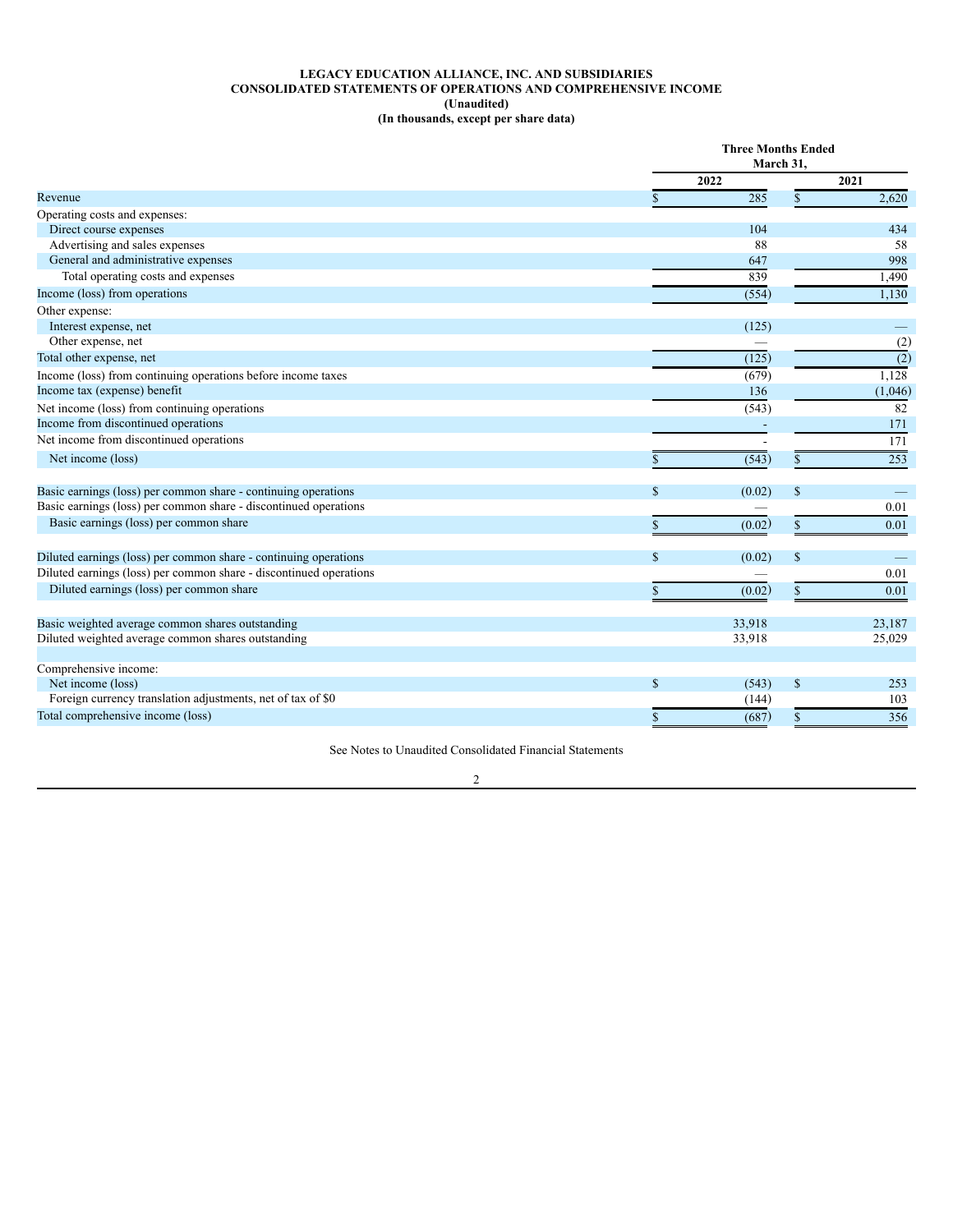### **LEGACY EDUCATION ALLIANCE, INC. AND SUBSIDIARIES CONSOLIDATED STATEMENTS OF CHANGES IN STOCKHOLDERS' DEFICIT (Unaudited) (In thousands)**

<span id="page-5-0"></span>

|                                                             | <b>Common stock</b> |  |        | <b>Cumulative</b><br>foreign<br><b>Additional</b><br>currency<br>paid-in<br>translation |                   |  | Accumulated                              | <b>Total</b><br>stockholders' |              |
|-------------------------------------------------------------|---------------------|--|--------|-----------------------------------------------------------------------------------------|-------------------|--|------------------------------------------|-------------------------------|--------------|
|                                                             | <b>Shares</b>       |  | Amount |                                                                                         | capital           |  | adjustment                               | deficit                       | deficit      |
| Balance at December 31, 2020                                | 23,279              |  |        |                                                                                         | 11,564            |  | 416                                      | (35,618)                      | (23, 636)    |
| Beneficial conversion feature for senior secured debenture- |                     |  |        |                                                                                         |                   |  |                                          |                               |              |
| related party                                               |                     |  |        |                                                                                         | 375               |  |                                          |                               | 375          |
| Foreign currency translation adjustment, net of tax of \$0  |                     |  |        |                                                                                         | —                 |  | 103                                      |                               | 103          |
| Net Income                                                  |                     |  |        |                                                                                         |                   |  |                                          | 253                           | 253          |
| Balance at March 31, 2021                                   | 23,279              |  |        |                                                                                         | 11,939            |  | 519                                      | (35, 365)                     | (22,905)     |
|                                                             |                     |  |        |                                                                                         | <b>Additional</b> |  | <b>Cumulative</b><br>foreign<br>currency |                               | <b>Total</b> |

|                                                            | <b>Common stock</b> |  |        | .<br>.<br>paid-in<br>translation |         |  | Accumulated |  | ------<br>stockholders' |           |
|------------------------------------------------------------|---------------------|--|--------|----------------------------------|---------|--|-------------|--|-------------------------|-----------|
|                                                            | <b>Shares</b>       |  | Amount |                                  | capital |  | adiustment  |  | deficit                 | deficit   |
| Balance at December 31, 2021                               | 33.918              |  |        |                                  | 13.161  |  | 837         |  | (36.184)                | (22, 183) |
| Share-based compensation expense                           |                     |  |        |                                  |         |  |             |  |                         |           |
| Foreign currency translation adjustment, net of tax of \$0 |                     |  |        |                                  |         |  | (144)       |  |                         | (144)     |
| Net Loss                                                   |                     |  |        |                                  |         |  |             |  | (543)                   | (543)     |
| Balance at March 31, 2022                                  | 33.918              |  |        |                                  | 13.165  |  | 693         |  | (36.727)                | (22, 866) |

See Notes to Unaudited Consolidated Financial Statements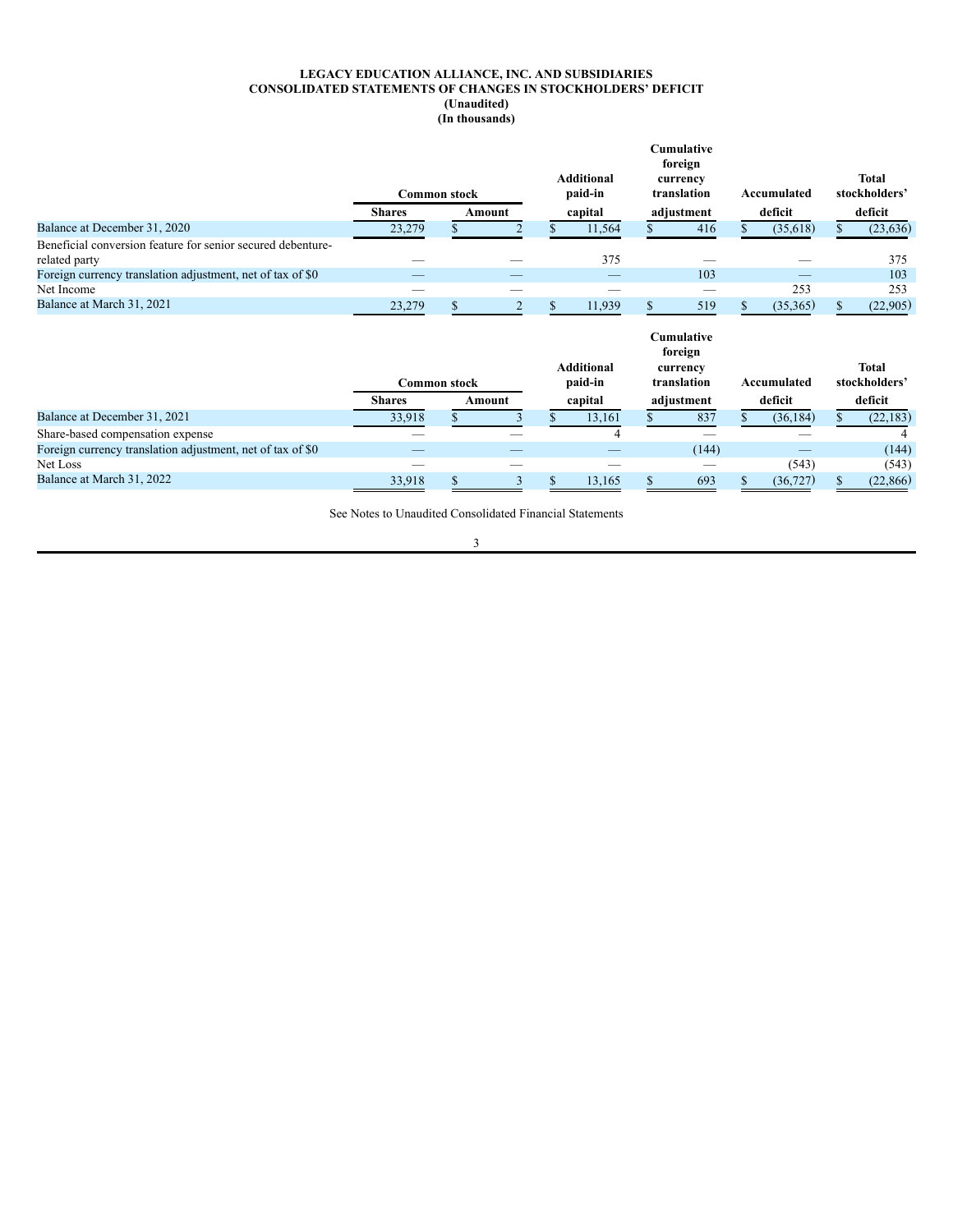### **LEGACY EDUCATION ALLIANCE, INC. AND SUBSIDIARIES CONSOLIDATED STATEMENTS OF CASH FLOWS (Unaudited) (In thousands)**

<span id="page-6-0"></span>

|                                                                                                               | <b>Three Months Ended</b><br>March 31, |                  |               |          |
|---------------------------------------------------------------------------------------------------------------|----------------------------------------|------------------|---------------|----------|
|                                                                                                               |                                        | 2022             |               | 2021     |
| <b>CASH FLOWS FROM OPERATING ACTIVITIES</b>                                                                   |                                        |                  |               |          |
| Net income (loss)                                                                                             | $\mathbb{S}$                           | (543)            | \$            | 253      |
| Less net income from discontinued operations                                                                  |                                        |                  |               | 171      |
| Net income (loss) from continuing operations                                                                  | $\overline{\mathbb{S}}$                | (543)            | <sup>\$</sup> | 82       |
| Adjustments to reconcile net income (loss) to net cash provided by (used in) operating activities:            |                                        |                  |               |          |
| Depreciation and amortization                                                                                 |                                        |                  |               | 3        |
| Non-cash lease expense                                                                                        |                                        | 6                |               | 6        |
| Share-based compensation                                                                                      |                                        | $\overline{4}$   |               |          |
| Amortization of debt discount                                                                                 |                                        | 96               |               |          |
| Deferred income taxes                                                                                         |                                        | (158)            |               |          |
| Changes in operating assets and liabilities:                                                                  |                                        |                  |               |          |
| Deferred course expenses                                                                                      |                                        | 33               |               | 417      |
| Prepaid expenses and other receivable                                                                         |                                        | (104)            |               | 241      |
| Accounts payable-trade                                                                                        |                                        | (156)            |               | (517)    |
| Royalties payable                                                                                             |                                        |                  |               | (11)     |
| Accrued course expenses                                                                                       |                                        | (20)<br>23       |               | 42       |
| Accrued salaries, wages and benefits                                                                          |                                        |                  |               | (6)      |
| Operating lease liability<br>Other accrued expenses                                                           |                                        | (6)<br>(167)     |               | 1,100    |
| Deferred revenue                                                                                              |                                        |                  |               |          |
|                                                                                                               |                                        | (143)            |               | (2,780)  |
| Net cash used in operating activities - continuing operations                                                 |                                        | (1, 135)         |               | (1, 423) |
| Net cash used in operating activities - discontinued operations                                               |                                        |                  |               | (28)     |
| Net cash used in operating activities                                                                         |                                        | (1, 135)         |               | (1, 451) |
| <b>CASH FLOWS FROM INVESTING ACTIVITIES</b>                                                                   |                                        |                  |               |          |
| Proceeds from the sale of investment property                                                                 |                                        |                  |               |          |
| Proceeds from sale property and equipment                                                                     |                                        |                  |               |          |
| Net cash provided by investing activities - continuing operations                                             |                                        |                  |               |          |
| Net cash used in investing activities - discontinued operations                                               |                                        |                  |               |          |
| Net cash provided by investing activities                                                                     |                                        |                  |               |          |
| <b>CASH FLOWS FROM FINANCING ACTIVITIES</b>                                                                   |                                        |                  |               |          |
| Principal payments on debt                                                                                    |                                        | (7)              |               |          |
| Proceeds from issuance of debt from related parties                                                           |                                        |                  |               | 375      |
| Proceeds from debentures                                                                                      |                                        |                  |               |          |
| Issuance of common stock for stock option purchase                                                            |                                        |                  |               |          |
| Net cash provided by (used in) financing activities - continuing operations                                   |                                        | $\overline{(7)}$ |               | 375      |
| Net cash provided by financing activities - discontinued operations                                           |                                        |                  |               |          |
| Net cash provided by (used in) financing activities                                                           |                                        | $\overline{(7)}$ |               | 375      |
| Effect of exchange rate differences on cash                                                                   |                                        | 480              |               | 185      |
| Net decrease in cash and cash equivalents and restricted cash                                                 |                                        | (662)            |               | (891)    |
| Cash and cash equivalents and restricted cash, beginning of period, including cash in discontinued operations | $\mathbb{S}$                           | 950              | S.            | 2,680    |
| Cash and cash equivalents and restricted cash, end of period                                                  | $\mathbf S$                            |                  | \$            |          |
|                                                                                                               |                                        | 288              |               | 1,789    |
| <b>Supplemental disclosures:</b>                                                                              |                                        |                  |               |          |
| Cash paid during the period for interest                                                                      | \$                                     | 3                | \$            |          |
| Cash received during the period for income taxes, net of tax payments                                         |                                        | 5                |               |          |
| Supplemental disclosure of non-cash activity:                                                                 |                                        |                  |               |          |
| Initial recognition of beneficial conversion feature for senior secured convertible debt – related party      | $\mathbb{S}$                           |                  | \$            | 375      |
|                                                                                                               |                                        |                  |               |          |

See Notes to Unaudited Consolidated Financial Statements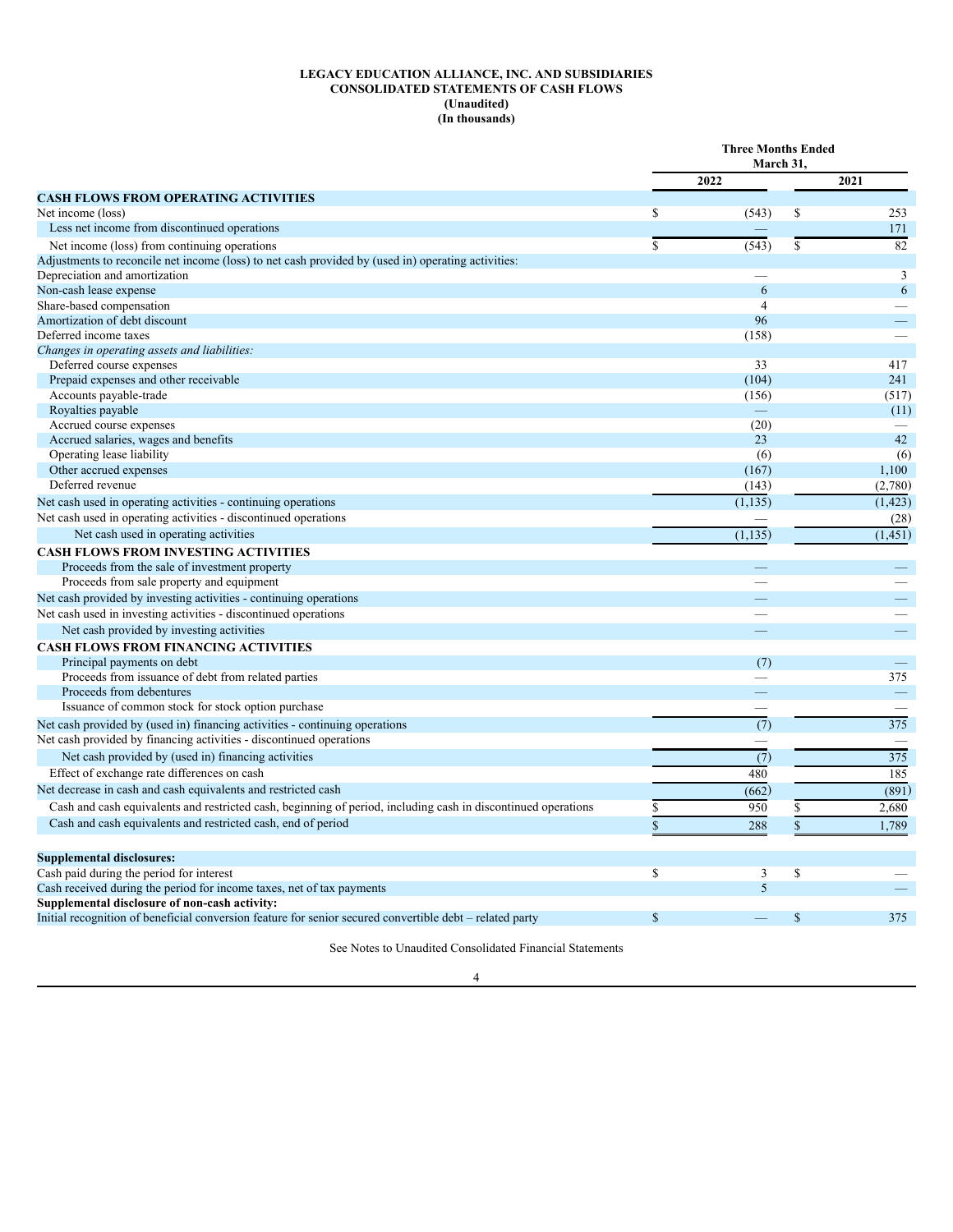### **LEGACY EDUCATION ALLIANCE, INC. AND SUBSIDIARIES NOTES TO CONSOLIDATED FINANCIAL STATEMENTS (Unaudited)**

### <span id="page-7-0"></span>**Note 1 - General**

### *Business Description.*

We are a provider of practical, high-quality, and value-based educational training on the topics of personal finance, entrepreneurship, real estate, and financial markets investing strategies and techniques. Our programs are offered through a variety of formats and channels, including free workshops, basic trainings, forums, telephone mentoring, one-on-one mentoring, coaching and e-learning. During the three months ended March 31, 2022, we marketed our products and services under our *Building Wealth with LegacyTM* brand. During the year ended December 31, 2021, we marketed our products and services under two brands: *Building Wealth with LegacyTM*; and *Homemade Investor by Tarek El Moussa*.

Our students pay for their courses in full up-front or through payment agreements with independent third parties. Under United States of America generally accepted accounting principles ("U.S. GAAP"), we recognize revenue upon the earlier of (i) when our students take their courses or (ii) the term for taking their course expires, both of which could be several quarters after the student purchases a program and pays the fee. We recognize revenue immediately when we sell our (i) proprietary products delivered at time of sale and (ii) third party products sales. Our symposiums and forums combine multiple advanced training courses in one location, allowing us to achieve certain economies of scale that reduce costs and improve margins while also accelerating U.S. GAAP revenue recognition, while at the same time, enhancing our students' experience, particularly, for example, through the opportunity to network with other students.

We also provide a richer experience for our students through one-on-one mentoring (two to three days in length, on site or remotely telephone mentoring (10 to 16 weekly one-on-one or one-on-many telephone sessions). Mentoring involves a subject matter expert interacting with the student remotely or in person and guiding the student, for example, through his or her first real estate transaction, providing a real hands-on experience.

We were founded in 1996, and through a reverse merger, became a publicly-held company in November 2014.

Historically, our operations have relied heavily on our and our students' ability to travel and attend live events where large groups of people gather in local markets within each of the segments in which we operate. Due to the COVID-19 pandemic, and the resulting worldwide restrictions on travel and social distancing, we have temporarily suspended live events and shifted to online live training and on-demand training to our students.

Historically, our operations have been managed through three operating segments: (i) North America, (ii) United Kingdom, and (iii) Other Foreign Markets.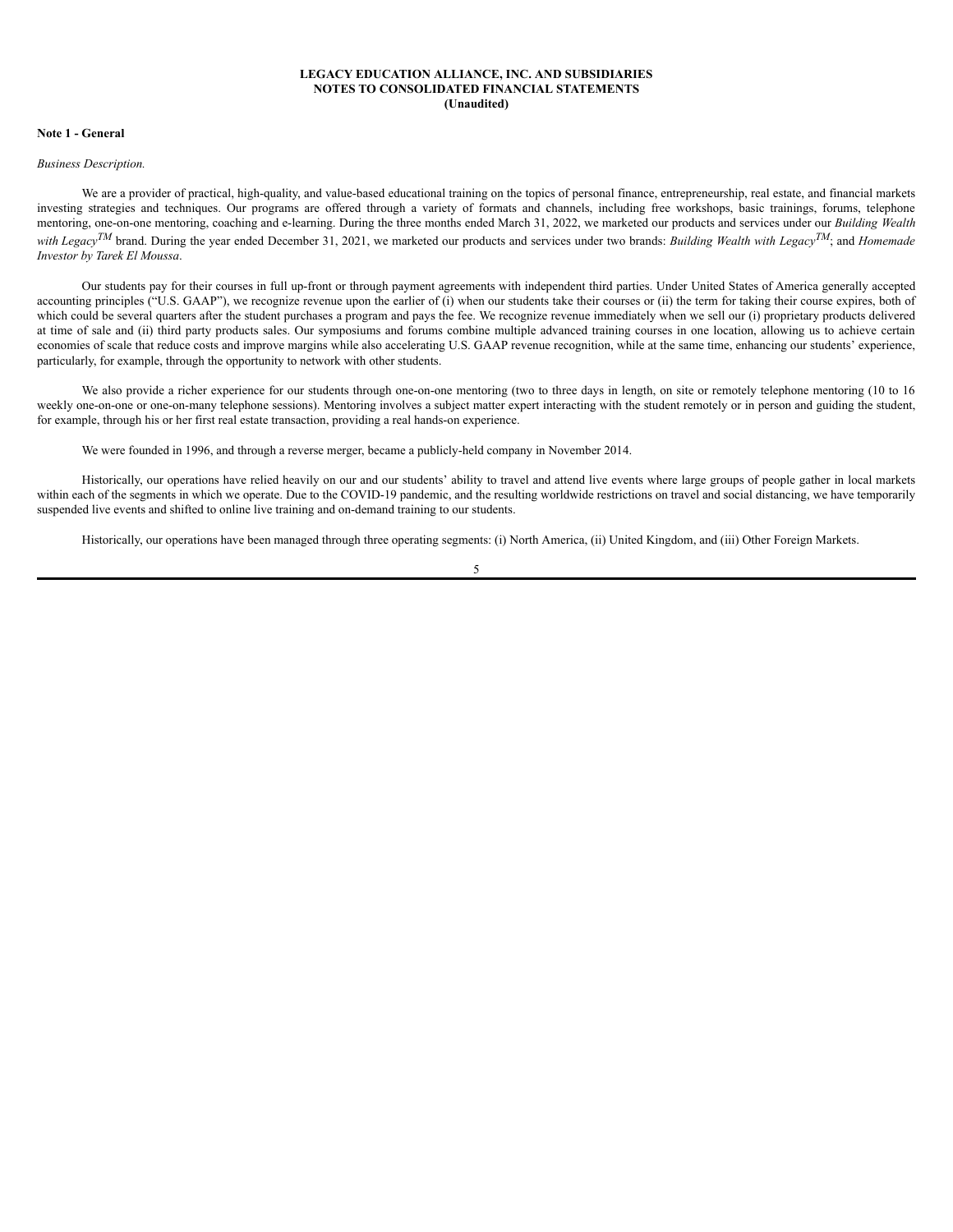Since January 1, 2021, we have operated under the *Building Wealth with Legacy*  $^{TM}$  brand providing practical, high-quality and value-based educational training on the topics of personal finance, entrepreneurship, real estate, financial markets and investing strategies and techniques. This training program encompasses hands-on experience and the true spirit of investing from beginner to educated investor. In response to the limitations on travel and the social distancing protocols arising out of the Coronavirus pandemic, the Company began marketing its *Legacy Education*TM products transitioning to brand name *Building Wealth with Legacy*TM. During the three months ended March 31, 2022, we marketed our products and services exclusively under this brand.

## *Basis of Presentation.*

The terms "Legacy Education Alliance, Inc.," the "Company," "we," "our," "us" or "Legacy" as used in this report refer collectively to Legacy Education Alliance, Inc., a Nevada corporation ("Legacy"), the registrant, which was formerly known as Priced In Corp., and, unless the context otherwise requires, together with its wholly-owned subsidiary, Legacy Education Alliance Holdings, Inc., a Colorado corporation, other operating subsidiaries and any predecessor of Legacy Education Alliance Holdings, including Tigrent Inc., a Colorado corporation. All intercompany balances and transactions have been eliminated in consolidation. As discussed in Note 4 "*Discontinued Operations*", the sale of the assets and deferred revenues of Legacy Education Alliance International Ltd (Legacy UK), and liquidations of Legacy Education Alliance Hong Kong Limited (Legacy HK), Legacy Education Alliance Australia Pty, Ltd. (Legacy Australia) and Tigrent Learning Canada, Inc. (Tigrent Canada) are reflected as discontinued operations in the consolidated financial statements.

The accompanying unaudited Consolidated Financial Statements presented in this report are for us and our consolidated subsidiaries, each of which is a wholly-owned subsidiary. All significant intercompany transactions have been eliminated. These interim financial statements should be read in conjunction with the consolidated financial statements included in our Annual Report on Form 10-K for the fiscal year ended December 31, 2021 and reflect all normal recurring adjustments that are, in the opinion of management, necessary to present fairly our results of operations and financial position. Amounts reported in our Consolidated Statements of Operations and Comprehensive income are not necessarily indicative of amounts expected for the respective annual periods or any other interim period.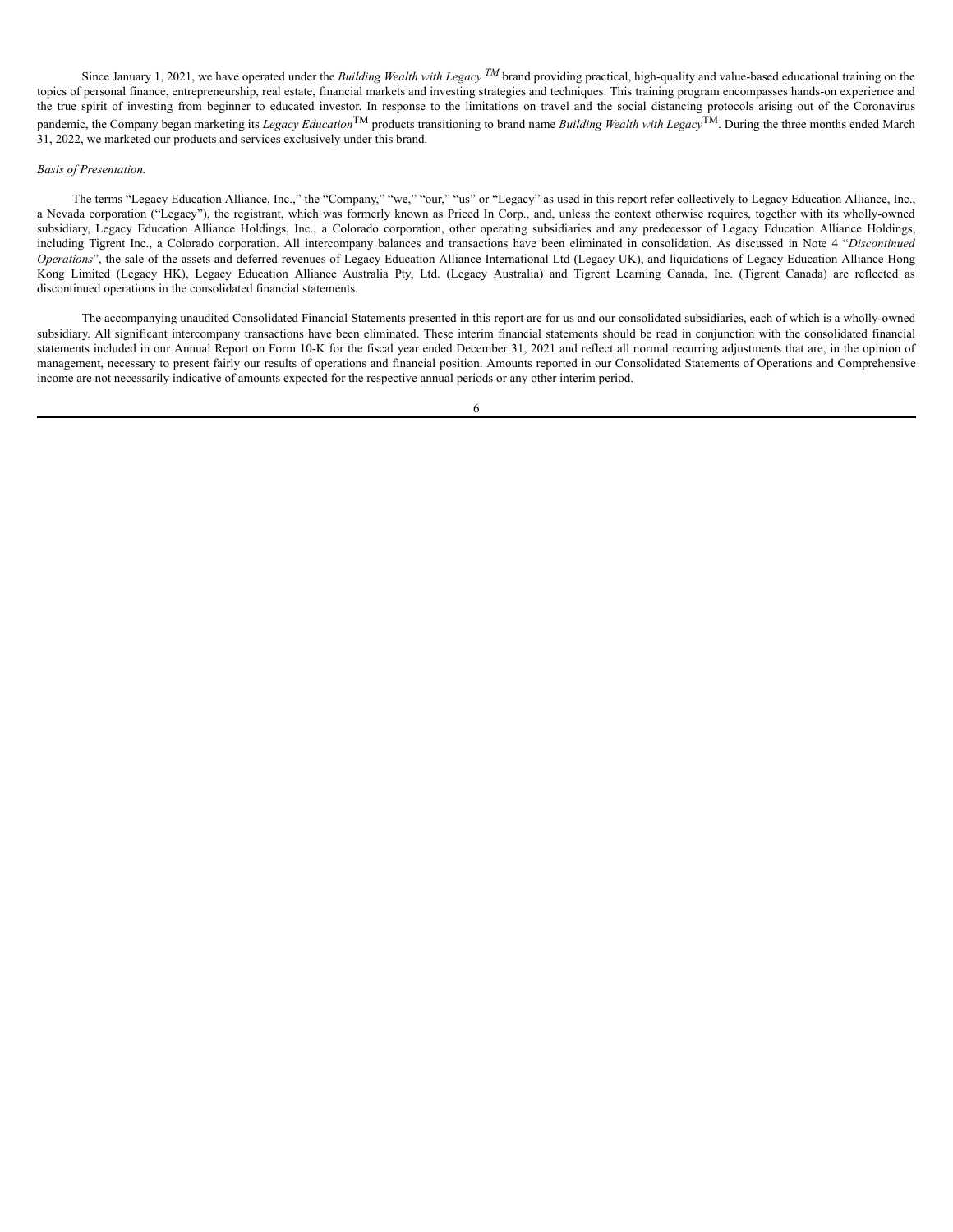### *Reclassification.*

We have reclassified certain amounts in our prior-period financial statements to conform to the current period's presentation.

#### *Significant Accounting Policies.*

Our significant accounting policies have been disclosed in *Note 2 - Significant Accounting Policies* in our most recent Annual Report on Form 10-K. There have been no changes to our accounting policies disclosed therein, except for those discussed in Note 2 - New Accounting Pronouncements, - "Accounting Standards Adopted in the *Current Period."*

### *Going Concern*.

The accompanying consolidated financial statements and notes have been prepared assuming we will continue as a going concern. For the three months ended March 31, 2022 we had an accumulated deficit, a working capital deficit and a negative cash flow from operating activities. These circumstances raise substantial doubt as to our ability to continue as a going concern. Our ability to continue as a going concern is dependent upon our ability to generate profits by expanding current operations as well as reducing our costs and increasing our operating margins, and to sustain adequate working capital to finance our operations. The failure to achieve the necessary levels of profitability and cash flows would be detrimental to us. The consolidated financial statements do not include any adjustments that might be necessary if we are unable to continue as a going concern.

### *Use of Estimates.*

Conformity with GAAP requires the use of estimates and judgments that affect the reported amounts in our consolidated financial statements and accompanying notes. These estimates form the basis for judgments we make about the carrying values of our assets and liabilities, which are not readily apparent from other sources. We base our estimates and judgments on historical information and on various other assumptions that we believe are reasonable under the circumstances. GAAP requires us to make estimates and judgments in several areas, including, but not limited to, those related to deferred revenues, reserve for breakage, deferred costs, revenue recognition, commitments and contingencies, fair value of financial instruments, useful lives of property and equipment, right-of-use assets, and income taxes. These estimates are based on management's knowledge about current events and expectations about actions we may undertake in the future. Actual results could differ materially from those estimates.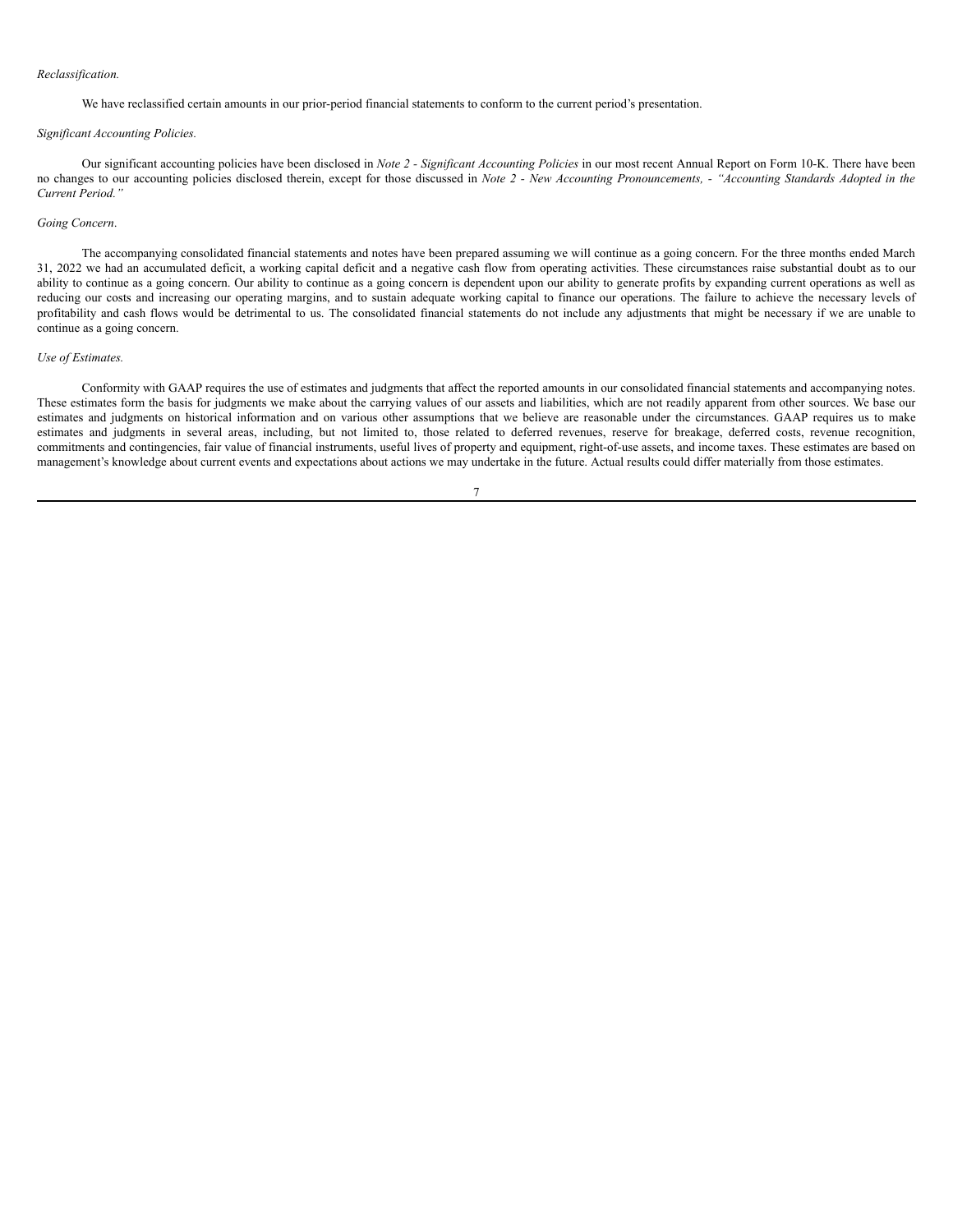### *Cash and Cash Equivalents.*

We consider all highly liquid instruments with an original maturity of three months or less to be cash or cash equivalents. We continually monitor and evaluate our investment positions and the creditworthiness of the financial institutions with which we invest and maintain deposit accounts. When appropriate, we utilize Certificate of Deposit Account Registry Service (CDARS) to reduce banking risk for a portion of our cash in the United States. A CDAR consists of numerous individual investments, all below the FDIC limits, thus fully insuring that portion of our cash. At March 31, 2022 and December 31, 2021, we did not have a CDAR balance.

#### *Restricted Cash.*

Restricted cash balances consist primarily of funds on deposit with credit card and other payment processors. These balances do not have the benefit of federal deposit insurance and are subject to the financial risk of the parties holding these funds. Restricted cash balances held by credit card processors are unavailable to us unless, and for a period of time after, we discontinue the use of their services. Because a portion of these funds can be accessed and converted to unrestricted cash in less than one year in certain circumstances, that portion is considered a current asset. Restricted cash is included with cash and cash equivalents in our consolidated statements of cash flows.

#### *Deposits with Credit Card Processors.*

The deposits with our credit card processors are held due to arrangements under which our credit card processors withhold credit card funds to cover charge backs in the event we are unable to honor our commitments. These deposits are included in restricted cash on our consolidated balance sheet.

The following table provides a reconciliation of cash, cash equivalents, and restricted cash reported within the consolidated balance sheets that sum to the total of the same such amounts in the consolidated cash flow statements:

|                                                                                    | March 31,<br>2022 |  | December 31,<br>2021 |  |  |
|------------------------------------------------------------------------------------|-------------------|--|----------------------|--|--|
|                                                                                    | (in thousands)    |  |                      |  |  |
| Cash and cash equivalents                                                          |                   |  | 576                  |  |  |
| Restricted cash                                                                    | 135               |  | 374                  |  |  |
| Total cash, cash equivalents, and restricted cash shown in the cash flow statement | 288               |  | 950                  |  |  |

### *Convertible Instruments*

The Company evaluates and accounts for conversion options embedded in convertible instruments in accordance with ASC 815 *"Derivatives and Hedging Activities"*.

Applicable GAAP requires companies to bifurcate conversion options from their host instruments and account for them as free standing derivative financial instruments according to certain criteria. The criteria include circumstances in which (a) the economic characteristics and risks of the embedded derivative instrument are not clearly and closely related to the economic characteristics and risks of the host contract, (b) the hybrid instrument that embodies both the embedded derivative instrument and the host contract is not re-measured at fair value under other GAAP with changes in fair value reported in earnings as they occur and (c) a separate instrument with the same terms as the embedded derivative instrument would be considered a derivative instrument.

The Company accounts for convertible instruments (when it has been determined that the embedded conversion options should not be bifurcated from their host instruments) as follows: The Company records when necessary, discounts to convertible notes for the intrinsic value of conversion options embedded in debt instruments based upon the differences between the fair value of the underlying common stock at the commitment date of the note transaction and the effective conversion price embedded in the note. Debt discounts under these arrangements are amortized over the term of the related debt.

### *Stock Warrants.*

The Company accounts for stock warrants as equity in accordance with *ASC 480 – Distinguishing Liabilities from Equity*. Stock warrants are accounted for a derivative in accordance with *ASC 815 – Derivatives and Hedging*, if the stock warrants contain other terms that could potentially require "net cash settlement" and therefore, do not meet the scope exception for treatment as a derivative.

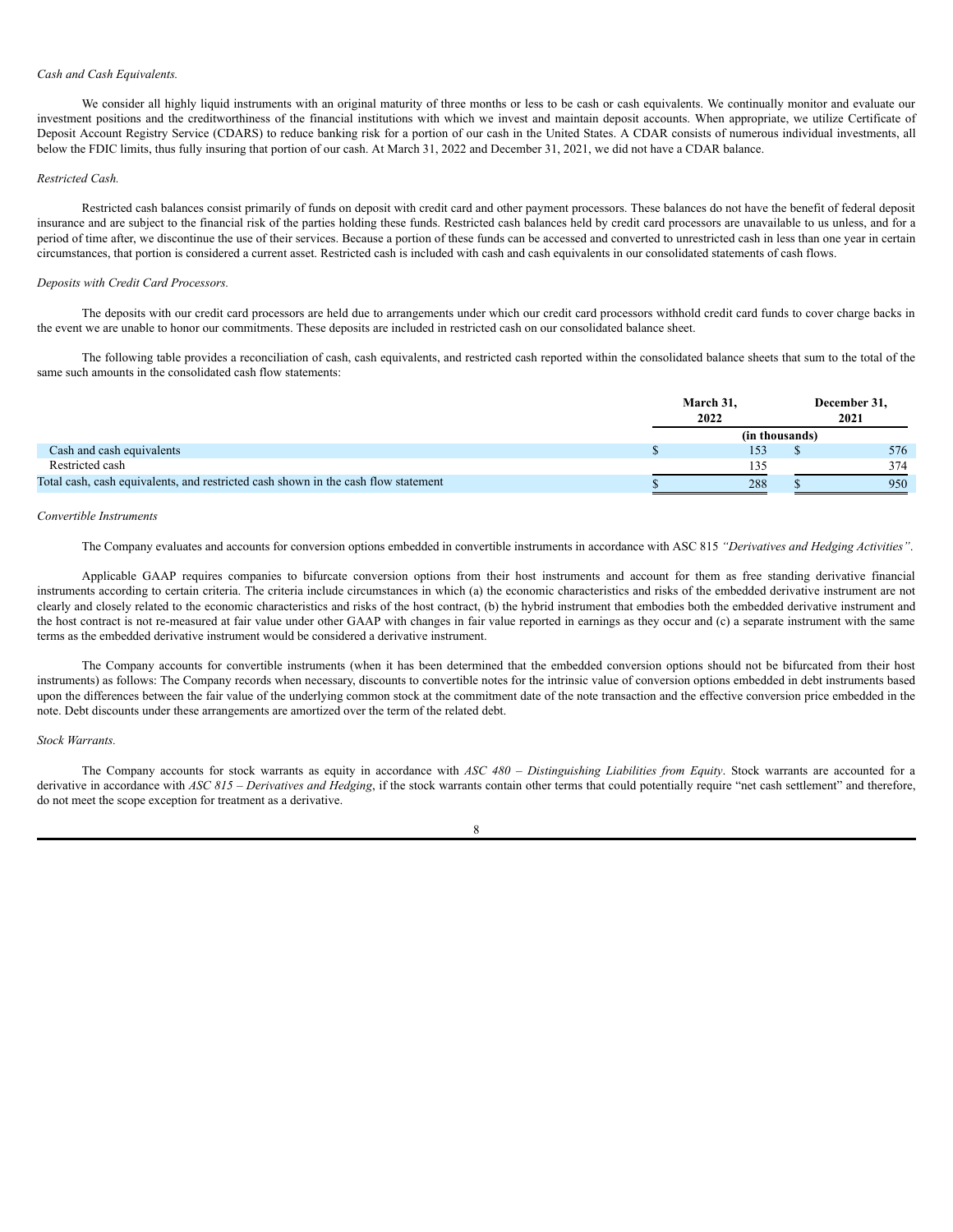### *Income Tax in Interim Periods.*

We conduct operations in separate legal entities in different jurisdictions. As a result, income tax amounts are reflected in these consolidated financial statements for each of those jurisdictions. Tax laws and tax rates vary substantially in these jurisdictions and are subject to change based on the political and economic climate in those countries. We file our tax returns in accordance with our interpretations of each jurisdiction's tax laws. We record our tax provision or benefit on an interim basis using the estimated annual effective tax rate. This rate is applied to the current period ordinary income or loss to determine the income tax provision or benefit allocated to the interim period.

We record our interim provision for income taxes by applying our estimated annual effective tax rate to our year-to-date pre-tax income and adjusting for discrete tax items recorded in the period. Deferred income taxes result from temporary differences between the reporting of amounts for financial statement purposes and income tax purposes. These differences relate primarily to different methods used for income tax reporting purposes, including for depreciation and amortization, warranty and vacation accruals, and deductions related to allowances for doubtful accounts receivable and inventory reserves. Our provision for income taxes included current federal and state income tax expense, as well as deferred federal and state income tax expense.

Losses from jurisdictions for which no benefit can be realized and the income tax effects of unusual and infrequent items are excluded from the estimated annual effective tax rate. Valuation allowances are provided against the future tax benefits that arise from the losses in jurisdictions for which no benefit can be realized. The effects of unusual and infrequent items are recognized in the impacted interim period as discrete items.

The estimated annual effective tax rate may be affected by nondeductible expenses and by our projected earnings mix by tax jurisdiction. Adjustments to the estimated annual effective income tax rate are recognized in the period during which such estimates are revised.

We have established valuation allowances against our deferred tax assets, including net operating loss carryforwards and income tax credits. Valuation allowances take into consideration our expected ability to realize these deferred tax assets and reduce the value of such assets to the amount that is deemed more likely than not to be realizable. Our ability to realize these deferred tax assets is dependent on achieving our forecast of future taxable operating income over an extended period of time. We review our forecast in relation to actual results and expected trends on a quarterly basis. A change in our valuation allowance would impact our income tax expense/benefit and our stockholders' deficit and could have a significant impact on our results of operations or financial condition in future periods.

#### *Discontinued Operations.*

ASC 205-20-45, *"Presentation of Financial Statements Discontinued Operations"* requires discontinued operations to be reported if the disposal of a business component represents a strategic shift that has a major effect on an entity's operations and financial reports. We have determined that the sale of the assets and deferred revenues of Legacy UK, and liquidations of Legacy HK, Legacy Australia and Tigrent Canada meet this criterion. Accordingly, the assets, deferred revenues, and income statement of these entities were transferred to discontinued operations to close out the business. See Note 4 "*Discontinued Operations*", for additional disclosures regarding these entities.

### **Note 2 - New Accounting Pronouncements**

#### *Accounting Standards Adopted in the Current Period*

We have implemented all new accounting pronouncements that are in effect and that management believes would materially affect our financial statements.

#### *Recently Issued Accounting Pronouncements*

In August 2020, the Financial Accounting Standards Board ("FASB") issued Accounting Standards Update ("ASU") *2020-06 – Debt – Debt with Conversion and* Other Options (Subtopic 470-20) and Derivatives and Hedging – Contracts in Entity's Own Equity (Subtopic 815-40) – Accounting for Convertible Instruments and Contracts *in* an *Entity's Own Equity*. The ASU simplifies the guidance on the issuer's accounting for convertible debt instruments by removing the separation models for (1) convertible debt with a cash conversion feature and (2) convertible instruments with a beneficial conversion feature. As a result, entities will not separately present in equity an embedded conversion feature in such debt. Instead, they will account for a convertible debt instrument wholly as debt, unless certain other conditions are met. The elimination of these models will reduce reported interest expense and increase reported net income for entities that have issued a convertible instrument that was within the scope of those models before the adoption of ASU 2020-06. Also, ASU 2020-06 requires the application of the if-converted method for calculating diluted earnings per share, and the treasury stock method will be no longer available. The provisions of ASU 2020-06 are applicable for fiscal years beginning after December 15, 2023, with early adoption permitted no earlier than fiscal years beginning after December 15, 2020. The Company is currently evaluating the impact of ASU 2020-06 on its consolidated financial statements.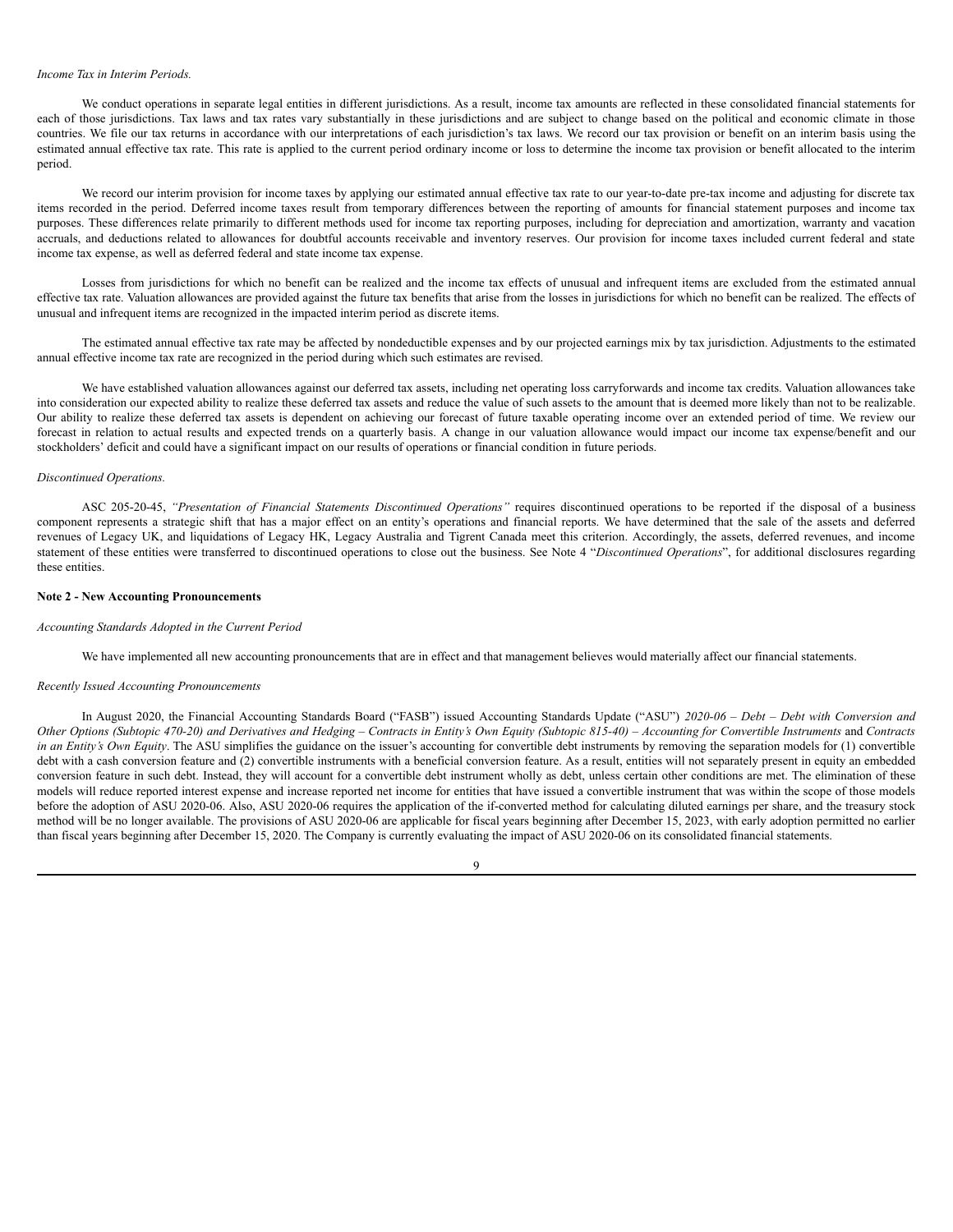### **Note 3 - Share-Based Compensation**

We account for share-based awards under the provisions of ASC 718, "*Compensation—Stock Compensation*." Accordingly, share-based compensation cost is measured at the grant date based on the fair value of the award and we expense these costs using the straight-line method over the requisite service period.

Share-based compensation expenses related to our restricted stock grants were \$4.0 thousand and \$0.0 thousand for the three months ended March 31, 2022 and 2021, respectively, which are reported as a separate line item in the consolidated statements of changes in stockholders' deficit.

#### **Note 4 - Discontinued Operations**

On January 27, 2021, Legacy Education Alliance Australia PTY Limited ("LEA Australia"), a wholly owned subsidiary of Legacy Education Alliance, Inc. ("LEAI"), appointed Brent Leigh Morgan and Christopher Stephen Bergin, both of the firm of Rodgers Reidy, 326 William Street, Melbourne VIC 3000 Australia, as Joint and Several Liquidators of LEA Australia, to supervise a Creditors Voluntary Liquidation of LEA Australia. Subject to the approval of the creditors of LEA Australia at a meeting held on February 23, 2021, AEDT (February 22, 2021, EST), the Joint Liquidators will wind down the business of LEA Australia and make distributions, if any, to its creditors in accordance with the applicable provisions of the Australian Corporations Act of 2001. The first meeting of creditors of LEA Australia was held on February 24, 2021, (AEDT), at which no resolutions were proposed by the creditors, no nominations for a Committee of Inspection were made, and no alternative liquidator was proposed. On March 11, 2022, the proof of debt was rejected by the Liquidator of Legacy UK and extended twenty-one days from the receipt of the notice to provide additional documentation supporting the claim to the Court of England. The additional information was submitted to the Liquidators on March 21, 2022.

On March 2, 2021, Legacy Education Alliance Holdings, Inc. the sole shareholder of Legacy Education Alliance Hong Kong Limited ("LEA Hong Kong"), a subsidiary of the Company, adopted a resolution to wind up voluntarily the affairs of LEA Hong Kong and to appoint Cosimo Borrelli and Li Chung Ngai (also known as Anson Li), both of Borrelli Walsh Limited, Level 17, Tower 1, Admiralty Centre, 18 Harcourt Road, Hong Kong as Joint and Several Liquidators of LEA Hong Kong. At a meeting of the creditors of LEA Hong Kong held on March 2, 2021, the creditors similarly approved the voluntary winding up of LEA Hong Kong and the appointment of Cosimo Borrelli and Li Chung Ngai (also known as Anson Li), as Joint and Several Liquidators. The Joint and Several Liquidators will wind up the business of LEA Hong Kong and make distributions, if any, to its creditors in accordance with the applicable provisions of the Companies (Winding Up and Miscellaneous Provisions) Ordinance of Hong Kong.

On March 7, 2021, Tigrent Learning Canada Inc. ("Tigrent Canada"), a wholly owned subsidiary of Legacy Education Alliance, Inc., filed an assignment in bankruptcy under section 49 of the Canada Bankruptcy and Insolvency Act (the "Act") in the Office of the Superintendent of Bankruptcy Canada, District of Ontario, Division of Toronto, Court No. 31-2718213. Also on March 7, 2021, A. Farber & Partners was appointed trustee of the estate of Tigrent Canada. The trustee will wind down the business of Tigrent Canada and make distributions, if any, to its creditors in accordance with the applicable provisions of the Act. At the First Meeting of Creditors held on March 23, 2021, the creditors of Tigrent Canada approved the appointment of A. Farber & Partners as trustee of the estate of Tigrent Canada.

On October 28, 2019, four creditors of Legacy Education Alliance International Ltd. ("Legacy UK"), one of our UK subsidiaries, obtained an order from the High Court of Justice, Business and Property Courts of England and Wales (the "English Court") with respect to the business and affairs of Legacy UK. Pursuant to the Administration Order of November 15, 2019, from the English Court, the two individuals appointed as administrators engaged a third-party to market Legacy UK's business and assets for sale to one or more third parties. On November 26, 2019, Legacy UK's assets and deferred revenues sold for £300 thousand (British pounds) to Mayflower Alliance LTD. We did not receive any proceeds from the sale of Legacy UK. Further details, including the resolution of claims and liabilities, and other information regarding the administration may not be forthcoming for several months. The impact of this transaction is reflected as a discontinued operation in the consolidated financial statements. We are awaiting outcome from the meeting of the Creditors on March 25, 2022.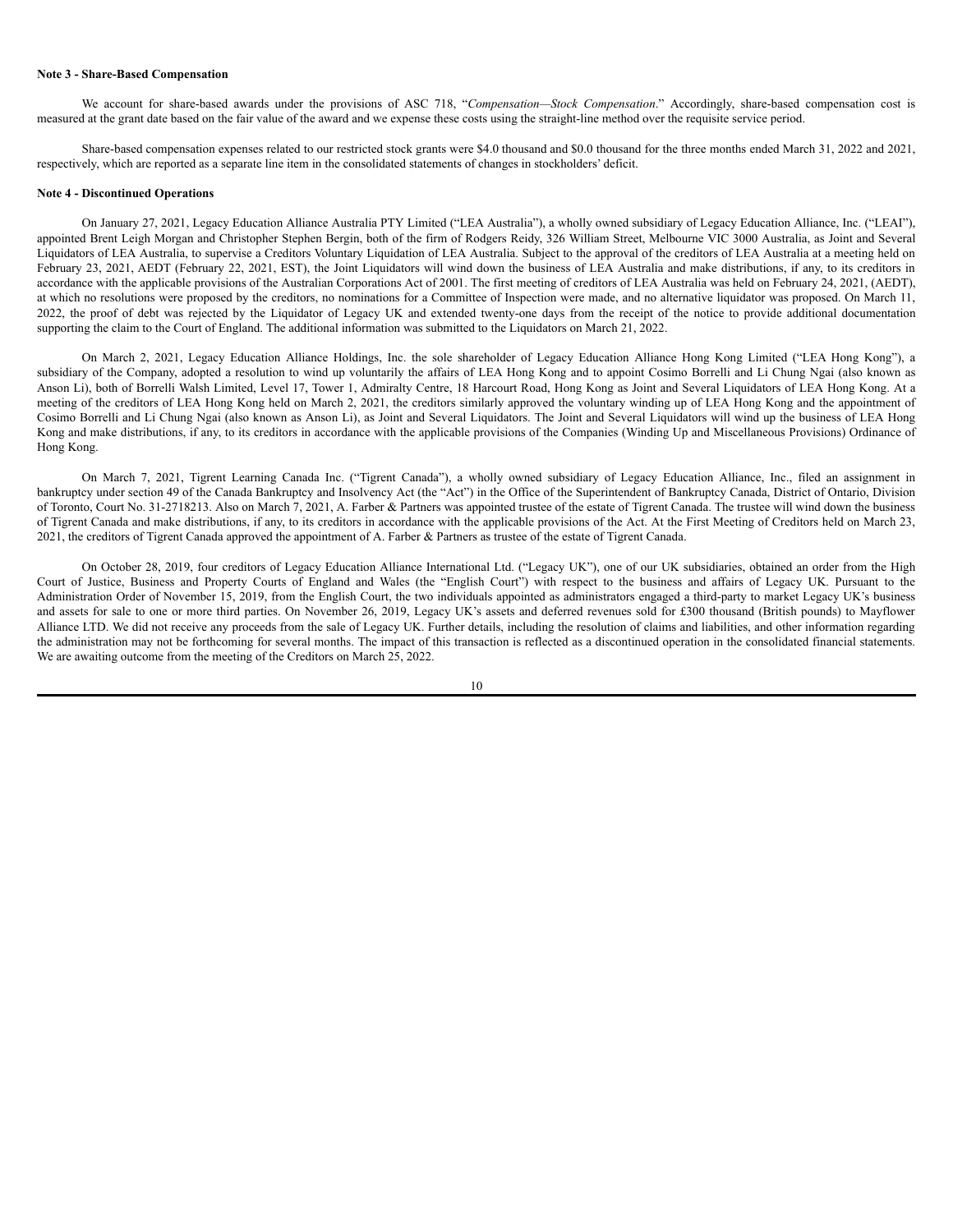The major classes of assets and liabilities of the entities classified as discontinued operations were as follows:

|                                                              | March 31,<br>2022 |                | December 31,<br>2021 |
|--------------------------------------------------------------|-------------------|----------------|----------------------|
|                                                              |                   | (in thousands) |                      |
| Major classes of assets                                      |                   |                |                      |
| Cash and cash equivalents                                    |                   |                |                      |
| Deferred course expenses                                     |                   |                |                      |
| Current assets – discontinued operations                     |                   |                |                      |
| Other assets                                                 | 33                |                | 33                   |
| Total major classes of assets – discontinued operations      | 33                |                | 33                   |
| Major classes of liabilities                                 |                   |                |                      |
| Accounts payable                                             | 3,581             | \$.            | 3,638                |
| Accrued course expenses                                      | 571               |                | 587                  |
| Other accrued expenses                                       | 286               |                | 439                  |
| Deferred revenue                                             | 5,261             |                | 5,181                |
| Total major classes of liabilities – discontinued operations | 9,699             |                | 9,845                |

The financial results of the discontinued operations are as follows:

|                                            |      | <b>Three Months Ended</b><br>March 31, |       |  |  |
|--------------------------------------------|------|----------------------------------------|-------|--|--|
|                                            | 2022 | 2021                                   |       |  |  |
|                                            |      | (in thousands)                         |       |  |  |
| Revenue                                    |      |                                        | 40    |  |  |
| Total operating costs and expenses         |      |                                        | 907   |  |  |
| (Loss) Income from discontinued operations |      |                                        | (867) |  |  |
| Other expense, net                         |      |                                        | (80)  |  |  |
| Income tax benefit                         |      |                                        | 1,118 |  |  |
| Net income from discontinued operations    |      |                                        | 71    |  |  |

### **Note 5 - Earnings Per Share ("EPS")**

Basic EPS is computed by dividing net income (loss) by the basic weighted-average number of shares outstanding during the period.

Diluted EPS is computed by dividing net income by the diluted weighted-average number of shares outstanding during the period and, accordingly, reflects the potential dilution that could occur if securities or other agreements to issue common stock, such as stock options, were exercised, settled or converted into common stock and were dilutive. The diluted weighted-average number of shares used in our diluted EPS calculation is determined using the treasury stock method for stock options and warrants, and the if-converted method for convertible notes. Under the if-converted method, the convertible notes are assumed to have been converted at the beginning of the period or at time of issuance, if later, and the resulting common shares are included in the denominator. For periods in which we recognize losses, the calculation of diluted loss per share is the same as the calculation of basic loss per share.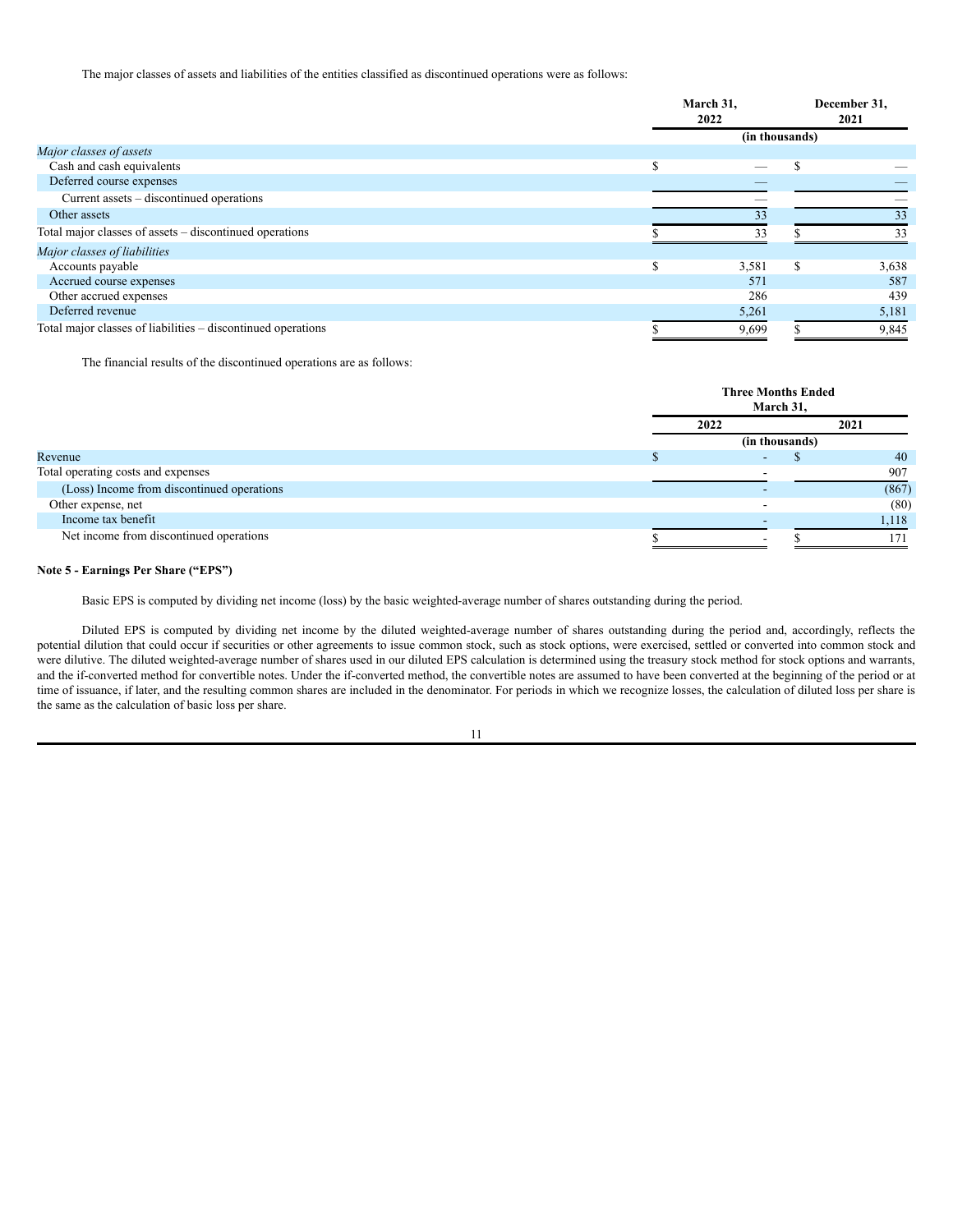Unvested awards of share-based payments with rights to receive dividends or dividend equivalents, such as our restricted stock awards, are considered to be participating securities, and therefore, the two-class method is used for purposes of calculating EPS. Under the two-class method, a portion of net income is allocated to these participating securities and is excluded from the calculation of EPS allocated to common stock. Our restricted stock awards are subject to forfeiture and restrictions on transfer until vested and have identical voting, income and distribution rights to the unrestricted common shares outstanding.

Our weighted average unvested restricted stock awards outstanding were 790,000 and 91,500 for the three months ended March 31, 2022 and 2021, respectively.

The calculations of basic and diluted EPS are as follows:

|                                                                 |            |       | Three Months Ended March 31, 2022<br>Weighted |              |             | Three Months Ended March 31, 2021<br>Weighted |     |                                       |  |                 |  |
|-----------------------------------------------------------------|------------|-------|-----------------------------------------------|--------------|-------------|-----------------------------------------------|-----|---------------------------------------|--|-----------------|--|
|                                                                 | <b>Net</b> |       | Average<br><b>Shares</b>                      |              | Loss<br>Per | <b>Net</b>                                    |     | Average<br><b>Shares</b>              |  | Earnings<br>Per |  |
|                                                                 |            | Loss  | Outstanding                                   | <b>Share</b> |             | Income                                        |     | Outstanding                           |  | <b>Share</b>    |  |
|                                                                 |            |       | (in thousands, except per share data)         |              |             |                                               |     | (in thousands, except per share data) |  |                 |  |
| Basic:                                                          |            |       |                                               |              |             |                                               |     |                                       |  |                 |  |
| As reported                                                     | \$         | (543) | 33,918                                        |              |             | \$                                            | 253 | 23,279                                |  |                 |  |
| Amounts allocated to unvested restricted shares<br>and warrants |            |       |                                               |              |             |                                               | (1) | (92)                                  |  |                 |  |
| Amounts available to common stockholders                        |            | (543) | 33,918                                        |              | (0.02)      |                                               | 252 | 23,187                                |  | 0.01            |  |
| Diluted:                                                        |            |       |                                               |              |             |                                               |     |                                       |  |                 |  |
| Amounts allocated to unvested restricted shares                 |            |       |                                               |              |             |                                               |     | 92                                    |  |                 |  |
| <b>Stock warrants</b>                                           |            |       |                                               |              |             |                                               |     |                                       |  |                 |  |
| Shares of common stock to be issued for<br>convertible note     |            |       |                                               |              |             |                                               |     | 1,750                                 |  |                 |  |
| Amounts reallocated to unvested restricted<br>shares            |            |       |                                               |              |             |                                               | (1) |                                       |  |                 |  |
| Amounts available to stockholders and assumed                   |            |       |                                               |              |             |                                               |     |                                       |  |                 |  |
| conversions                                                     |            | (543) | 33,918                                        |              | (0.02)      |                                               | 252 | 25,029                                |  | 0.01            |  |
|                                                                 |            |       | 12                                            |              |             |                                               |     |                                       |  |                 |  |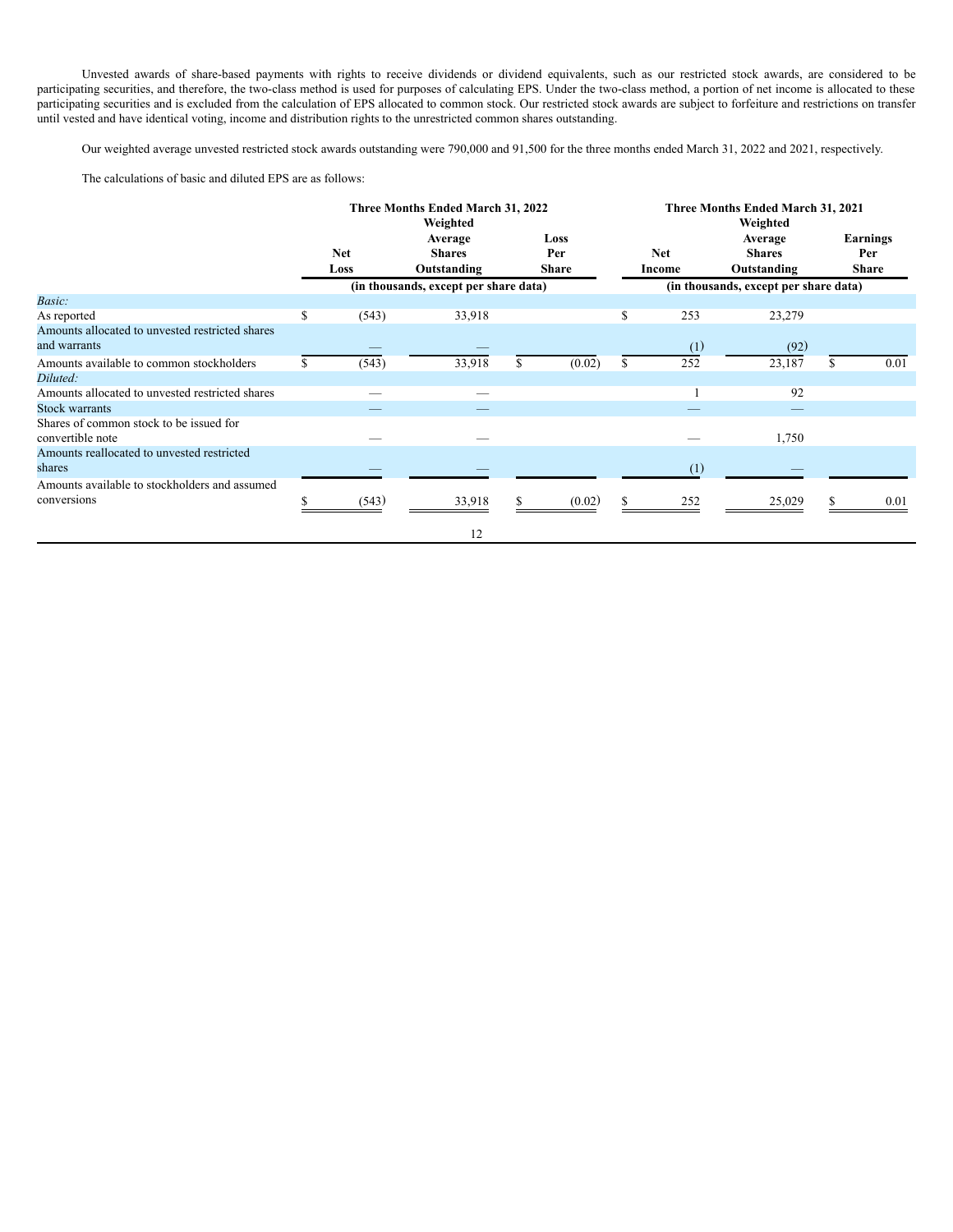### **Note 6 - Fair Value Measurements**

ASC 820, *"Fair Value Measurements and Disclosures"* defines fair value, establishes a consistent framework for measuring fair value and expands disclosure requirements of fair value measurements. ASC 820 requires entities to, among other things, maximize the use of observable inputs and minimize the use of unobservable inputs when measuring fair value.

ASC 820 defines fair value as the exchange price that would be received for an asset or paid to transfer a liability (an exit price) in the principal or most advantageous market for the asset or liability in an orderly transaction between market participants on the measurement date.

ASC 820 specifies a hierarchy of valuation techniques based on whether the inputs to those valuation techniques are observable or unobservable. Observable inputs reflect market data obtained from independent sources, while unobservable inputs reflect our market assumptions.

In accordance with ASC 820, these two types of inputs have created the following fair value hierarchy:

- Level 1-Inputs that are quoted prices (unadjusted) for identical assets or liabilities in active markets;
- Level 2-Inputs other than quoted prices included within Level 1 that are observable for the asset or liability, either directly or indirectly, for substantially the full term of the asset or liability, including:
	- Quoted prices for similar assets or liabilities in active markets
	- Quoted prices for identical or similar assets or liabilities in markets that are not active
	- Inputs other than quoted prices that are observable for the asset or liability
	- Inputs that are derived principally from or corroborated by observable market data by correlation or other means; and
- Level 3-Inputs that are unobservable and reflect our assumptions used in pricing the asset or liability based on the best information available under the circumstances (e.g., internally derived assumptions surrounding the timing and amount of expected cash flows).

For the three-month ended March 31, 2022, the Company has the derivative liabilities measured at fair value on a recurring basis which are valued at level 3 measurement. At December 31, 2021, the Company does not have any financial assets or liabilities measured and recorded at fair value on its consolidated balance sheet on a recurring basis.

*Financial Instruments.* Financial instruments consist primarily of cash and cash equivalents, accounts payable, deferred course expenses, accrued expenses, deferred revenue, and debt. U.S. GAAP requires the disclosure of the fair value of financial instruments, including assets and liabilities recognized in the balance sheets. Management believes the carrying value of its financial instruments approximates their fair value either to the length of maturity or interest rates that approximate prevailing market rates.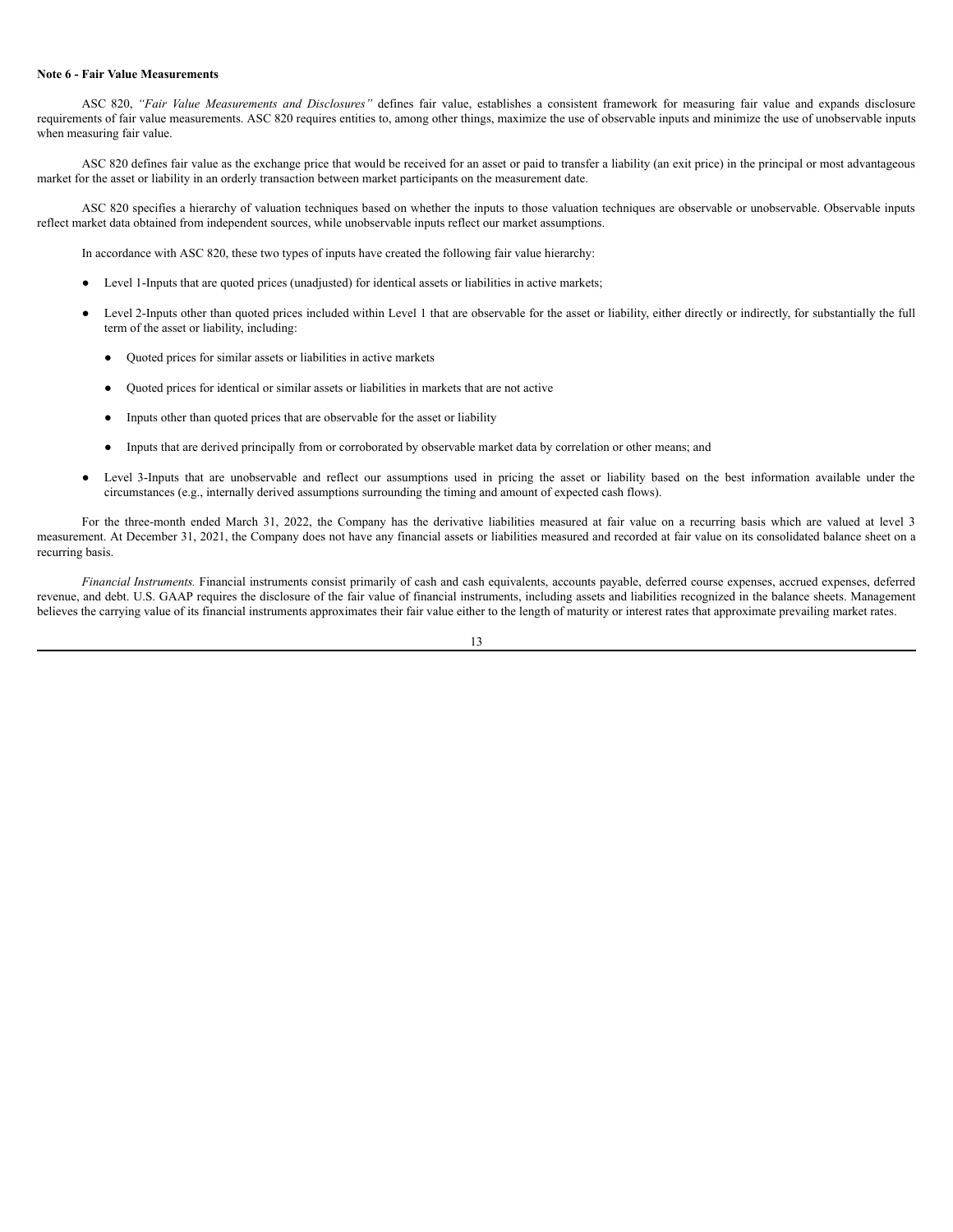### **Note 7 - Short-Term and Long-Term Debt**

| (in thousands)                               |  | As of<br>March 31,<br>2022 | As of<br>December 31,<br>2021 |         |  |
|----------------------------------------------|--|----------------------------|-------------------------------|---------|--|
| Senior Secured Convertible Debenture         |  | 500                        | \$.                           | 500     |  |
| Debt Discount                                |  | (442)                      |                               | (467)   |  |
| Senior Secured Convertible Debenture, net    |  | 58                         |                               | 33      |  |
| Paycheck Protection Program loan             |  | 1.000                      |                               | 1,000   |  |
| Paycheck Protection Program loan 2           |  | 1,900                      |                               | 1,900   |  |
| <b>IPFS</b> Insurance Premium Note Payable   |  |                            |                               | 11      |  |
| Total debt                                   |  | 2,963                      |                               | 2,944   |  |
| Less current portion of long-term debt       |  | (1,005)                    |                               | (1,011) |  |
| Total long-term debt, net of current portion |  | 1.958                      |                               | 1,933   |  |

*Short-term related party debt:*

|                                                           |  | As of                 | As of                    |
|-----------------------------------------------------------|--|-----------------------|--------------------------|
| (in thousands)                                            |  | <b>March 31, 2022</b> | <b>December 31, 2021</b> |
| Senior Secured Convertible Debenture - related party      |  | 346                   | 346                      |
| Debt Discount-related party                               |  | (133)                 | (204)                    |
| Senior Secured Convertible Debenture - related party, net |  | 213                   | 142                      |

The following is a summary of scheduled debt maturities by year (in thousands):

| 2022<br>2023<br>2024<br>2025<br>2026 | Ф | 1,218                    |
|--------------------------------------|---|--------------------------|
|                                      |   | $\overline{\phantom{a}}$ |
|                                      |   |                          |
|                                      |   |                          |
|                                      |   | 1,958                    |
| Thereafter                           |   | $\overline{\phantom{a}}$ |
| Total debt                           |   | 3,176                    |

### *First Draw Paycheck Protection Program Note Agreement.*

On April 27, 2020, Elite Legacy Education, Inc. ("ELE"), a subsidiary of the Company, entered into a Promissory Note in favor of Pacific Premier Bank ("PPBI"), the lender, through the Small Business Administration ("SBA") Paycheck Protection Program ("PPP") established pursuant to the CARES Act. The unsecured loan (the "First Draw PPP Loan") proceeds were in the amount of \$1,899,832. The First Draw PPP Loan bears interest at a fixed rate of 1% per annum and is payable in 17 equal monthly payments of interest only and a final payment of the full principal plus interest for one month. Under the terms of the CARES Act, PPP Loan recipients can apply for and be granted forgiveness for all or a portion of loans granted under the PPP. Such forgiveness will be determined, subject to limitations, based on the use of loan proceeds for payroll costs and mortgage interest, rent or utility costs and the maintenance of employee and compensation levels.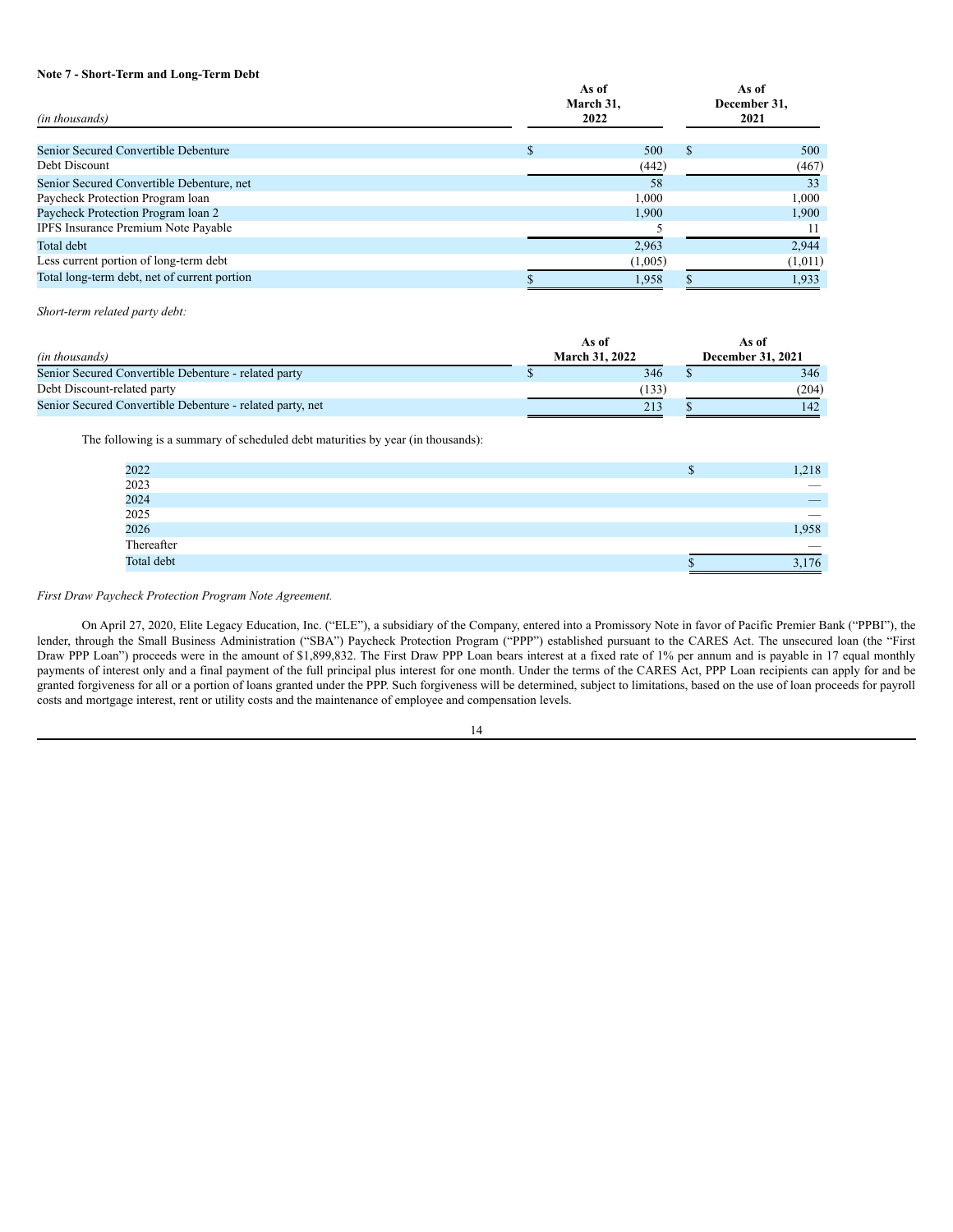In March 2021, ELE was notified that PPBI sold substantially all of its PPP loans, including ELE's loan, to The Loan Source, Inc. ("TLS"), which, together with its servicing partner, ACAP SME, LLC, took over the forgiveness and ongoing servicing process for ELE's PPP loan. On August 4, 2021, ELE received notice from TLS that its First Draw PPP Loan had been partially forgiven in the amount of \$900 thousand in principal and \$11 thousand in interest. The remaining outstanding principal balance of \$1,000 thousand was originally due on April 24, 2022. On March 29, 2022, the documents to extend the maturity date to April 24, 2025 was signed. The extension agreement was executed on April 1,2022. The loan is a term of 60 months at 1.0% interest rate with monthly payments in the amount of \$29 thousand. Interest paid was \$2.5 thousand and \$0.0 for the three months ended March 31, 2022 and 2021, respectively.

#### *Senior Secured Convertible Debenture and Exercise of Conversion Rights.*

On March 8, 2021, the Company issued a \$375 thousand Senior Secured Convertible Debenture ("LTP Debenture") to Legacy Tech Partners, LLC ("LTP"), a related party. The LTP Debenture accrues interest at a rate of 10% and is due on the earlier of the occurrence of certain liquidity events with respect to the Company and March 8, 2022. The LTP Debenture may be converted at any time after the issue date into shares of the Company's Common Stock (the "Conversion Shares") at a price equal to \$0.05 per share. Together with each Conversion Share, a warrant will be issued with a strike price of \$0.05 per share and an expiration date of March 8, 2026 (the "Warrants"). Under the term of the original LTP Debenture, LTP had an obligation to lend the Company an additional \$625 thousand under the same terms prior to March 31, 2022, and an option to fund an additional \$4 million under the same terms prior to March 8, 2024. LTP also has the option to extend the maturity date of each loan it makes to the Company, including the initial loan of \$375 thousand for a term not to exceed four years from the original maturity date of that loan. Net proceeds were \$314 thousand after legal fees of \$61 thousand, which are included in our consolidated statement of operations for the year ended December 31, 2021. The LTP Debenture is secured by a lien on all the Company's assets. The Company's U.S. subsidiaries entered into Guaranties on March 9, 2021 in favor of LTP under which such subsidiaries guaranteed the Company's obligations under the LTP Debenture and granted LTP a lien on all assets of such subsidiaries. The proceeds from the LTP Debenture were used to extinguish liabilities of the Company and to fund the development of the Education Technology (EdTech) business. The Warrants will not be listed for trading on any national securities exchange. The Warrants and the shares issuable upon conversion of the LTP Debenture are not being registered under the Securities Act of 1933, as amended (the "Securities Act"). The aggregate number of shares issuable upon conversion of the LTP Debenture and upon the exercise of the Warrants may not exceed 19.9% of the number of shares of the Common Stock outstanding immediately after giving effect to the issuance of shares upon conversion of the Debenture and the exercise of the Warrants. At the Annual Meeting of Stockholders of the Company held on July 2, 2021, the stockholders approved the future issuance of shares to LTP upon conversion under the LTP Debenture in excess of the 19.9% limitation, but no such shares have been issued. On May 4, 2021, LTP exercised its conversion rights with respect to \$330 thousand of the outstanding principal at the Conversion Price resulting in the issuance of 6.6 million shares of Common Stock to LTP. In addition, an equal number of warrants were issued on June 11, 2021 (see Note 8 - "Stock Warrants"). The cash receipt date, March 10, 2021, was used for the market value of stock on measurement date, at \$0.155 per common share, resulting in the recognition of debt discount and additional paid-in capital of \$375 thousand, respectively, within the consolidated balance sheet for the year ended December 31, 2021, which represents the intrinsic value of the conversion option. The Company evaluated the convertible debenture under ASC 470-20 and recognized a debt discount of \$375 thousand related to the beneficial conversion feature during the year ended December 31, 2021, with a corresponding credit to additional paid-in capital. The related amortization of the debt discount to interest expense for the three months ended March 31, 2022 and 2021 were \$14 thousand and \$0.0 thousand, respectively.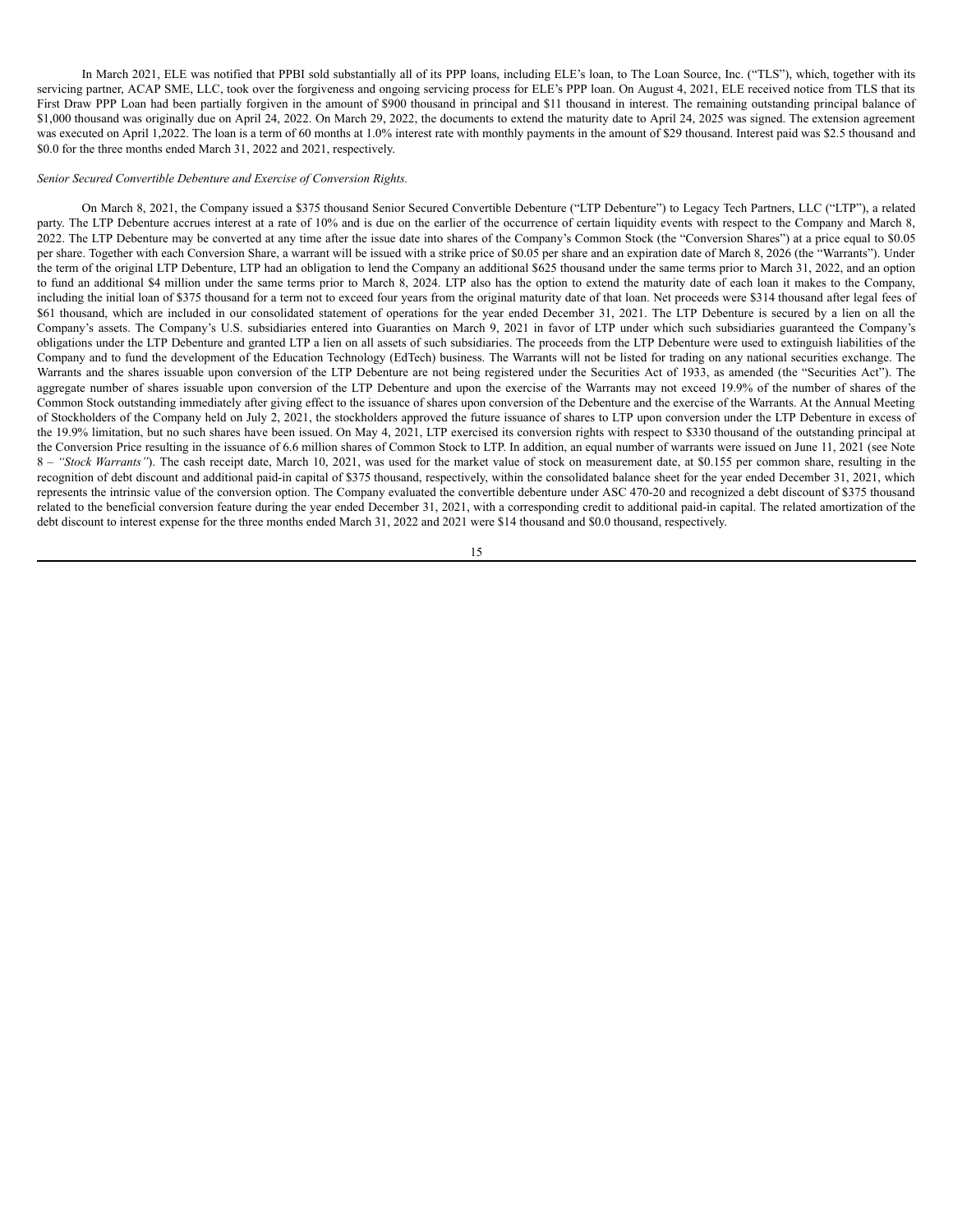On August 27, 2021, the Company amended the terms of the LTP Debenture to reduce LTP's maximum funding obligation from \$1 million to \$675 thousand and to require LTP to fund the remaining principal balance of \$300 thousand no later than October 15, 2021. On October 15, 2021, the Company received \$100 thousand of the remaining \$300 thousand funding obligation of LTP. On October 27, 2021, LTP funded the remaining funding obligation of \$200 thousand. The Company evaluated the convertible debenture under ASC 470-20 and recognized a debt discount of \$228 thousand related to the beneficial conversion feature during the year ended December 31, 2021, with a corresponding credit to additional paid-in capital. The related amortization of the debt discount to interest expense for the three months ended March 31, 2022 and 2021 amounted to \$57 thousand and \$0.0 thousand, respectively.

On March 8, 2022, the Company defaulted on the March 8, 2021, LTP Debenture in the remaining amount left unconverted of \$46 thousand and \$9 thousand accrued interest. There was no acceleration of interest rate and no triggering of guarantees under the note agreement to increase any debt obligations.

# *Second Draw Paycheck Protection Program Note Agreement.*

On April 20, 2021, Elite Legacy Education, Inc. (ELE), a wholly owned subsidiary of the Company, closed on an unsecured Paycheck Protection Program Note agreement (the "Promissory Note") to borrow \$1,899,832 from Cross River Bank, the lender, pursuant to the Paycheck Protection Program ("PPP"), originally created under the Coronavirus Aid, Relief, and Economic Security Act, or CARES Act, and extended to "Second Draw" PPP loans as described below. The PPP is intended to provide loans to qualified businesses to cover payroll and certain other identified costs. Funds from the loan may only be used for certain purposes, including payroll, benefits, rent, utilities, and certain covered operating expenses. All or a portion of the loan may be forgivable, as provided by the terms of the PPP. The Second Draw PPP Loan has an interest rate of 1.0% per annum and a term of 60 months. Payments will be deferred in accordance with the CARES Act, as modified by the Paycheck Protection Program Flexibility Act of 2020; however, interest will accrue during the deferral period. If all or any portion of the loan is not forgiven in accordance with the terms of the program, ELE will be obligated to make monthly payments of principal and interest in amounts to be calculated after the amount of loan forgiveness, if any, is determined to repay the balance of the loan in full prior to maturity. The Promissory Note contains customary events of default relating to, among other things, payment defaults and breaches of representations. ELE may prepay the loan at any time prior to maturity with no prepayment penalties. The principal balance amounted to \$1.9 million, as of March 31, 2022.

# *Debenture, Warrant and Guaranty Agreements, and Exercise of Conversion Rights.*

On May 4, 2021, Legacy Education Alliance, Inc., a Nevada corporation (the "Company"), issued a 10% Subordinated Secured Convertible Debenture ("Subordinated Debenture") in the principal amount of \$25 thousand to Michel Botbol, the Company's Chairman and Chief Executive Officer at the time. The Subordinated Debenture called for interest at a rate of 10% and would have been due on the earlier of the occurrence of certain liquidity events with respect to the Company and May 4, 2022. The Subordinated Debenture was convertible at any time after the issuance date into shares of the Company's Common Stock (the "Conversion Shares") at a price equal to \$0.05 per share ("Conversion Price"). Together with each Conversion Share, a warrant would be issued with a strike price of \$0.05 per share and an expiration date of May 4, 2026 (the "Warrants"). Mr. Botbol also had the option to extend the maturity date of the loan for a term not to exceed four years from the original maturity date of that loan. The Subordinated Debenture is secured by a lien on all the Company's assets subordinated to the lien granted to Legacy Tech Partners, LLC ("LTP"). The Company's U.S. subsidiaries are required to enter into Guaranties in favor of Botbol under which such subsidiaries guaranteed the Company's obligations under the Debenture and granted Botbol a lien on all assets of such subsidiaries subject to the lien held by LTP. The use of proceeds from the Debenture was to extinguish liabilities of the Company and to fund working capital, general corporate purposes and the development of administrative functions. The aggregate number of shares issuable upon conversion of the Debenture and upon the exercise of the Warrants may not exceed 19.9% of the number of shares of the Common Stock outstanding immediately after giving effect to the issuance of shares upon conversion of the Debenture and the exercise of the Warrants. On May 4, 2021, Mr. Botbol exercised his conversion rights with respect to the entire \$25 thousand of outstanding principal at the Conversion Price resulting in the issuance of 500 thousand shares of Common Stock to him. In addition, an equal number of warrants were issued on May 4, 2021 (see Note 8 – *"Stock Warrants"*). The Warrants will not be listed for trading on any national securities exchange. The Warrants and the shares issuable upon conversion of the Debenture are not being registered under the Securities Act of 1933, as amended (the "Securities Act").

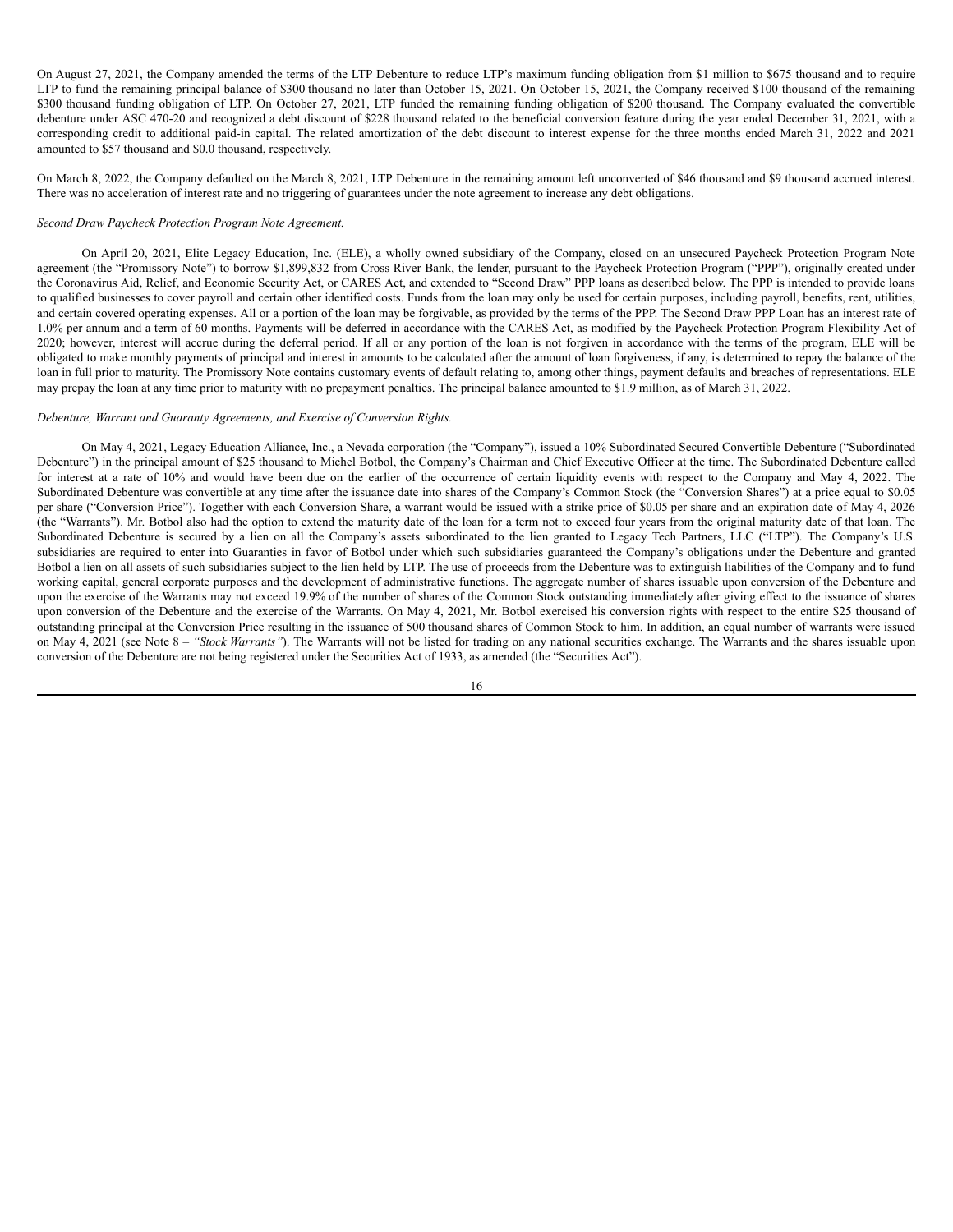#### *Senior Secured Convertible Debenture, Advisory Agreement, and Intercreditor Agreement*

On August 27, 2021, the Company issued a \$500 thousand Senior Secured Convertible Debenture (GLD "Debenture") to GLD Legacy Holdings, LLC, (GLD). The GLD Debenture accrues interest at a rate of 10% and is due on the earlier of the occurrence of certain liquidity events with respect to the Company or August 27, 2026. The GLD Debenture may be converted at any time after the issue date into shares of the Company's Common Stock (the "Conversion Shares") at a price equal to \$0.05 per share. Together with each Conversion Share, a warrant will be issued with a strike price of \$0.05 per share and an expiration date of August 27, 2026 (the "Warrants"). The cash receipt date, August 27, 2021, was used for the market value of stock on measurement date, at \$0.10 per common share, resulting in the recognition of debt discount and additional paid-in capital of \$500 thousand, respectively, within the consolidated balance sheet for the year ended December 31, 2021, which represents the intrinsic value of the conversion option. The Company evaluated the convertible debenture under ASC 470-20 and recognized a debt discount of \$500 thousand related to the beneficial conversion feature during the year ended December 31, 2021, with a corresponding credit to additional paid-in capital. The related amortization of the debt discount to interest expense for the three months ended March 31, 2022 and 2021 was \$25 thousand and \$0.0 thousand, respectively. Net proceeds were \$485.2 thousand after legal fees and transaction expenses of \$14.8 thousand, which are included in our consolidated statement of operations for the year ended December 31, 2021. GLD has an option to lend the Company an additional \$500 thousand under the same terms prior to December 31, 2023. The GLD Debenture is secured by a lien on all the Company's assets. The Company's U.S. subsidiaries entered into Guaranties on August 27, 2021, in favor of GLD under which such subsidiaries guaranteed the Company's obligations under the GLD Debenture and granted GLD a lien on all assets of such subsidiaries. The proceeds from the GLD Debenture were used for working capital for the development of the Company's Legacy EdTech business and for working capital for the operation of the Company's seminar business. The Warrants will not be listed for trading on any national securities exchange. The Warrants and the shares issuable upon conversion of the Debenture are not being registered under the Securities Act of 1933, as amended (the "Securities Act"). The aggregate number of shares issuable upon conversion of the Debenture and upon the exercise of the Warrants may not exceed 19.9% of the number of shares of the Common Stock outstanding immediately after giving effect to the issuance of shares upon conversion of the Debenture and the exercise of the Warrants. Under the terms of the GLD Debenture, and until all of the obligations of the Company under the GLD Debenture have been paid in full, GLD may appoint one member to the Board of Directors of the Company, subject to the review and approval of the GLD appointed candidate by the Nominating and Governance Committee of the Company. In lieu of cash compensation, the GLD appointed director will receive a grant of 150,000 restricted shares of Common Stock of the Company upon appointment to the Board.

Pursuant to the terms of the GLD Debenture, on August 27, 2021, the Company entered into an Advisory Services Agreement with GLD Advisory Services, LLC, (GLDAS) an affiliate of GLD. GLDAS will provide the Company and its subsidiaries with business, finance and organizational strategy, advisory, consulting and other services related to the business of the Company. In lieu of cash compensation, on the effective date of the agreement, August 27, 2021, GLDAS received fully vested 315,000 shares of Common Stock of the Company and will receive 315,000 shares of Common Stock thereafter on each anniversary until the GLD debenture has been repaid in full.

On August 27, 2021, in connection with the GLD Debenture, the Company entered into an Intercreditor Agreement with GLD, LTP, and Barry Kostiner, a related party. LTP and GLD agreed that LTP's and GLD's respective rights under the LTP Debenture and GLD Debenture would rank equally and ratably in all respects to one another including, without limitation, rights in collateral, right and priority of payment and repayment of principal, interest, and all fees and other amounts. The Intercreditor Agreement also appoints Barry Kostiner as Servicing Agent to act on behalf of all GLD and LTP, subject to the terms of the agreement, with respect to (a) enforcing GLD's and LTP's rights and remedies, and the Company's obligations, under the Debentures.

The Company received a "Notice of Breach and Obligation to Cure to Avoid Event of Default" from GLD dated May 11, 2022 (the "Notice"). Pursuant to the Notice, GLD informed the Company of certain alleged breaches of the terms of the GLD Debenture by the Company, and that the Company has 30 days to cure or GLD would consider an event of default under the GLD Debenture to have occurred. The Company is currently evaluating the claims in the Notice.

### *IPFS Premium Finance Agreement*

On July 30, 2021, the Company entered into a premium finance agreement for insurance coverage in the amount of \$26 thousand at an interest rate of 5.55% for 10 months. The balance remaining as of March 31, 2022, is \$ 4.0 thousand.

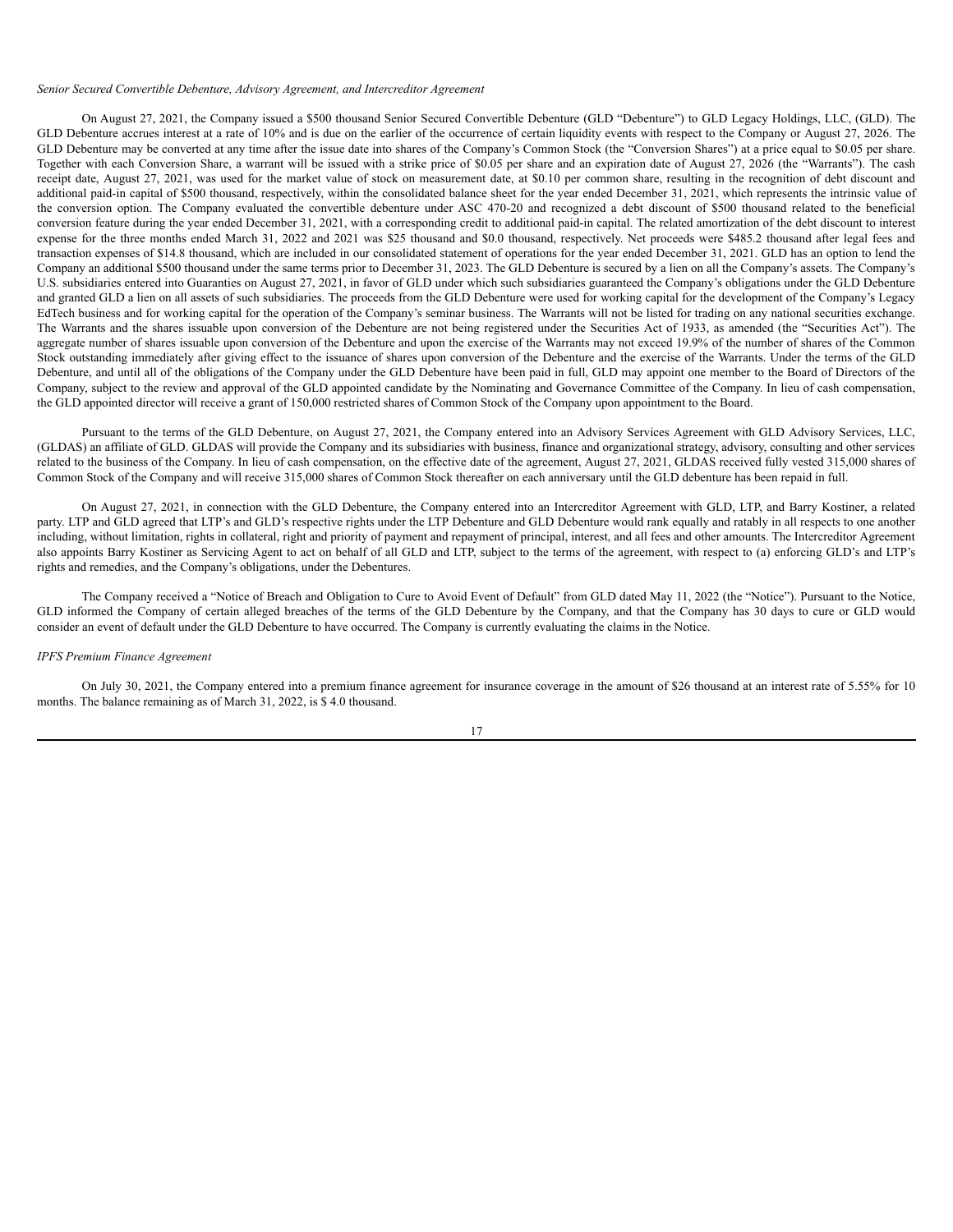### **Note 8 - Stock Warrants**

On May 4, 2021, the Company issued 500,000 warrants to M. Botbol, a related party, in connection with conversion of a 10% subordinated convertible debenture in the amount of \$25,000 (see Note 7 – *"Short-Term and Long-Term Debt"*). The warrants entitle the holder to purchase one share of common stock at an exercise price of \$0.05 per share at any time on or after the inception date, May 4, 2021, through May 4, 2026, the expiration date. The warrants will not be listed for trading on any national securities exchange.

On June 11, 2021, the Company issued 6,583,500 warrants to Legacy Tech Partners, LLC (LTP), a related party, in connection with conversion of a 10% subordinated convertible debenture in the amount of \$330,000 of outstanding principal (see Note 7 – *"Short-Term and Long-Term Debt"*). The warrants entitle the holder to purchase one share of common stock at an exercise price of \$0.05 per share at any time on or after the inception date, June 11, 2021, through March 8, 2026, the expiration date. The warrants are not listed for trading on any national securities exchange.

A summary of the warrant activities for the three months ended March 31, 2022, is as follows:

|                                  |                            | <b>Warrants Outstanding</b> |                                          |                                                                     |                                                   |  |  |  |  |  |
|----------------------------------|----------------------------|-----------------------------|------------------------------------------|---------------------------------------------------------------------|---------------------------------------------------|--|--|--|--|--|
|                                  | Number of<br><b>Shares</b> |                             | Weighted<br>Average<br>Exercise<br>Price | Weighted<br>Average<br>Remaining<br>Contractual<br>Term in<br>Years | Aggregate<br>Intrinsic<br>Value<br>$(in 000's)^1$ |  |  |  |  |  |
| Balance as of January 1, 2021    |                            |                             | _                                        |                                                                     |                                                   |  |  |  |  |  |
| Granted                          | 7,083,500                  |                             | 0.05                                     |                                                                     |                                                   |  |  |  |  |  |
| Balance as of December 31, 2021  | 7,083,500                  |                             | 0.05                                     | $4^3$                                                               | 79                                                |  |  |  |  |  |
| Exercisable as of March 31, 2022 | 7,083,500                  |                             | 0.05                                     | 4.                                                                  | 375                                               |  |  |  |  |  |

<sup>1</sup> The aggregate intrinsic value is calculated as the difference between the exercise price of the underlying warrants and the closing stock price of \$ 0.103 for our common stock on March 31, 2022.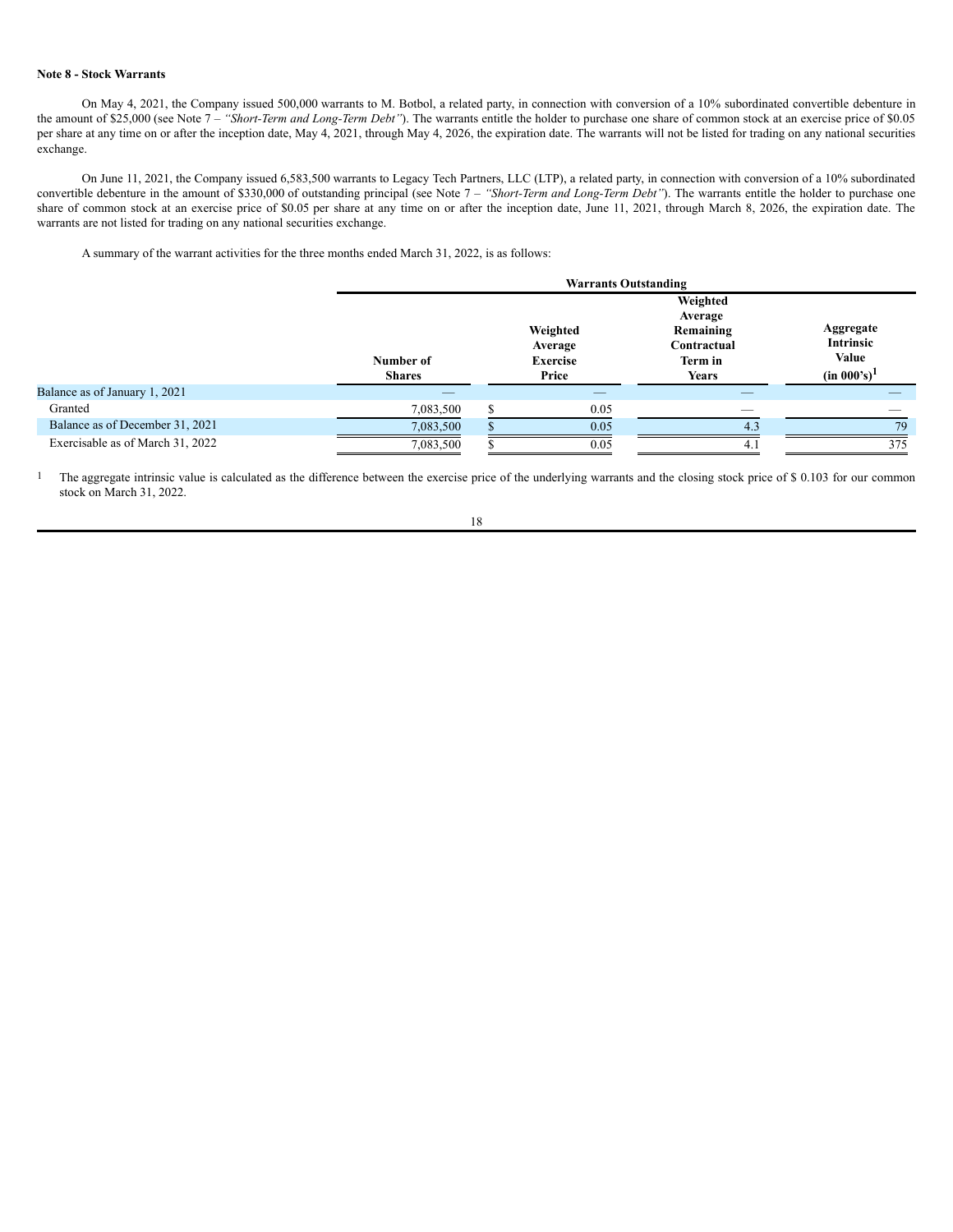### **Note 9 - Income Taxes**

We recorded income tax benefit of \$136 thousand and income tax expense of \$1.1 million for the three months ended March 31, 2022 and 2021, respectively. Our effective tax rate was 20.0% and 92.7% for the three months ended March 31, 2022 and 2021, respectively. Our effective tax rates differed from the U.S. statutory corporate tax rate of 21% primarily because of our reduced operations while also recognizing revenues from the expiration of student contracts.

The Company assessed the weight of all available positive and negative evidence and determined it was more likely than not that future earnings will be sufficient to realize the associated deferred tax assets. As of March 31, 2022 and December 31, 2021, we retained a valuation allowance of \$ 3.5 million and \$3.5 million, respectively, for a certain number of our international subsidiaries.

During the three months ended March 31, 2022 and 2021, there were no material changes in uncertain tax positions. We do not expect any significant changes to unrecognized tax benefits in this and next year. We estimate \$0.3 million and \$0.3 million of the unrecognized tax benefits, which if recognized, would impact the effective tax rate at March 31, 2022 and December 31, 2021, respectively.

We record interest and penalties related to unrecognized tax benefits within the provision for income taxes. We believe that no current tax positions that have resulted in unrecognized tax benefits will significantly increase or decrease within one year. We file income tax returns in the U.S. federal jurisdiction and in various state and foreign jurisdictions.

We are not currently under examination in any jurisdiction. In the event of any future tax assessments, we have elected to record the income taxes and any related interest and penalties as income tax expense on our consolidated statements of operations and comprehensive income.

Our federal income tax returns for the years subsequent to 2019 are subject to examination by the Internal Revenue Service. Our state tax returns for all years after 2019 or 2018, depending on each state's jurisdiction, are subject to examination. In addition, our Canadian tax returns and United Kingdom tax returns for all years after 2015 are subject to examination.

### **Note 10 - Concentration Risk**

# *Cash and cash equivalents*.

We maintain deposits in banks in amounts that might exceed the federal deposit insurance available. Management believes the potential risk of loss on these cash and cash equivalents to be minimal. All cash balances as of March 31, 2022 and December 31, 2021, including foreign subsidiaries, without FDIC coverage were \$0.04 million and \$0.04 million, respectively.

#### *Revenue.*

Historically, a significant portion of our revenue was derived from the Rich Dad brands, as a result of contracts with students entered into prior to the expiration, in 2019, of our License Agreement with Rich Dad Operating Company, LLC. For the three months ended March 31, 2022, there was no revenue from Rich Dad brands. For the three months ended March 31, 2021, Rich Dad brands provided 60.49% of our revenue. In addition, we have operations in North America, United Kingdom and Other foreign markets (see Note 11 — *Segment Information*).

The License Agreement with Rich Dad Operating Company, LLC pursuant to which we licensed the Rich Dad Education brand expired on September 30, 2019. Notwithstanding the expiration of the License Agreement, the Company may continue to use Licensed Intellectual Property, as defined in the License Agreement, including, but not limited to, the Rich Dad trademark and stylized logo, for the purpose of honoring and fulfilling orders by its customers in existence as of the date of the expiration of the Agreement.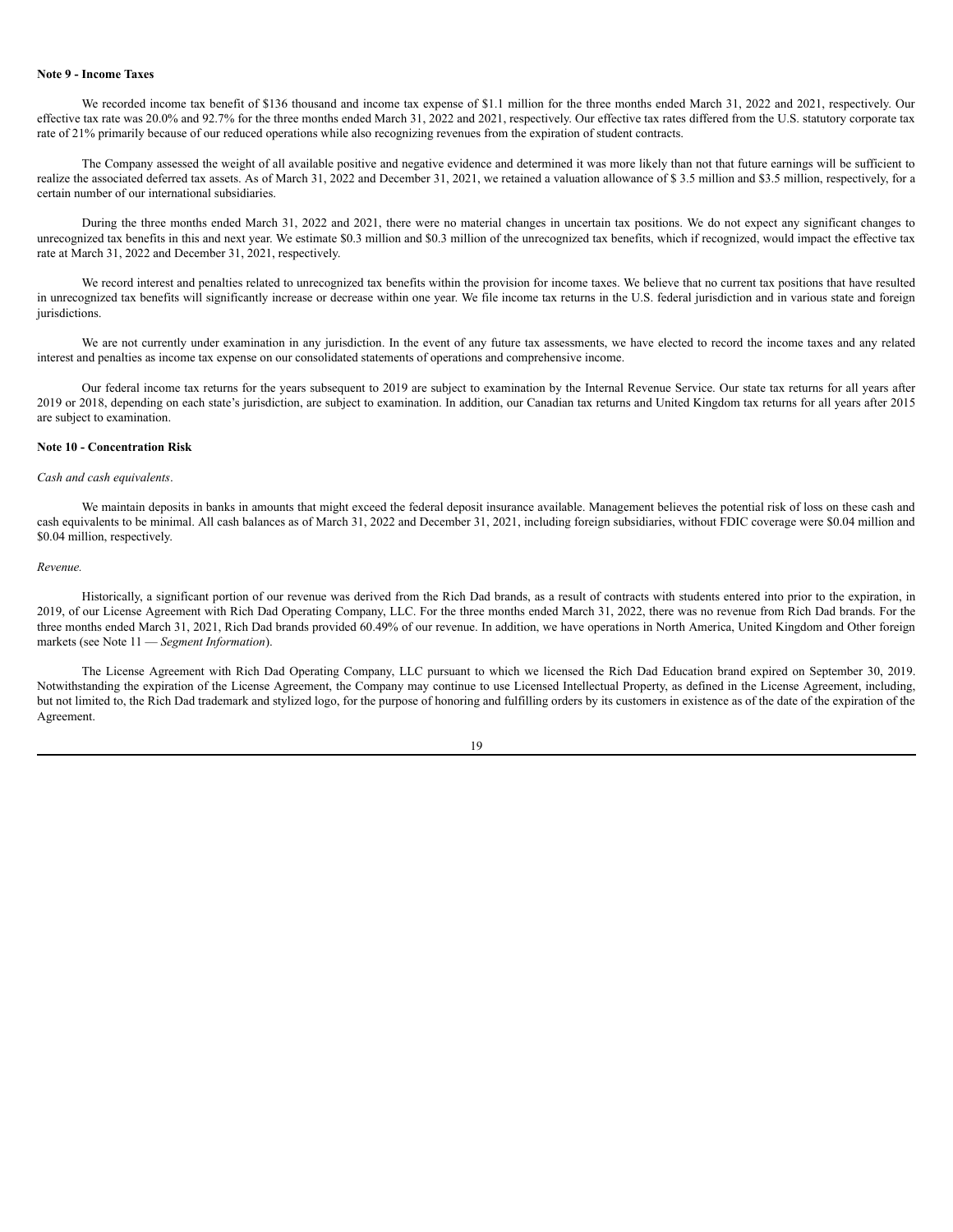### **Note 11 - Segment Information**

We manage our business in three segments based on geographic location for which operating managers are responsible to the Chief Executive Officer. These segments historically have included: (i) North America, (ii) United Kingdom, and (iii) Other Foreign Markets. We no longer operate in the Other Foreign Markets segment. Operating results, as reported below, are reviewed regularly by our Chief Executive Officer, or Chief Operating Decision Maker ("CODM") and other members of the executive team.

The proportion of our total revenue attributable to each segment is as follows:

|                                   | <b>Three Months Ended</b><br>March 31. |           |  |  |  |  |  |
|-----------------------------------|----------------------------------------|-----------|--|--|--|--|--|
| As a percentage of total revenue  | 2022                                   | 2021      |  |  |  |  |  |
| North America                     | 100.0%                                 | 66.4%     |  |  |  |  |  |
| U.K.                              | $-$ %                                  | 33.6%     |  |  |  |  |  |
| Other foreign markets             | $-$ %                                  | $-$ %     |  |  |  |  |  |
| <b>Total consolidated revenue</b> | $100.0\%$                              | $100.0\%$ |  |  |  |  |  |

Operating results for the segments are as follows:

|                                     |               | <b>Three Months Ended</b><br>March 31, |                |       |  |  |  |  |
|-------------------------------------|---------------|----------------------------------------|----------------|-------|--|--|--|--|
|                                     |               | 2022                                   |                | 2021  |  |  |  |  |
| <b>Segment revenue</b>              |               | (In thousands)                         |                |       |  |  |  |  |
| North America                       | <sup>\$</sup> | 285                                    | <sup>S</sup>   | 1,740 |  |  |  |  |
| U.K.                                |               |                                        |                | 880   |  |  |  |  |
| Other foreign markets               |               |                                        |                |       |  |  |  |  |
| <b>Total consolidated revenue</b>   |               | 285                                    |                | 2,620 |  |  |  |  |
|                                     |               | <b>Three Months Ended</b><br>March 31, |                |       |  |  |  |  |
|                                     |               | 2022                                   |                | 2021  |  |  |  |  |
| Segment gross profit contribution * |               |                                        | (In thousands) |       |  |  |  |  |
| North America                       | <sup>\$</sup> | 92                                     | \$.            | 1,412 |  |  |  |  |
| U.K.                                |               |                                        |                | 716   |  |  |  |  |
| Other foreign markets               |               |                                        |                |       |  |  |  |  |
| Total consolidated gross profit     | ъ             | 93                                     | ъ              | 2,128 |  |  |  |  |

\* Segment gross profit is calculated as revenue less direct course expenses, advertising and sales expenses and royalty expenses.

|                                                           | <b>Three Months Ended</b><br>March 31, |           |                |     |              |       |  |  |
|-----------------------------------------------------------|----------------------------------------|-----------|----------------|-----|--------------|-------|--|--|
|                                                           |                                        | 2022      |                |     | 2021         |       |  |  |
| Depreciation and amortization expenses                    |                                        |           | (In thousands) |     |              |       |  |  |
| North America                                             | S                                      |           |                |     |              | 2     |  |  |
| U.K.                                                      |                                        |           |                |     |              |       |  |  |
| Other foreign markets                                     |                                        |           |                |     |              |       |  |  |
| Total consolidated depreciation and amortization expenses |                                        |           |                |     |              |       |  |  |
|                                                           |                                        | March 31, |                |     | December 31, |       |  |  |
|                                                           |                                        | 2022      |                |     | 2021         |       |  |  |
| Segment identifiable assets                               |                                        |           | (In thousands) |     |              |       |  |  |
| North America                                             | э                                      |           | 607            | \$. |              | 1,348 |  |  |
| U.K.                                                      |                                        |           | -60            |     |              | 126   |  |  |
| Other foreign markets                                     |                                        |           | 191            |     |              | 175   |  |  |
| <b>Total consolidated identifiable assets</b>             |                                        |           | 858            |     |              | .649  |  |  |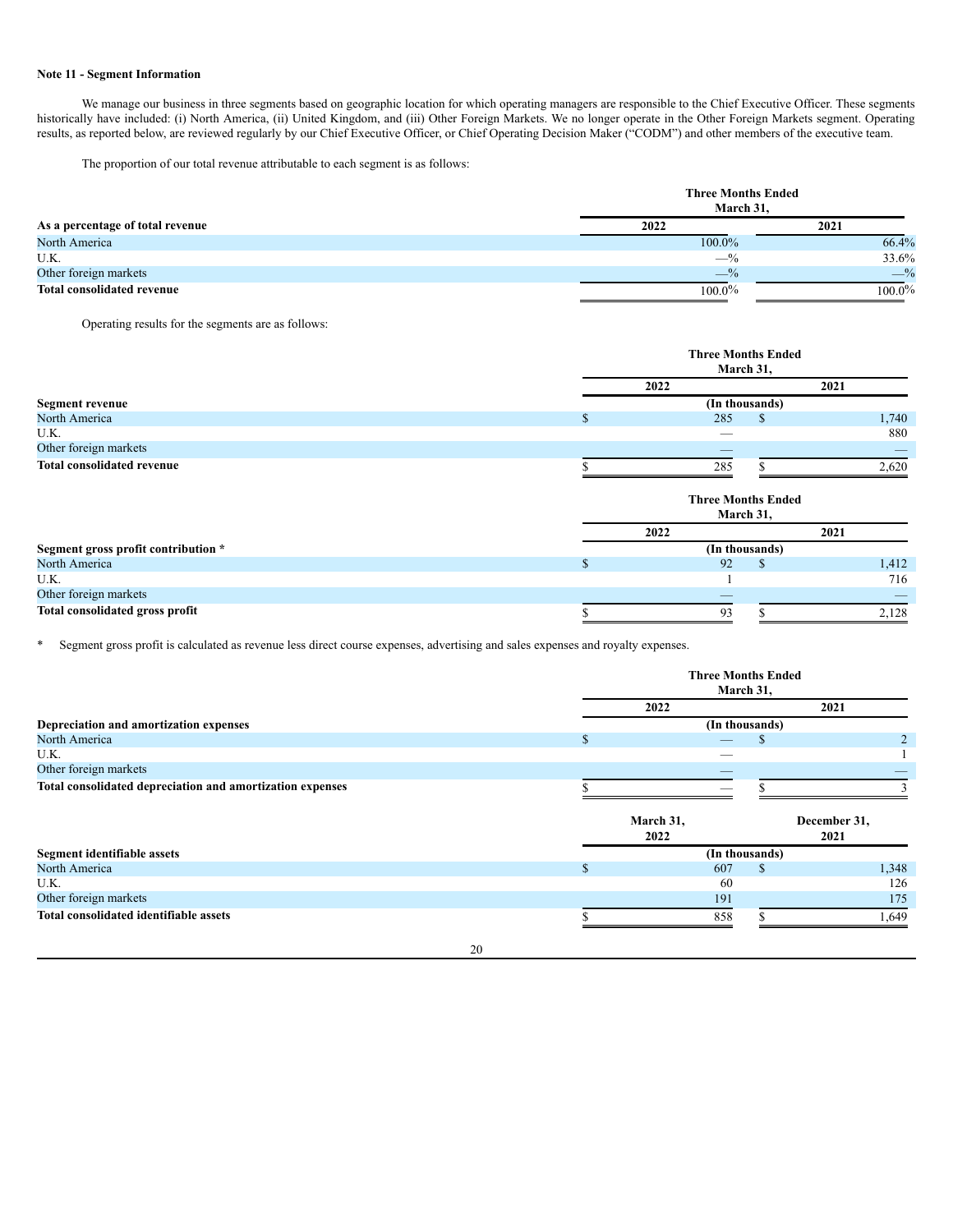### **Note 12 - Revenue Recognition**

We recognize revenue when our customers obtain control of promised goods or services, in an amount that reflects the consideration which we expect to receive in exchange for those goods or services, in accordance with implemented Topic 606 - an update to Topic 605. Revenue amounts presented in our consolidated financial statements are recognized net of sales tax, value-added taxes, and other taxes.

In the normal course of business, we recognize revenue based on the customers' attendance of the course, mentoring training, coaching session or delivery of the software, data or course materials on-line. After a customer contract expires, we record breakage revenue less a reserve for cases where we allow a customer to attend after expiration. As of March 31, 2022, we have deferred revenue of \$2.3 million related to contractual commitments with customers where the performance obligation will be satisfied over time, which ranges from six to twenty-four months. The revenue associated with these performance obligations is recognized as the obligation is satisfied. As of March 31, 2022, we maintain a reserve for breakage of \$2.0 million for the fulfillment of our obligation to students whose contracts expired during our COVID-19 60-day operational hiatus during Q2 2020 (see Note 1 "*General*").

The following tables disaggregate our segment revenue by revenue source:

|                         | Three Months Ended March 31, 2022 |      |                             |                                  | Three Months Ended March 31, 2021 |      |                             |                                         |  |
|-------------------------|-----------------------------------|------|-----------------------------|----------------------------------|-----------------------------------|------|-----------------------------|-----------------------------------------|--|
| <b>Revenue Type:</b>    | <b>North</b><br>America           | U.K. | Other<br>foreign<br>markets | Total<br>Consolidated<br>Revenue | <b>North</b><br>America           | U.K. | Other<br>foreign<br>markets | <b>Total</b><br>Consolidated<br>Revenue |  |
|                         |                                   |      | (In thousands)              |                                  |                                   |      | (In thousands)              |                                         |  |
| <b>Seminars</b>         | 216                               |      |                             | 216                              | 1,728                             | 880  |                             | 2,608                                   |  |
| Products                |                                   |      |                             |                                  | 9                                 |      |                             |                                         |  |
| Coaching and Mentoring  |                                   |      |                             |                                  |                                   |      |                             |                                         |  |
| Online and Subscription | 66                                |      |                             | 66                               |                                   |      |                             |                                         |  |
| Other                   |                                   |      |                             |                                  |                                   |      |                             |                                         |  |
| <b>Total revenue</b>    | 285                               |      |                             | 285                              | 1,740                             | 880  |                             | 2,620                                   |  |

### **Note 13 - Commitments and Contingencies**

### *Licensing agreements.*

We are committed to pay royalties for the usage of certain brands, as governed by various licensing agreements, including T&B Seminars, Inc., and Rich Dad. There were no royalty expenses included in our Consolidated Statement of Operations and Comprehensive Income for the three months ended March 31, 2022 and 2021. Our License Agreement with our Rich Dad brand licensor expired on September 30, 2019. Notwithstanding the expiration of the License Agreement, the Company may continue to use the Licensed Intellectual Property, as defined in the License Agreement, including, but not limited to, the Rich Dad trademark and stylized logo, for the purpose of honoring and fulfilling orders by its customers in existence as of the date of the expiration of the agreement.

*Purchase commitments*. From time to time, the Company enters into non-cancellable commitments to purchase professional services, Information Technology licenses and support, and training courses in future periods. There were no purchase commitments made by the Company for the three months ended March 31, 2022 and 2021.

#### *Litigation.*

We and certain of our subsidiaries, from time to time, are parties to various legal proceedings, claims and disputes that have arisen in the ordinary course of business. These claims may involve significant amounts, some of which would not be covered by insurance.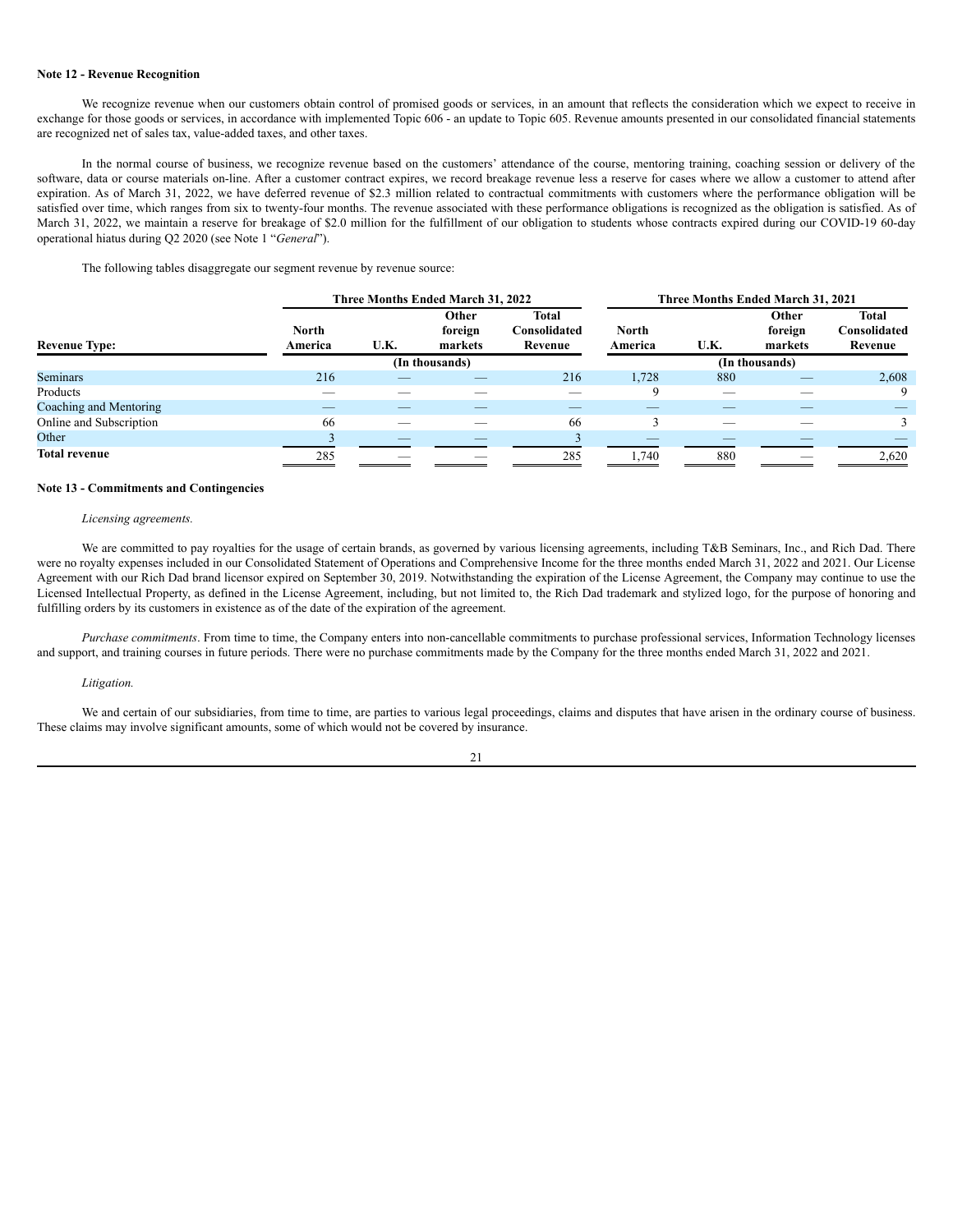Tranquility Bay of Pine Island, LLC v. Tigrent, Inc., et al. On March 16, 2017, suit was filed in the Twentieth Judicial Circuit In and For Lee County, Florida (the "Court") by Tranquility Bay of Pine Island, LLC ("TBPI") against Tigrent Inc. and various of its present and former shareholders, officers and directors. By amendment dated May 24, 2019, the Company and its General Counsel and former Chief Executive Officer were named as defendants to a civil conspiracy count. The suit, as originally filed, primarily related to the alleged obligation of Tigrent to indemnify the Plaintiff pursuant to an October 6, 2010 Forbearance Agreement. The suit, as originally filed, included claims for Breach of Contract, Permanent and Temporary Injunction, Breach of Fiduciary Duty, Civil Conspiracy, Tortious Interference and Fraudulent Transfer. On March 20, 2019, the Court dismissed the complaint in its entirety with leave to amend. On April 11, 2019, TBPI filed its Second Amended Complaint with the Court against Tigrent Inc. ("Tigrent"), Legacy Education Alliance Holdings, Inc. ("Holdings"), and certain shareholders of the Company. The Second Amended Complaint included claims for Breach of Contract, Breach of Fiduciary Duty against Tigrent, Civil Conspiracy against Tigrent and Holdings, and various Counts of Fraudulent Transfer against various shareholders of the Company. On May 24, 2019, with leave from the court, TBPI filed its Third Amended Complaint, which included claims for Breach of Contract against Tigrent, Breach of Fiduciary Duty against Tigrent, Damages for Violation of Unfair and Deceptive Business Practices Act against Tigrent, Civil Conspiracy against Tigrent and Holdings, and various Counts of Fraudulent Transfer against various shareholders of Tigrent, including the Company's current General Counsel, James E. May. On June 23, 2020, the Court entered summary judgment in favor of Tigrent with respect to TBPI's claims against Tigrent alleging (i) breach of fiduciary duty, (ii) violation of the Florida Deceptive and Unfair Trade Practices Act, and (iii) indemnification against certain attorney's fees claimed to have been incurred by TBPI. On September 17, 2020, the Court (i) granted summary judgment in favor of Tigrent and Holdings on TBPI's claim for conspiracy; (ii) denying TBPI's motion for summary judgment against Tigrent in which TBPI sought a declaration by the Court that claims against TBPI in a lawsuit to which neither Tigrent nor Holdings is a party ("Third Party Lawsuit") were within the scope of Tigrent's indemnity obligations under the Forbearance Agreement; and (iii) denying TBPI's motion for summary judgment in which TBPI sought a declaration by the Court that TBPI's attorney's fees incurred the Third Party Lawsuit were also within the scope of Tigrent's indemnity obligations under the Forbearance Agreement. On August 18, 2020, TBPI voluntarily dismissed all shareholder defendants, other than Mr. May and Steven Barre, Tigrent's former Chief Executive Officer. On January 4, 2021, a Settlement Agreement and Mutual Release was entered into by and between TBPI, M. Barry Strudwick, Carl Weiss and Susan Weiss (the "Strudwick Parties") and Tigrent Inc., Legacy Education Alliance, Inc., Legacy Education Alliance Holdings, Inc., Mr. May, and Steven Barre (Defendants) pursuant to which the Strudwick Parties agreed to dismiss the lawsuit with prejudice against all parties and the Company agreed to pay the aggregate sum of \$400 thousand payable in one installment of \$100 thousand on February 18, 2021 and five quarterly installments of \$60 thousand commencing on May 19, 2021, which the Company has accrued for within accounts payable as of December 31, 2021, and within accounts payable and other long-term liability for the current and long-term portions as of December 31, 2021, within the Consolidated Balance Sheets. The parties also exchanged mutual releases as part of the Settlement Agreement. The lawsuit was dismissed by order of the Court on January 12, 2021. Through March 31, 2022, the Company has paid \$340 thousand of the total settlement. The final settlement payment was due 450 days after February 18, 2021 in the amount of \$60 thousand and is in default.

In the Matter of Legacy Education Alliance International, Ltd. On October 28, 2019, an Application for Administration was filed in the High Court of Justice, Business and Property Courts of England and Wales (the "English Court"), whereby four creditors of Legacy Education Alliance, International Ltd ("Legacy UK"), one of our UK subsidiaries, sought an administration order with respect to the business affairs of the subsidiary, the appointment of an administrator, and such other ancillary orders as the applicants may request or as the court deemed appropriate. On November 15, 2019, the creditors obtained an Administration Order from the English Court. Under the terms of the Administration Order, two individuals have been appointed as administrators of Legacy UK and will manage Legacy UK and operate its affairs, business and property under the jurisdiction of the English Court. The administrators engaged a third-party to market Legacy UK's business and assets for sale to one or more third parties. On November 26, 2019, Legacy UK's assets and deferred revenues sold for £300 thousand (British pounds) to Mayflower Alliance LTD. We will not receive any proceeds from the sale of Legacy UK. On November 19, 2020, the administrators filed notice of their proposal to move from administration to a creditors' voluntary liquidation and on December 9, 2020, notice was filed with Companies House that Paul Zalkin and Nicholas Simmonds were appointed as liquidators of Legacy UK to commence its winding up. Further details regarding the resolution of claims and liabilities may not be known for several months. Because there are a number of intercompany relationships between the Company and Legacy UK, the financial impact of any future claims in relation to the administration and disposition of Legacy UK, outside of those included in the discontinued operations of Legacy UK (see Note 4 "*Discontinued Operations*"), is unknown to us at this time, as is the timing and other conditions and effects of the administrative process. On December 8, 2020 we paid \$390.6 thousand in cash and transferred our residential properties in the value of \$363 thousand as settlement of intercompany debts of two of our subsidiaries, LEAI Property Development UK, Ltd. and LEAI Property Investment UK, Ltd., totaling \$924 thousand to Legacy UK.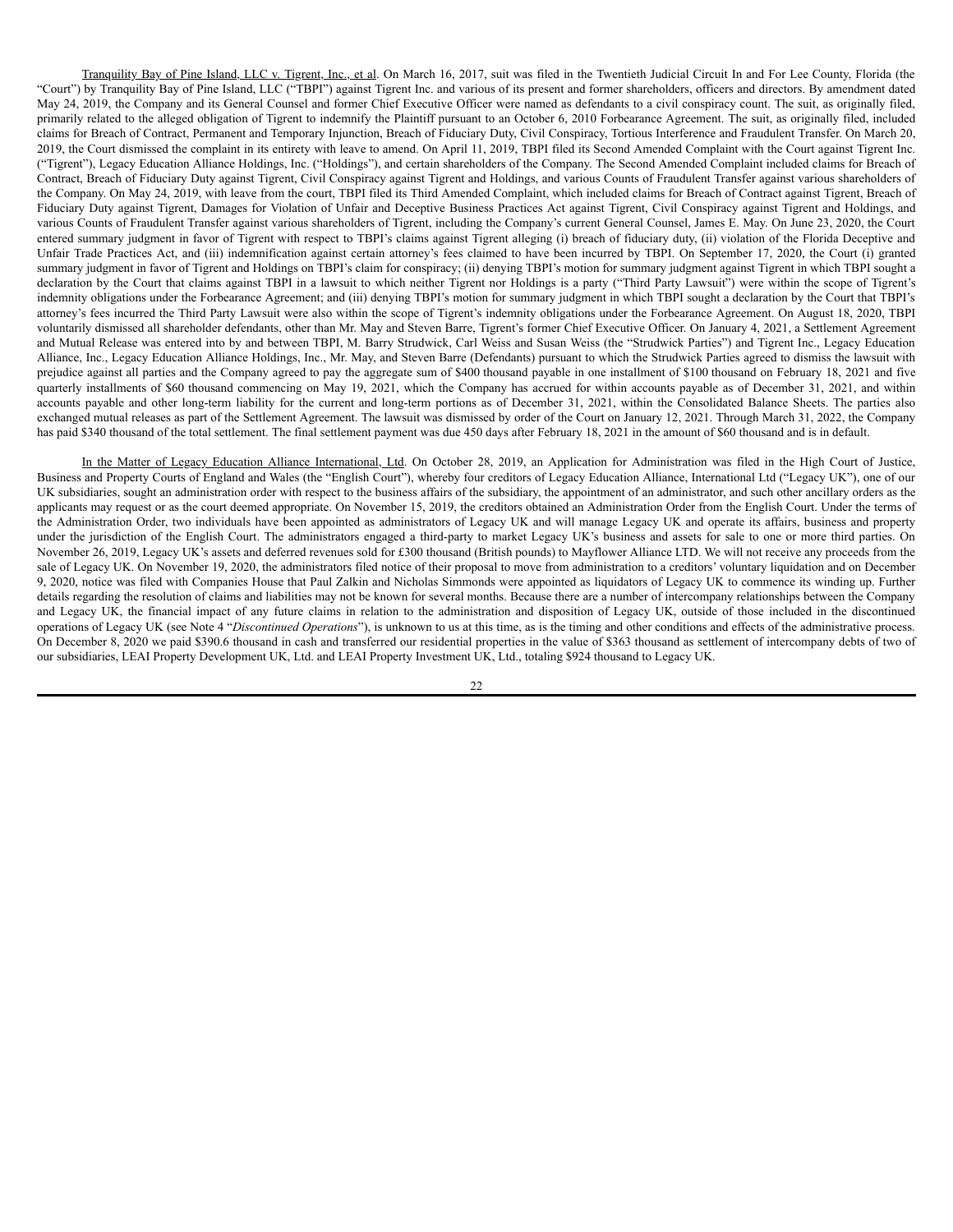In the Matter of Elite Legacy Education UK Ltd. On March 18, 2020, a Winding-Up Petition, CR-2020-001958, was filed in the High Court of Justice, Business and Property Courts of England and Wales (the "High Court") against one of our UK subsidiaries, Elite Legacy Education UK Ltd. ("ELE UK"), by one of its creditors ("Petitioner") pursuant to which the Petitioner was claiming a debt of £461,459.70 plus late payment interest and statutory compensation was due and owing. The Petitioner sought an order from the High Court to wind up the affairs of ELE UK under the UK Insolvency Act of 1986. ELE UK has disputed the claim of the Petitioner and on June 11, 2020, ELE UK obtained a court order vacating the hearing on the Petition originally set for June 24, 2020. On July 24, 2020, the High Court entered an order finding that there was a genuine dispute on substantial grounds with respect to £392,761.70 of the Petitioner's claim, and that only £68,698 plus late payment interest and statutory compensation was due and owing. The High Court further restrained the Petitioner from advertising its Winding-Up Petition until August 14, 2020 and, provided ELE UK pays the Petitioner the sums awarded under the High Court's order, plus late payment interest and statutory compensation on or before August 14, 2020, the Petitioner's Winding-Up Petition would be dismissed. On August 10, 2020, ELE UK filed its Notice of Appeal in which it sought permission to appeal the High Court's ruling. On October 23, 2020, the Court denied ELE UK permission to appeal whereupon ELE UK filed an application to renew its application for permission to appeal ("Renewal Application"), which Renewal Application would be heard at a subsequent Oral Hearing on a date not yet determined. On October 27, 2020, ELE UK filed an application with the High Court of Appeal, Royal Courts of Justice ("Court of Appeals") for a hearing to renew its application for permission to appeal the High Court's order and a hearing was set for February 11, 2021. On October 30, 2020, the High Court entered a Consent Order restraining Petitioner from advertising its Winding Up Petition until ELE UK' s Renewal Application is determined at the Oral Hearing or until further order of the Court, whichever is earlier. At a hearing held on December 16, 2020, the High Court issued an order lifting the restraint on advertising the petition for a winding up order and that the matter be listed on January 13, 2021 for winding up and awarding costs to the creditor. However, at a meeting held on January 11, 2021 ("Creditors' Meeting"), the creditors of Elite Legacy Education UK Ltd ("ELE UK"), a wholly owned subsidiary of Legacy Education Alliance, Inc. ("LEAI"), approved a Proposal for a Company Voluntary Arrangement (the "Arrangement") under the UK Insolvency Act 1986 (the "IA") and the UK Insolvency Rules 2016 (the "IR"). As a result, the Petitioner's claims will be administered under the terms of the CVA and, at the request of ELE UK, the hearing on its application to renew its appeal of the High Court's order was lifted.

#### *Other Legal Proceedings.*

In the Matter of Elite Legacy Education UK Ltd., Proposal for a Company Voluntary Arrangement. At a meeting held on January 11, 2021 ("Creditors' Meeting"), the creditors of Elite Legacy Education UK Ltd ("ELE UK"), a wholly owned subsidiary of Legacy Education Alliance, Inc. ("LEAI"), approved a Proposal for a Company Voluntary Arrangement (the "CVA") under the UK Insolvency Act 1986 (the "IA") and the UK Insolvency Rules 2016 (the "IR"). Under the terms of the CVA, CVR Global LLP has been appointed as Supervisor of ELE UK for the purposes of administering the Arrangement. At the Creditors Meeting, the creditors also approved a modification to the CVA whereby any tax refunds due to ELE UK would be paid to the Supervisor and made available for distribution to creditors. The Supervisor will wind down the business of ELE UK and make distributions to ELE UK's non-student creditors in accordance with the applicable provisions of the IA and the IR, on and subject to the terms and conditions set forth in the CVA in satisfaction of the non-student creditors' respective claims against ELE UK. Pursuant to the CVA, student creditors of ELE UK were provided the opportunity to receive trainings from an independent training provider in satisfaction of their respective claims against ELE UK; as a result, all obligations of ELE UK to student creditors have been satisfied. Pursuant to the CVA, and at its conclusion, the remaining assets of ELE UK, if any, would be distributed to LEAI. As a result of the CVR, the Winding-Up Petition, CR-2020-001958, filed in the High Court of Justice, Business and Property Courts of England and Wales has been dismissed. At this time, LEAI management is unable to anticipate any distributions that would be received from ELE UK.

Mr. Kostiner, our Chairman, Chief Executive Officer, and Interim Principal Financial and Accounting Officer is a named defendant in three legal proceedings which are described below.

*In Re Argon Credit, LLC, et al., Debtors*, Case No. 16-39654 (U.S. Bankruptcy Court Northern District of Illinois Eastern Division).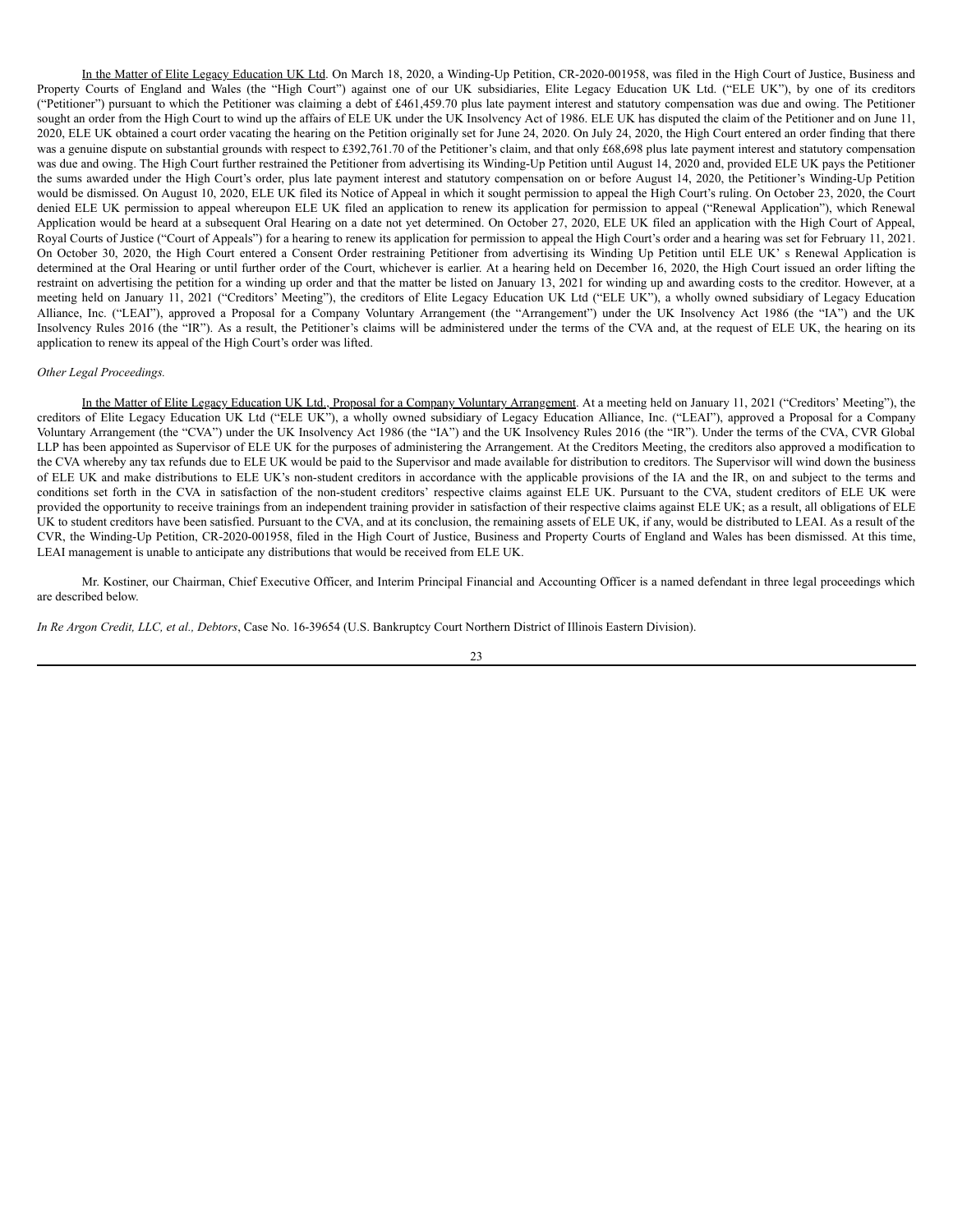On December 16, 2016, Argon Credit, LLC and Argon X, LLC (collectively the "Debtors") filed petitions for relief under chapter 11 of title 11 of the United States Code. On January 11, 2017, Debtors' bankruptcy cases were converted to chapter 7 cases. On December 14, 2018, the chapter 7 trustee filed an adversary proceeding as case number 18-ap-00948 (the "Bankruptcy Complaint") against multiple defendants, including Barry Kostiner, asserting claims for aiding and abetting breach of fiduciary duty. As to Mr. Kostiner, the Bankruptcy Complaint alleged that, while an employee of the Debtor, he aided and abetted the former CEO of Argon Credit, Raviv Wolfe, in breaching his fiduciary duties to Argon Credit, by, among other things, knowingly participating in a scheme to funnel assets away from the Debtors and their creditors, double pledging Argon Credit's assets, and knowingly submitting false or misleading financial reports to the Debtors' secured lender to conceal the transfer of Argon Credit's assets. On July 11, 2019, Mr. Kostiner, appearing through counsel, filed an answer denying all allegations against him set forth in the Bankruptcy Complaint.

On August 12, 2021, the trustee filed a Motion for the Entry of an Order Pursuant to Bankruptcy Rule 9019 Approving Settlement with Mr. Kostiner. Under the terms of the proposed settlement, Mr. Kostiner would pay the trustee \$35,000 in exchange for dismissal with prejudice from the suit and the exchange of mutual releases (the "Proposed Settlement"). Each of the trustee and Mr. Kostiner concluded that the Proposed Settlement was in their respective best interests in light of the contested nature of the Complaint, the costs that both parties would incur in connection with the litigation of same the uncertain outcome from protracted litigation. The trustee argued that the Proposed Settlement was reasonable based upon: (a) the range of potential outcomes taking into account the defenses that Mr. Kostiner could assert; (b) the likelihood of recovering more given Mr. Kostiner's financial condition; (c) Argon Credit's director and officers' liability insurance policy had been exhausted; and (d) the Debtors' prepetition lender had recently filed a complaint against many of the parties originally named by the trustee in its adversary proceeding, including Mr. Kostiner, and this action further reduces the likelihood of recovery against Mr. Kostiner, because at a minimum, he will be forced to pay to defend that action. On September 3, 2021, the Bankruptcy Court issued an order approving the settlement, and on November 18, 2021, the Bankruptcy Court issued an order granting the motion to voluntarily dismiss the proceeding against Mr. Kostiner.

### Fund Recovery Services, LLC v. RBC Capital Markets, LLC, et al., Case No. 1:20-cv-5730 (U.S. District Court for the Northern District of Illinois Eastern Division.

On September 25, 2020, Fund Recovery Services, LLC ("Fund"), as assignee of Princeton Alterative Income Fund, L.P. ("PAIF") filed a complaint in the abovereferenced action asserting a variety of claims against 37 defendants, including Mr. Kostiner. On May 15, 2021, Fund filed an amended complaint against 34 of the defendants, including Mr. Kostiner (the "Amended Complaint"). The claims against Mr. Kostiner in the Amended Complaint include: (i) violation of 18 U.S.C. 1962(2) by the conduct and participation in a RICO enterprise through a pattern of racketeering activity; (ii) violation of 18 U.S.C. 1962(d) by conspiracy to engage in a pattern of racketeering activity; (iii) fraud/intentional misrepresentation; (iv) aiding and abetting fraud/intentional misrepresentation; (v) fraudulent concealment; (vi) aiding and abetting fraudulent concealment; (vii) fraudulent/intentional inducement; (viii) conversion; (ix) aiding and abetting conversion; (x) civil conspiracy; and (xi) tortious interference with contractual relations. The Amended Complaint seeks damages of approximately \$240 million jointly and severally against all defendants, together with treble and punitive damages, among other relief.

The Amended Complaint, as it pertains to Mr. Kostiner, covers much of the same conduct that is the subject of the Bankruptcy Complaint described above and stems from a transaction that Argon Credit entered into with Spartan Specialty Finance, LLC ("Spartan"). Argon, a consumer finance platform that made high-interest, unsecured loans to credit-impaired borrowers, financed its loans through a revolving credit facility provided by PAIF. Mr. Kostiner was the sole member of Spartan and was also, for a period of time, the Vice President of Capital Markets at Argon. Argon and Spartan entered into an agreement whereby Spartan agreed to purchase a portfolio of loans from Argon. Spartan financed the acquisition by obtaining a loan from Hamilton Funding ("Hamilton"). The Amended Complaint alleges that PAIF had a perfected security interest in the loans that Argon improperly sold to Spartan (which were financed by Hamilton Funding), and that defendants, including Mr. Kostiner, engaged in a scheme to induce PAIF to initially lend funds, later to increase its credit line, and ultimately convert and deprive PAIF of its property by numerous acts of fraud.

On July 1, 2021, defendants, including Mr. Kostiner, filed a consolidated motion to dismiss the Amended Complaint in its entirety against them, based on the following arguments: (a) the RICO claims (Counts (1)-(2)) are time-barred; (b) Fund lacks standing to bring Counts 1-11; (c) Fund is collaterally estopped from litigating the issues that are the subject of the Amended Complaint; (d) the allegations in the Amended Complaint fail to satisfy the requirements of Rules 8 and 9(b) of the Federal Rules of Civil Procedure; (e) the Amended Complaint failed to allege a duty sufficient to support its allegations in Counts 1-7; (f) Fund failed to adequately plead the elements of a valid RICO claim; and (g) Fund failed to adequately plead the elements of any of its state law claims (Counts 3-13). This motion is fully briefed and awaits resolution by the Court.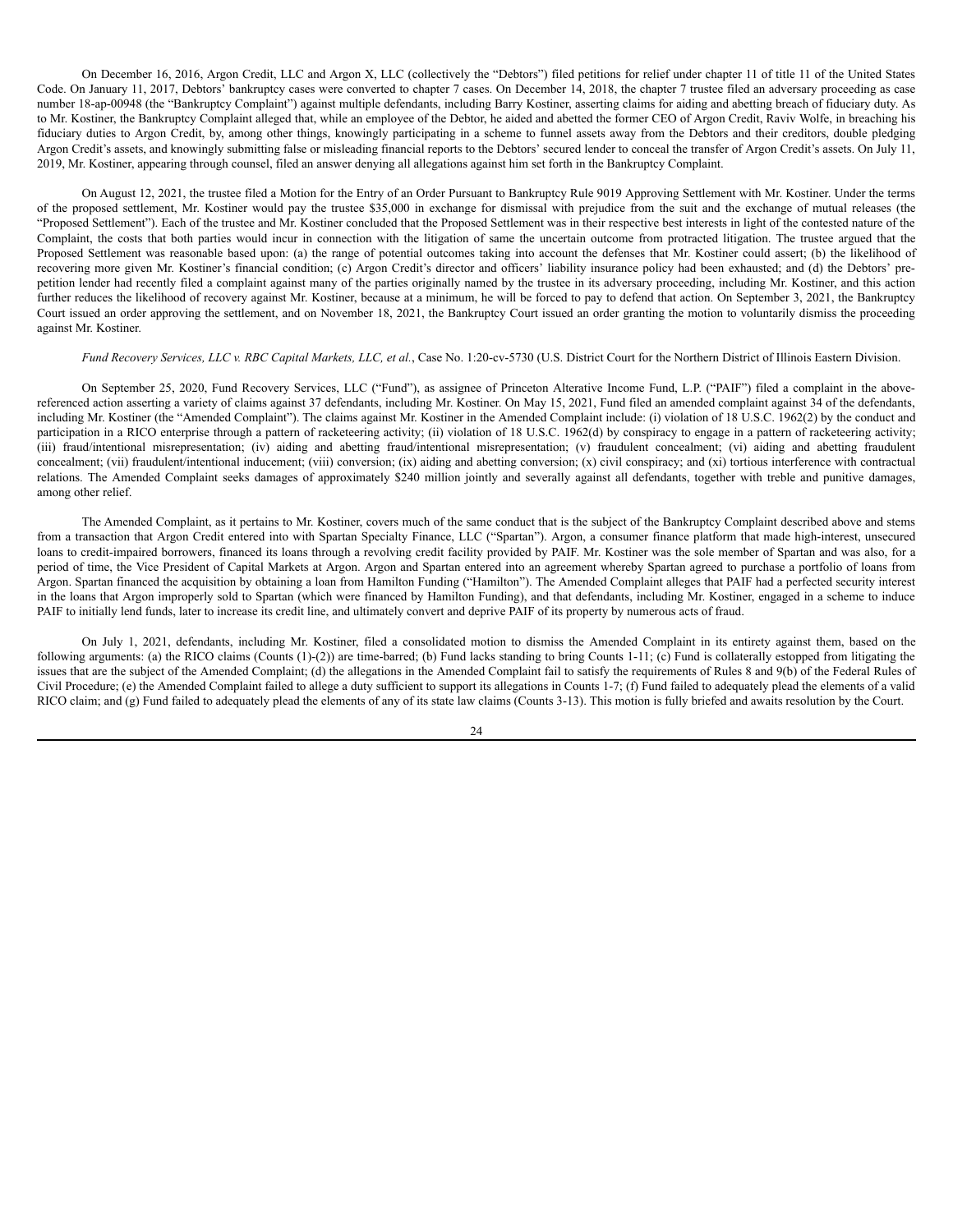On February 22, 2022, PAIF filed a Revised Second Amended Complaint ("RSA Complaint") against 25 defendants, including Mr. Kostiner. The RSA Complaint incorporates information from witness statements and journal entries from alleged Argon insiders. The claims against Mr. Kostiner in the RSA Complaint include: (i) fraud/intentional misrepresentation; (ii) aiding and abetting fraud/intentional misrepresentation; (iii) fraudulent concealment; (iv) aiding and abetting fraudulent concealment; (v) fraudulent/intentional inducement; (vi) conversion; (vii) aiding and abetting conversion; (viii) civil conspiracy; and (ix) tortious interference with contractual relations. The Amended Complaint seeks damages of approximately \$240 million jointly and severally against all defendants, together with treble and punitive damages, among other relief.

# *In re Spartan Specialty Finance I SPV*, LLC, Case No. 16-22881-rdd (U.S. Bankruptcy Court for the Southern District of New York White Plains Division)

On June 29, 2016, Spartan filed a petition for relief under chapter 11 of title 11 of the United States Code. It did so in order to resolve a loan dispute that it had with Hamilton, including Hamilton's alleged right to access cash accounts that Spartan had pledged as collateral. On May 26, 2017, the bankruptcy court approved a Stipulation and Agreement Resolving Debtor's Motion for Use of Cash Collateral and Fixing Amount of Secured Claim, between Hamilton, Spartan, and Mr. Kostiner, in his individual capacity. Spartan's bankruptcy petition was dismissed as part of the Court's approval of the Settlement.

Except for the actions set forth above, there is no material litigation, arbitration or governmental proceeding currently pending against us or any members of our management team in their capacity as such, and we and our officers and directors have not been subject to any such proceeding in the 12 months preceding the date of this report.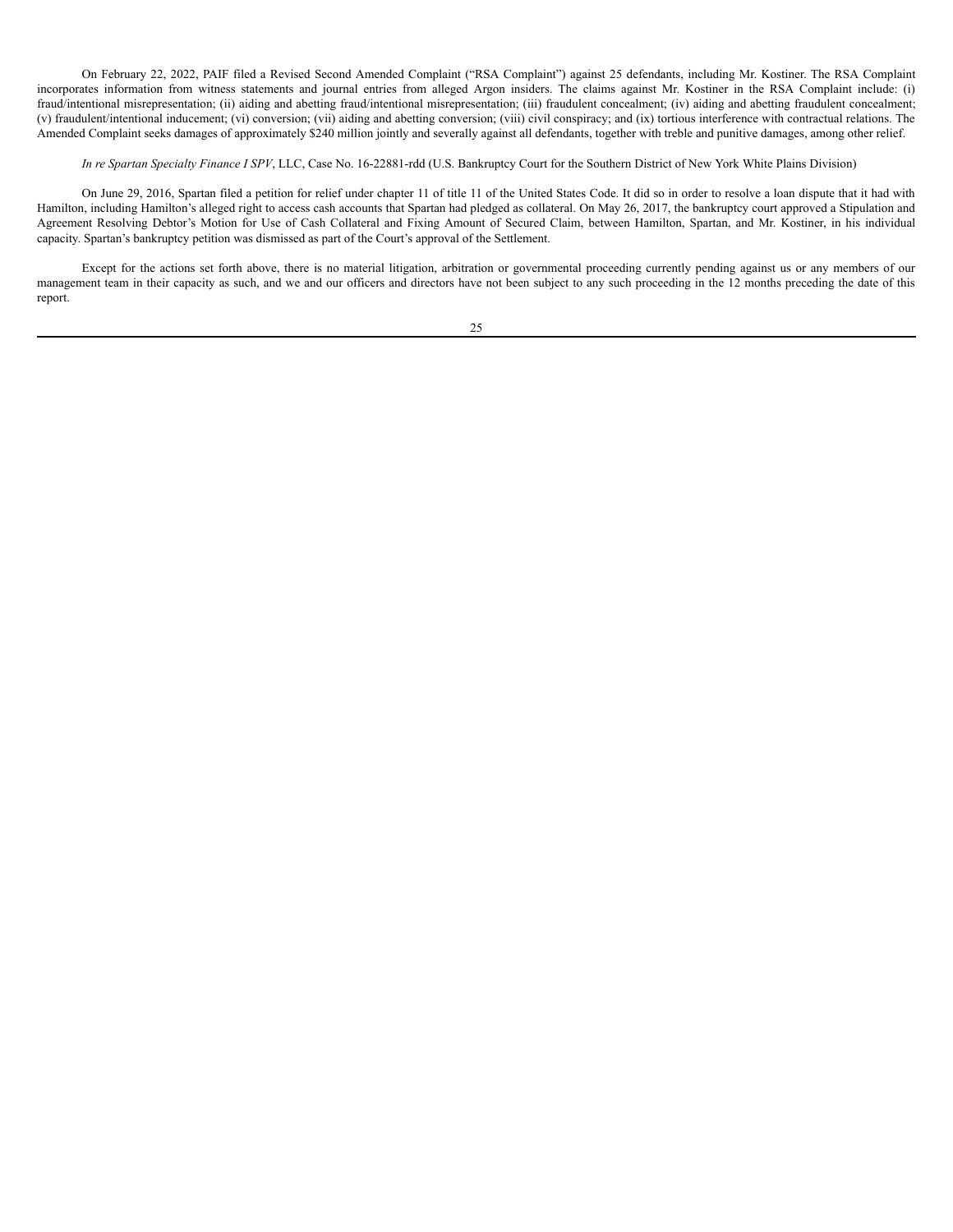### **Note 14 - Leases**

# *Right-of-Use Assets and Leases Obligations*

We lease office space and office equipment under non-cancelable operating leases, with terms typically ranging from one to three years, subject to certain renewal options as applicable. We consider those renewal or termination options that are reasonably certain to be exercised in the determination of the lease term and initial measurement of lease liabilities and right-of-use assets. Lease expense for lease payments is recognized on a straight-line basis over the lease term. Leases with an initial term of 12 months or less are not recorded on the balance sheet.

We determine whether a contract is or contains a lease at inception of the contract and whether that lease meets the classification criteria of a finance or operating lease. When available, we use the rate implicit in the lease to discount lease payments to present value; however, most of our leases do not provide a readily determinable implicit rate. Therefore, we must discount lease payments based on an estimate of its incremental borrowing rate.

We do not separate lease and nonlease components of contracts. There are no material residual value guarantees associated with any of our leases. There are no significant restrictions or covenants included in our lease agreements other than those that are customary in such arrangements.

## *Lease Position as of March 31, 2022 and December 31, 2021*

The table below presents the lease related assets and liabilities recorded on the Company's Consolidated Balance Sheets as of March 31, 2022 and December 31, 2021:

| <b>Balance Sheet Line</b>   | <b>Classification on the Balance Sheet</b> | March 31,<br>2022 | December 31,<br>2021 |    |
|-----------------------------|--------------------------------------------|-------------------|----------------------|----|
|                             |                                            | (in thousands)    |                      |    |
| <b>Assets</b>               |                                            |                   |                      |    |
| Operating lease assets      | Operating lease right of use assets        | 13                |                      | 20 |
|                             | Total lease assets                         | 13                |                      | 20 |
|                             |                                            |                   |                      |    |
| <b>Liabilities</b>          |                                            |                   |                      |    |
| Current liabilities:        |                                            |                   |                      |    |
| Operating lease liabilities | Current operating lease liabilities        | 13                |                      | 20 |
| Noncurrent liabilities:     |                                            |                   |                      |    |
| Operating lease liabilities | Long-term operating lease liabilities      |                   |                      |    |
|                             | Total lease liabilities                    | 13                |                      | 20 |

#### *Lease cost for the three months ended March 31, 2022 and 2021*

The table below presents the lease related costs recorded on the Company's Consolidated Statements of Operations for the three months ended March 31, 2022 and 2021:

|                      |                                     | Three Months Ended March 31, |      |  |  |  |
|----------------------|-------------------------------------|------------------------------|------|--|--|--|
| Lease cost           | Classification                      | 2022                         | 2021 |  |  |  |
|                      |                                     | (in thousands)               |      |  |  |  |
| Operating lease cost | General and administrative expenses |                              |      |  |  |  |
|                      | Total lease cost                    |                              |      |  |  |  |
|                      |                                     |                              |      |  |  |  |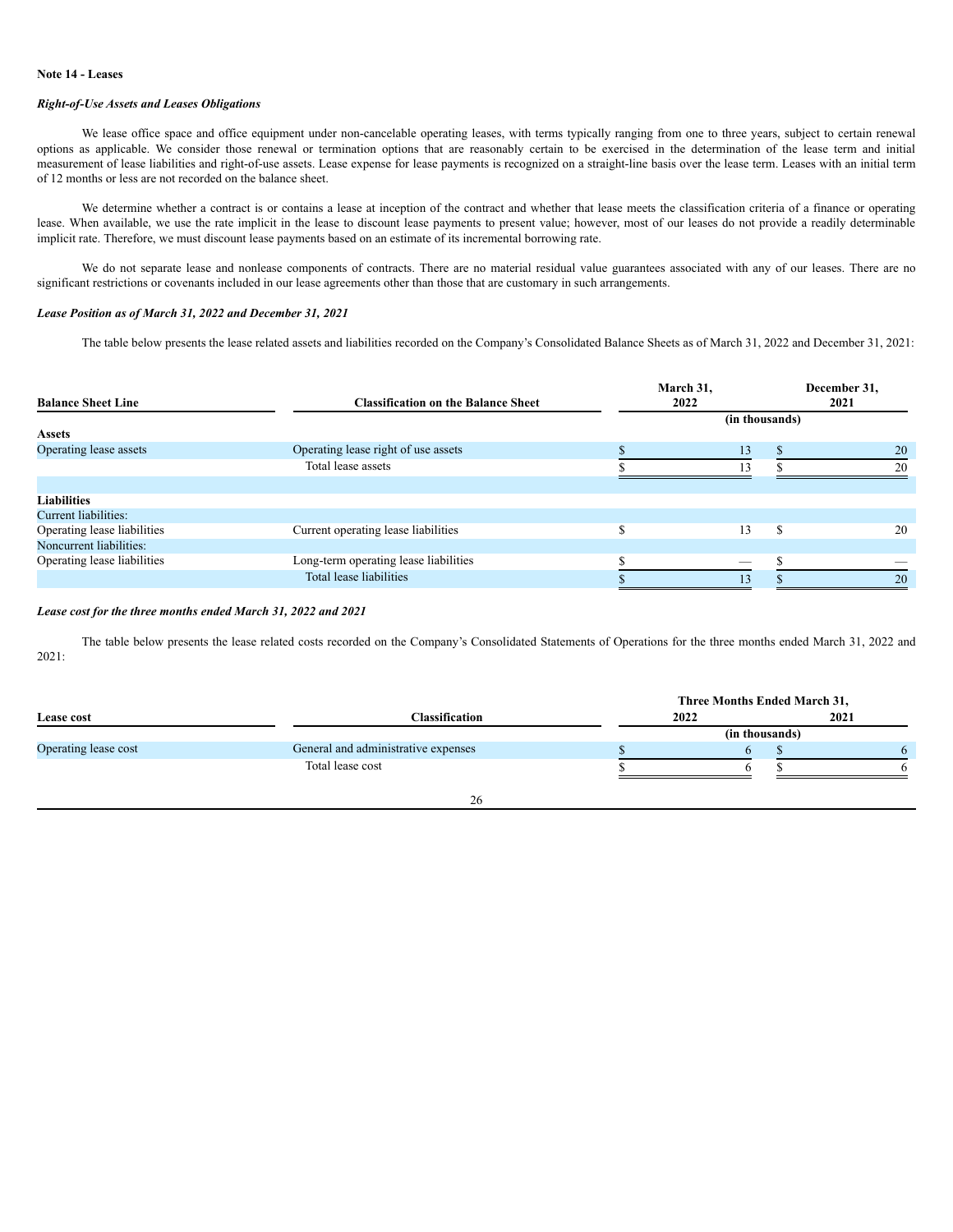### *Other Information*

The table below presents supplemental cash flow information related to leases for the three months ended March 31, 2022 and 2021:

|                                                                                                                                                              | <b>Three Months Ended</b><br>March 31. |  |      |  |  |
|--------------------------------------------------------------------------------------------------------------------------------------------------------------|----------------------------------------|--|------|--|--|
|                                                                                                                                                              | 2022                                   |  | 2021 |  |  |
|                                                                                                                                                              | (in thousands)                         |  |      |  |  |
| Cash paid for amounts included in the measurement of lease liabilities:                                                                                      |                                        |  |      |  |  |
| Operating cash flows for operating leases                                                                                                                    |                                        |  |      |  |  |
| Supplemental non-cash amounts of lease liabilities arising from obtaining right-of-use assets/(decrease) of lease<br>liability due to cancellation of leases |                                        |  |      |  |  |

### *Lease Terms and Discount Rates*

The table below presents certain information related to the weighted average remaining lease terms and weighted average discount rates for the Company's operating leases as of March 31, 2022 and December 31, 2021:

|                                                          | March 31.<br>2022 | December 31.<br>2021 |
|----------------------------------------------------------|-------------------|----------------------|
| Weighted average remaining lease term - operating leases | $.50$ years       | 75 years             |
| Weighted average discount rate - operating leases        | 12.00%            | $12.00\%$            |

There are no lease arrangements where the Company is the lessor.

### **Note 15 – Subsequent Events**

#### *Economic Injury Disaster Loan*

On April 25, 2022, the Company executed the standard loan documents required for securing a loan (the "EIDL Loan") from the SBA under is Economic Injury Disaster Loan ("EIDL") assistance program in light of the impact of the COVID-19 pandemic on the business operations.

Pursuant to that certain Loan Authorization and Agreement (the "SBA Loan Agreement"), the principal amount of the EIDL Loan was \$200,000, with proceeds to be used for working capital purposes disbursed on May 3, 2021. Interest accrues at a rate of 3.75% per annum. Installment payments, including principal and interest, are due monthly beginning twenty-four (24) months from the date of the EIDL Loan in the amount of \$1 thousand. The balance of principal and interest is payable thirty (30) years from the date of the SBA note.

*Default on Litigation Settlement Agreement*

Please see Note 13 for events concerning legal matters.

*Notice of Breach and Obligation to Cure to Avoid Event of Default*

Please see Note 7 for events concerning the GLC Legacy Holdings, LLC Senior Secured Debt Debenture.

The Company evaluated subsequent events and transactions that occurred after the consolidated balance sheet date up to May 17, 2022, the date that the financial statements were issued. The Company did not identify any additional subsequent events that would have required adjustment or disclosure in the financial statements.

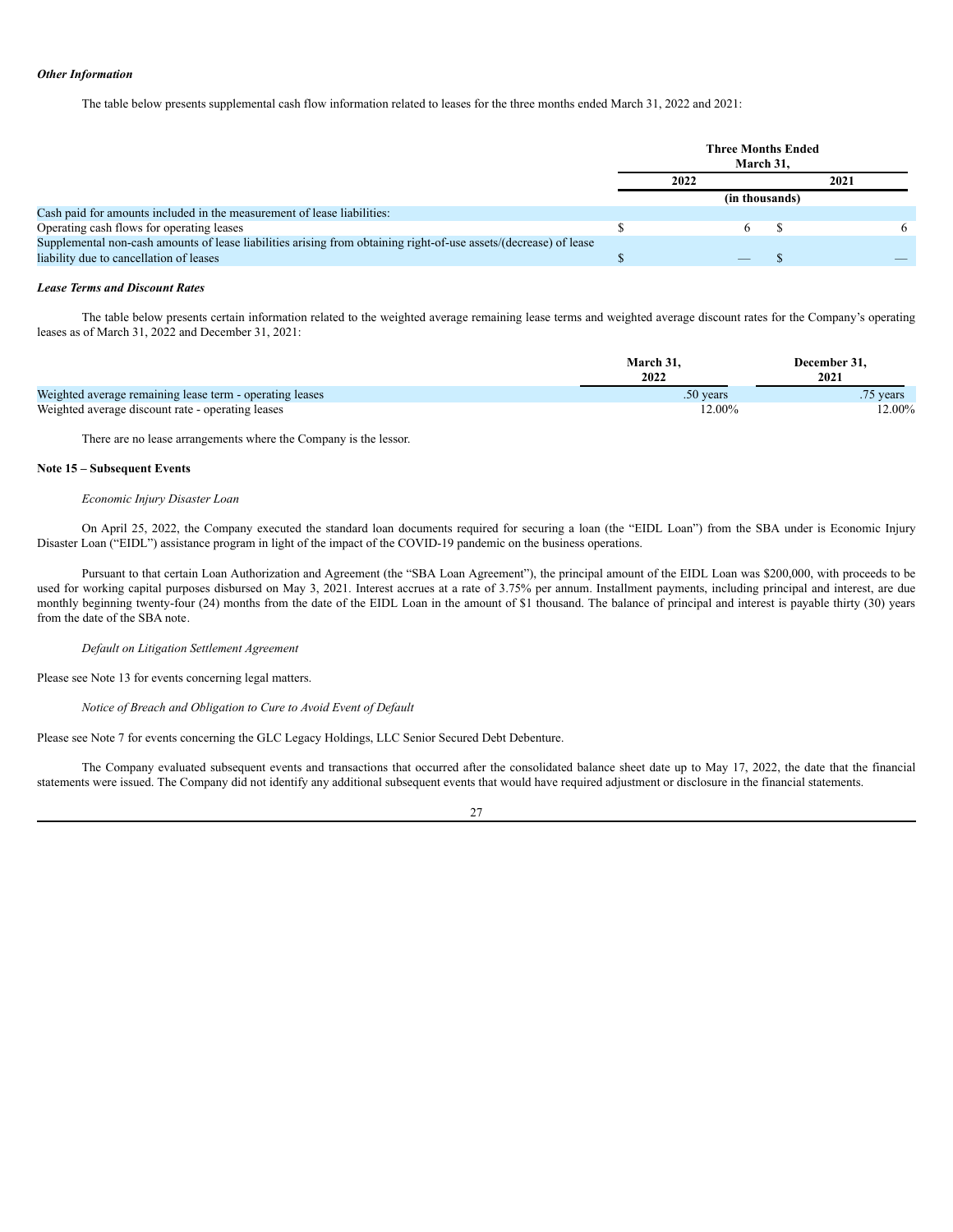## <span id="page-30-0"></span>**Item 2. Management's Discussion and Analysis of Financial Condition and Results of Operations.**

# **INTRODUCTION**

You should read the following discussion of our financial condition and results of operations with our audited consolidated financial statements and related notes thereto included in our Annual Report on Form 10-K for the fiscal year ended December 31, 2021. This discussion contains forward-looking statements and involves numerous risks, uncertainties, assumptions and other important factors that could cause the actual results, performance or our achievements, or industry results, to differ materially from historical results, any future results, or performance or achievements expressed or implied by such forward-looking statements. See "Cautionary Statement Regarding *Forward-Looking Information."*

### **Business Overview**

We are a provider of practical, high-quality, and value-based educational training on the topics of personal finance, entrepreneurship, real estate, and financial markets investing strategies and techniques. Our programs are offered through a variety of formats and channels, including free workshops, basic trainings, forums, telephone mentoring, one-on-one mentoring, coaching and e-learning. During the three months ended March 31, 2022, we marketed our products and services under our *Building Wealth with* Legacy<sup>*TM*</sup> brand. During the year ended December 31, 2021, we marketed our products and services under two brands: *Building Wealth with Legacy*<sup>*TM*</sup>; and *Homemade Investor by Tarek El Moussa*.

Our students pay for their courses in full up-front or through payment agreements with independent third parties. Under United States of America generally accepted accounting principles ("U.S. GAAP"), we recognize revenue upon the earlier of (i) when our students take their courses or (ii) the term for taking their course expires, both of which could be several quarters after the student purchases a program and pays the fee. We recognize revenue immediately when we sell our (i) proprietary products delivered at time of sale and (ii) third party products sales. Our symposiums and forums combine multiple advanced training courses in one location, allowing us to achieve certain economies of scale that reduce costs and improve margins while also accelerating U.S. GAAP revenue recognition, while at the same time, enhancing our students' experience, particularly, for example, through the opportunity to network with other students.

We also provide a richer experience for our students through one-on-one mentoring (two to four days in length, on site or remotely and telephone mentoring (10 to 16 weekly one-on-one or one-on-many telephone sessions). Mentoring involves a subject matter expert interacting with the student remotely or in person and guiding the student, for example, through his or her first real estate transaction, providing a real hands-on experience.

We were founded in 1996, and through a reverse merger, became a publicly-held company in November 2014. Today we are a global company that has cumulatively served more than two million students from more than 150 countries and territories over the course of our operating history.

Historically, our operations have been managed through three operating segments: (i) North America, (ii) United Kingdom, and (iii) Other Foreign Markets. We no longer operate under our Other Foreign Markets segment.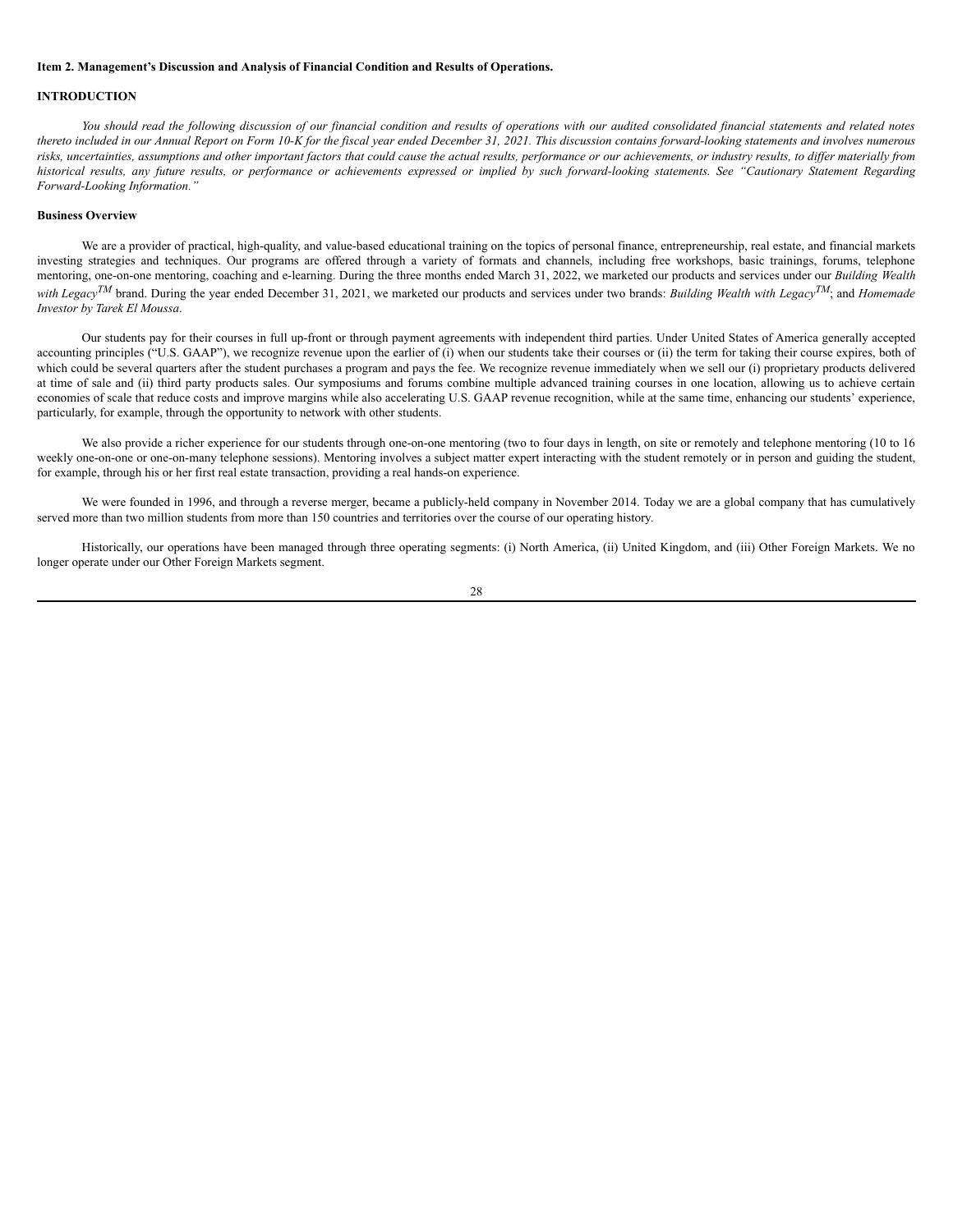Since January 1, 2021, we have operated under two brands:

- Building Wealth with Legacy <sup>TM</sup>: provides practical, high-quality and value-based educational training on the topics of personal finance, entrepreneurship, real estate, financial markets and investing strategies and techniques. This training program encompasses hands-on experience and the true spirit of investing from beginner to educated investor. In response to the limitations on travel and the social distancing protocols arising out of the Coronavirus pandemic, the Company began marketing its *Legacy Education*TM products transitioning to brand name *Building Wealth with Legacy*TM. During the three months ended March 31, 2022, we marketed our products and services exclusively under this brand.
- *Homemade Investor by Tarek El Moussa™* introduces people to the investor mindset, real estate investing strategies, and ways to generate cash flow that are designed to help build a foundation of knowledge for their financial goals. Homemade Investor events offered nationwide free workshops, 3-day trainings and large stage events with Tarek presenting as the keynote speaker, all selling into our advanced training products.

### *Recent Developments*

### *Impact from COVID-19 Coronavirus*.

Historically, our operations have relied heavily on our and our students' ability to travel and attend live events where large groups of people gather in local markets within each of the segments in which we operate. On March 11, 2020, the World Health Organization (WHO) declared the COVID-19 outbreak as a pandemic. As a result of worldwide restrictions on travel and social distancing, in March 2020 we temporarily ceased conducting live sales and fulfillment and furloughed substantially all of our employees. We resumed sales operations in June 2020 with online sales events selling into our suite of online, on-demand, and over-the-phone products. We also resumed online, on-demand, and over-the-phone fulfillment activities in June 2020. We resumed live operations on a limited basis, in November 2020, with events in Florida. In December 2021, the Company temporarily suspended live in-person events and will continue following strict safety protocols at the live events when resumed. We have simplified our product offerings and restructured our compensation program with respect to both employees and independent contractors to reduce costs and improve margins, but there can be no assurances that the Company will be effective in selling its products and services, or what the impact such activities will have on our financial performance. We are not able to fully quantify the continued impact that these factors will have on our financial results, but expect developments related to COVID-19 to continue to affect the Company's financial performance in 2022 and beyond.

### **Results of Operations**

Our financial results continue to be significantly impacted by the COVID-19 pandemic. Due to the severity and scope of the pandemic, the pace at which government and private travel restrictions and public concerns about public gathering will ease, the rate at which historically large increases of unemployment rates will decrease, and the speed with which the economy recovers are all factors that impacted our financial results. In addition, our financial results were impacted due to the winding down our Rich Dad brand and other matters as disclosed in the litigation section of Note 13 "Commitments and Contingencies" in the Notes to Consolidated Financial Statements.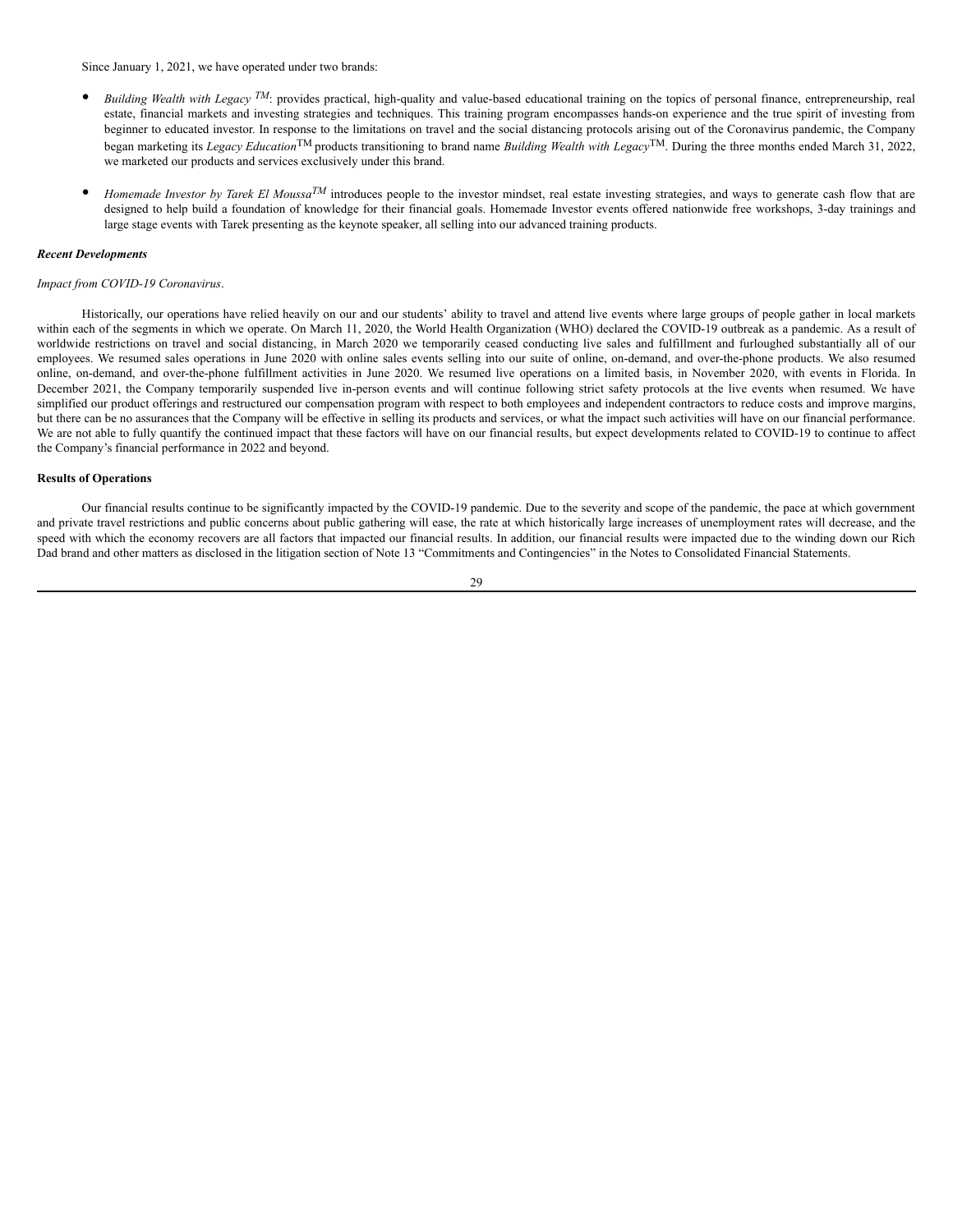Our Results of Operations in 2022 and 2021 were as follows (dollars in thousands):

|                                                                    |             | <b>Three Months Ended March 31,</b> |               |                  |
|--------------------------------------------------------------------|-------------|-------------------------------------|---------------|------------------|
|                                                                    |             | 2022                                |               | 2021             |
| Revenue                                                            |             | 285                                 | \$            | 2,620            |
| Operating costs and expenses:                                      |             |                                     |               |                  |
| Direct course expenses                                             |             | 104                                 |               | 434              |
| Advertising and sales expenses                                     |             | 88                                  |               | 58               |
| General and administrative expenses                                |             | 647                                 |               | 998              |
| Total operating costs and expenses                                 |             | 839                                 |               | 1,490            |
| Income (loss) from operations                                      |             | (554)                               |               | 1,130            |
| Other expense:                                                     |             |                                     |               |                  |
| Interest expense, net                                              |             | (125)                               |               |                  |
| Other expense, net                                                 |             |                                     |               | (2)              |
| Total other expense, net                                           |             | (125)                               |               | $\overline{(2)}$ |
| Income (loss) from continuing operations before income taxes       |             | (679)                               |               | 1,128            |
| Income tax (expense) benefit                                       |             | 136                                 |               | (1,046)          |
| Net income (loss) from continuing operations                       |             | (543)                               |               | 82               |
| Income from discontinued operations                                |             |                                     |               | 171              |
| Net income from discontinued operations                            |             |                                     |               | 171              |
| Net income (loss)                                                  |             | (543)                               |               | 253              |
|                                                                    |             |                                     |               |                  |
| Basic earnings (loss) per common share - continuing operations     | $\mathbf S$ | (0.02)                              | $\mathcal{S}$ |                  |
| Basic earnings (loss) per common share - discontinued operations   |             |                                     |               | 0.01             |
| Basic earnings (loss) per common share                             | \$          | (0.02)                              | \$            | 0.01             |
|                                                                    |             |                                     |               |                  |
| Diluted earnings (loss) per common share - continuing operations   | $\mathbf S$ | (0.02)                              | $\mathbf S$   |                  |
| Diluted earnings (loss) per common share - discontinued operations |             |                                     |               | 0.01             |
| Diluted earnings (loss) per common share                           |             | (0.02)                              | \$            | 0.01             |
|                                                                    |             |                                     |               |                  |
| Basic weighted average common shares outstanding                   |             | 33,918                              |               | 23,187           |
| Diluted weighted average common shares outstanding                 |             | 33,918                              |               | 25,029           |
|                                                                    |             |                                     |               |                  |
| Comprehensive income:                                              |             |                                     |               |                  |
| Net income (loss)                                                  | \$          | (543)                               | $\mathcal{S}$ | 253              |
| Foreign currency translation adjustments, net of tax of \$0        |             | (144)                               |               | 103              |
| Total comprehensive income (loss)                                  | \$          | (687)                               | $\mathbf S$   | 356              |

Our operating results are expressed as a percentage of revenue in the table below:

|                                                              |             | Three Months Ended March 31, |  |
|--------------------------------------------------------------|-------------|------------------------------|--|
|                                                              | 2022        | 2021                         |  |
|                                                              | 100%        | 100%                         |  |
| Operating costs and expenses:                                |             |                              |  |
| Direct course expenses                                       | 36.5        | 16.6                         |  |
| Advertising and sales expenses                               | 30.9        | 2.2                          |  |
| General and administrative expenses                          | 227.0       | 38.1                         |  |
| Total operating costs and expenses                           | 294.4       | 56.9                         |  |
| Income (loss) from operations                                | (194.4)     | 43.1                         |  |
| Other expense:                                               |             |                              |  |
| Interest expense, net                                        | (43.8)      |                              |  |
| Other expense, net                                           |             | (0.1)                        |  |
| Gain on forgiveness of PPP Loan                              |             |                              |  |
| Total other expense, net                                     | (43.8)      | (0.1)                        |  |
| Income (loss) from continuing operations before income taxes | (238.2)     | 43.1                         |  |
| Income tax (expense) benefit                                 | 47.7        | (39.9)                       |  |
| Net income (loss) from continuing operations                 | (190.5)     | 3.1                          |  |
| Income from discontinued operations                          |             | 6.5                          |  |
| Net income from discontinued operations                      |             | 6.5                          |  |
| Net income (loss)                                            | $(190.5)\%$ | $9.6\%$                      |  |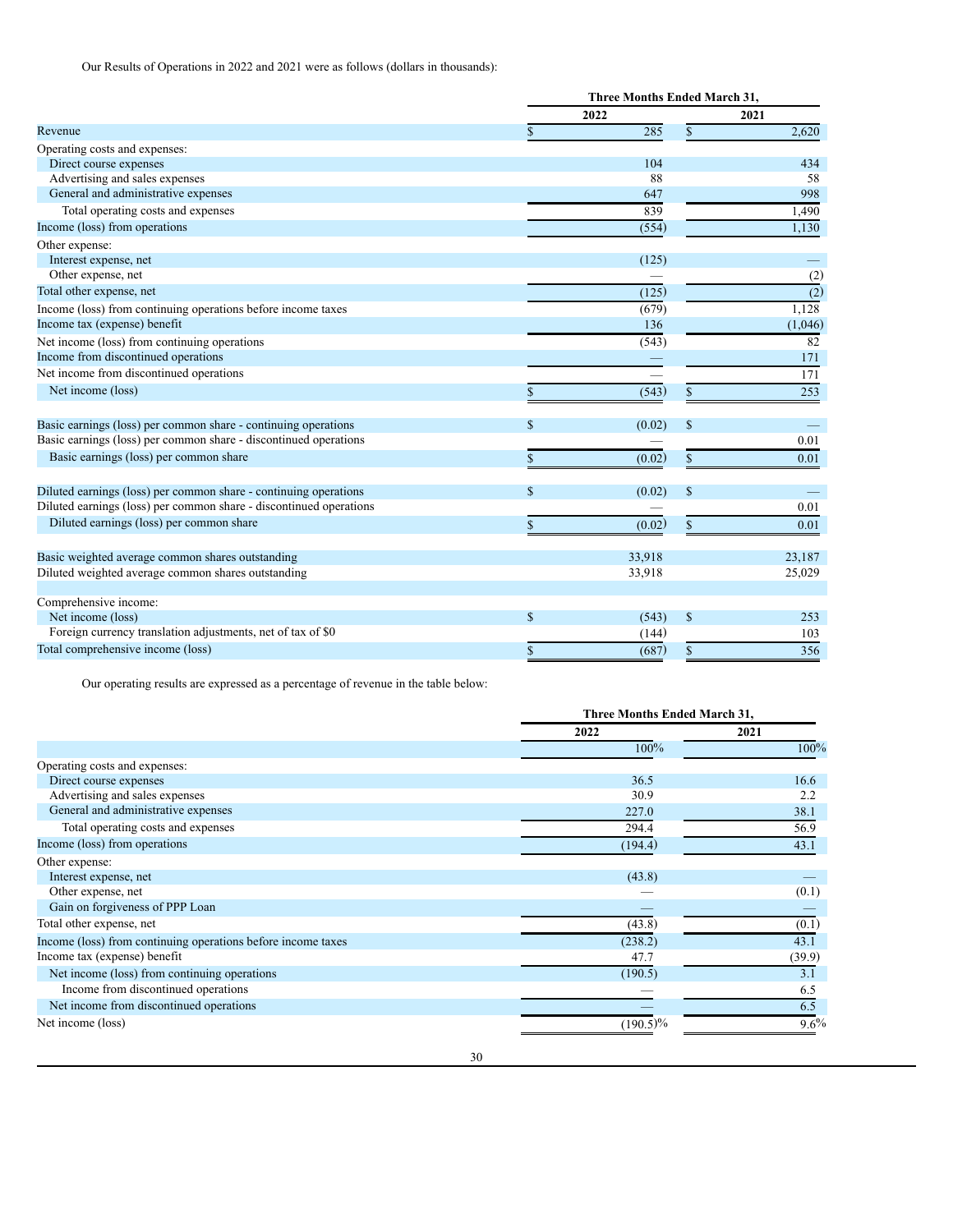### *Outlook*

Cash sales were \$0.1 million for each of the three months ended March 31, 2022 and 2021. There was no change in cash sales over the periods due to the temporary suspension of live in-person events and ongoing student fulfillment in the North America segment.

We believe that cash sales remain an important metric when evaluating our operating performance. Pursuant to U.S. GAAP, we recognize revenue upon the earlier of (i) when our students take their courses or (ii) the term for taking their course expires, both of which could be several quarters after the student purchases a program. Our students pay for their courses in full up-front or through payment agreements with independent third parties.

Due to the economic severity of COVID-19 pandemic on the Company's results of operations, financial condition, and liquidity, live in-person events were temporarily suspended in December 2021 to focus on strategic initiatives. The impact of the temporary suspension of live events is unknown.

### **Operating Segments**

Historically, our operations are managed through three operating segments: (i) North America, (ii) the United Kingdom, and (iii) Other Foreign Markets. The proportion of our total revenue attributable to each segment is as follows:

|                                   | <b>Three Months Ended</b><br>March 31. |           |
|-----------------------------------|----------------------------------------|-----------|
| As a percentage of total revenue  | 2022                                   | 2021      |
| North America                     | 100.0%                                 | 66.4%     |
| U.K.                              | $\overline{\phantom{a}}$               | 33.6%     |
| Other foreign markets             |                                        |           |
| <b>Total consolidated revenue</b> | $100.0\%$                              | $100.0\%$ |

#### *North America*

The majority pertained to real estate-related education, with the balance pertaining to financial markets training. We are continuing to develop methods of connecting to our students, diversify products, and develop proprietary brands in order to increase the North America segment. Our revenue from our proprietary *Building Wealth with* Legacy <sup>TM</sup> brand was \$284 thousand compared to \$762 thousand or as a percentage 99.7% and 43.8% for the three months ended March 31, 2022 and 2021, respectively. Revenue derived from our Homemade Investor brand was \$1.0 thousand and \$275.0 thousand or as a percentage of total segment revenue was 0.35% and 15.8% for the three months ended March 31, 2022 and 2021, respectively. There was no revenue derived from the Rich Dad brands in our North America segment for the three months ended March 31, 2022. Revenue for the three months ended March 31, 2021 was \$0.7 million or as a percentage of total segment revenue was 40.4%. We continue to fulfill contracts for students under the Rich Dad brand, however, we are no longer actively selling the Rich Dad brand.

The North America segment revenue was \$0.3 million and \$1.7 million or as a percentage of total revenue was 100.0% and 66.4% for the three months ended March 31, 2022 and 2021, respectively. The decrease in revenue of \$1.4 million or 83.6% during the three months ended March 31, 2022 compared to the same period in 2021, was due to a decrease in recognition of revenue from attendance (i.e. fulfillment) of \$1.1 million or 96.5 % and decrease in revenue from expired contracts of \$0.4 million or 61.5% with the temporary suspension on live in-person events.

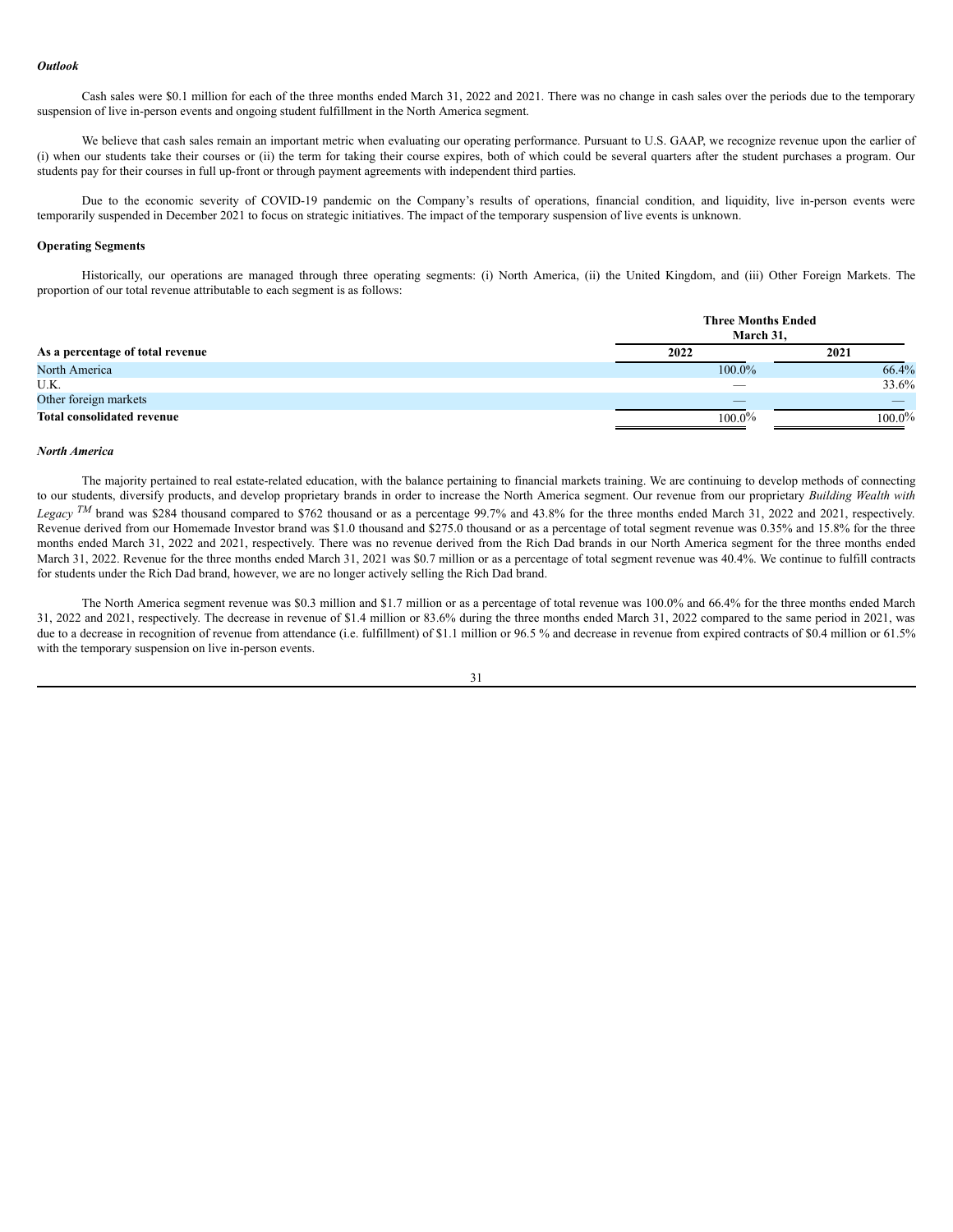There was no Revenue derived from our U.K. segment for the three months ended March 31, 2022. The Rich Dad brands in our U.K. segment was \$0.6 million or as a percentage of total segment revenue was 67.2% for the three months ended March 31, 2021. The majority pertained to real estate-related education, with the balance pertaining to financial markets education. With the discontinued operations of UK Legacy, our U.K. segment is no longer as diverse.

The U.K. segment revenue was \$0.0 thousand and \$880.0 thousand or as a percentage of total revenue was 0.0% and 33.6% for the three months ended March 31, 2022 and 2021, respectively. The decrease in revenue of \$880 thousand for the three months ended March 31, 2022 compared to the same period in 2021, was due to decrease in revenue from expired contracts of \$ 880.0 thousand. There is no current sales activity in this segment.

#### *Other Foreign Markets*

Historically, we have operated in other foreign markets, including Australia, New Zealand, South Africa, Hong Kong and other European, Asian and African countries. As a result of the COVID-19 pandemic, we placed in liquidation certain entities that operated in this segment, resulting in zero revenues and expenses from continuing operations in the other foreign markets segment for the three months ended March 31, 2022 and March 31, 2021, respectively. We are no longer actively selling in the market.

### *Three months ended March 31, 2022 Compared to Three months ended March 31, 2021*

#### *Revenue*

Revenue was \$0.3 million for the three months ended March 31, 2022 compared to \$2.6 million for the three months ended March 31, 2021. Revenue decreased \$2.3 million or 88.5% during the three months ended March 31, 2022 compared to the same period in 2021. The decrease in revenue was mainly due to decreased attendance (i.e. fulfillment) of \$0.4 million or 61.5% and decreases in recognition of revenue from expired contracts of \$1.9 million or 98.1%. The decrease in attendance was due to a temporary suspension of live in-person events during the three months ended March 31, 2022. In addition, the decrease is attributed to contract fulfillment of \$880.0 thousand for the three month ended March 31, 2021 to fulfill student contract obligations during the liquidation process.

Cash sales were \$0.1 million for each of the three months ended March 31, 2022 and 2021. There was no change in cash sales due to the temporary suspension of live in-person events and ongoing student fulfillment in the North America segment.

### *Operating Expenses*

Total operating costs and expenses were \$0.8 million for the three months ended March 31, 2022 compared to \$1.5 million for the three months ended March 31, 2021, a decrease of \$0.7 million or 46.7%. The decrease was primarily due to a \$0.3 million decrease in direct course expenses and a \$0.4 million decrease in general and administrative expenses. These decreases were related to the temporary suspension of live in-person events and the ongoing impact of the COVID-19 pandemic.

### *Direct course expenses*

Direct course expenses relate to our free preview workshops, basic and elite training, and individualized mentoring programs, consisting of instructor fees, facility costs, salaries, commissions and fees associated with our field representatives and related travel expenses. Direct course expenses were \$0.1 million for the three months ended March 31, 2022 compared to \$0.4 million for the three months ended March 31, 2021, a decrease of \$0.3 million or 75.0%, which was related to decreases in sales and training compensation, due to the economic impact of the COVID-19 pandemic on consumers and the temporary suspension of live in-person events.

### *Advertising and sales expenses*

We generally obtain most of our potential customers through internet-based advertising. Advertising and sales expenses consist of purchased media to generate registrations to our free preview workshops and costs associated with supporting customer recruitment. We obtain the majority of our customers through free preview workshops. Historically, these preview workshops are offered in various metropolitan areas in North America, United Kingdom, and other international markets. Prior to the actual workshop, we spend a significant amount of money in the form of advertising through various media channels. Today, we offer live online and on- demand trainings as the live in-person trainings have temporarily been suspended.

Advertising and sales expenses were \$.01 million for the three months ended March 31, 2022 and 2021 resulting in no change due to COVID-19 pandemic restrictions and the suspension of live in-person events beginning December 2021. As a percentage of revenue, advertising and sales expenses were 30.9 % and 2.2% of revenue for the three months ended March 31, 2022 and 2021, an increase of 28.7 %.

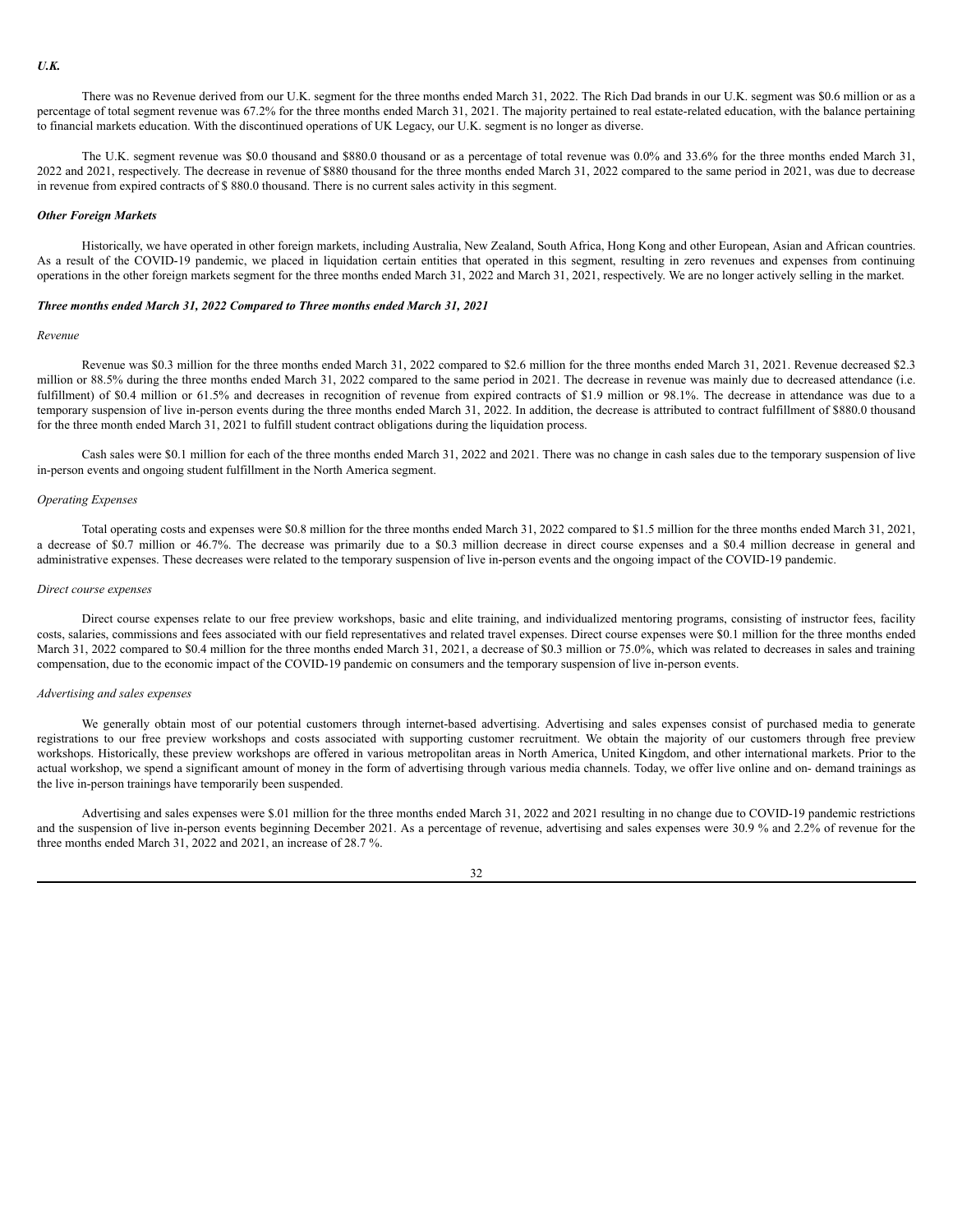### *Royalty expenses*

We are required to pay royalties under the licensing and related agreements pursuant to which we develop, market, and sell Rich Dad and Homemade Investor branded live seminars, training courses, and related products worldwide. There were no royalty expenses for the three months ended March 31, 2022 and 2021, respectively due to transitioning sales to our *Building Wealth with Legacy TM.*

#### *General and administrative expenses*

General and administrative expenses primarily consist of compensation, benefits, insurance, professional fees, facilities expenses and travel expenses for the corporate staff, as well as depreciation and amortization expenses. General and administrative expenses were \$0.6 million for the three months ended March 31, 2022 compared to \$1.0 million for the three months ended March 31, 2021, a decrease of \$0.4 million, or 40%. The decrease in general and administrative expenses was partially a result a decrease in our personnel expenses due to retention in the amount of \$0.1 million and a decrease of professional services of \$0.2 million.

### *Income tax expense*

We recorded income tax benefit of \$136 thousand and income tax expense of \$1.0 million for the three months ended March 31, 2022 and 2021, respectively. Our effective tax rate was 20.0% and 92.7%) for the three months ended March 31, 2022 and 2021, respectively. Our effective tax rates differed from the U.S. statutory corporate tax rate of 21.0%, primarily because of the mix of pre-tax income or loss earned in certain jurisdictions*.*

We record a valuation allowance when it is more likely than not that some portion, or all, of the deferred tax assets will not be realized. As of March 31, 2022 and December 31, 2021, valuation allowances of \$3.5 million and \$3.5 million, respectively have been provided against net operating loss carryforwards and other deferred tax assets.

### *Net income (loss) from continuing operations*

Net income (loss) from continuing operations was \$(0.5) million or \$(.02) per basic and diluted common share for the three months ended March 31, 2022 compared to net income from continuing operations of \$.1 million or \$0.00 per basic and diluted common share for the three months ended March 31, 2021, a decrease in net income from continuing operations of \$.6 million or \$.02 per basic and diluted common share.

### *Net income from discontinued operations*

There was no Net income from discontinued operations for the three months ended March 31, 2022. Net income from discontinued operations for the three months ended March 31, 2021 of \$0.2 million or \$0.01 per basic and diluted common share, a decrease in net income from continuing operations of \$0.2 million or \$0.01 per basic and diluted common share.

### *Net Income*

Net income (loss) was \$(0.5) million or \$(.02) per basic and diluted common share for the three months ended March 31, 2022, compared to a net income of \$.3 million or \$0.01 per basic and diluted common share for the three months ended March 31, 2021, a decrease in net income of \$0.8 million or \$0.03 per basic and diluted common share.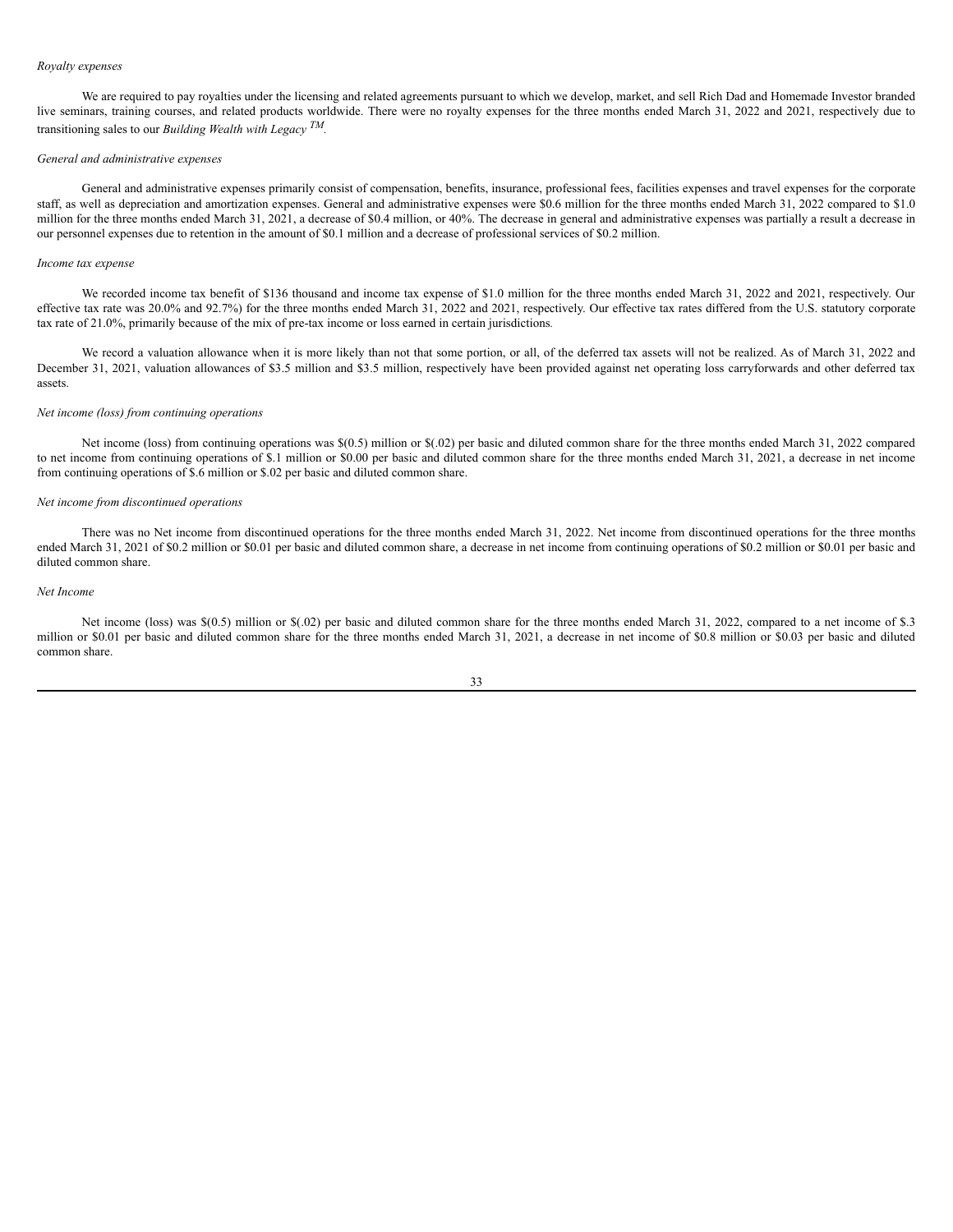### **Critical Accounting Policies**

For a discussion of our critical accounting policies and estimates that require the use of significant estimates and judgments, *see "Management's Discussion and* Analysis of Financial Condition and Results of Operations-Critical Accounting Policies" in our Annual Report on Form 10-K for the year ended December 31, 2021.

### *LIQUIDITY AND CAPITAL RESOURCES*

#### *Known Trends and Uncertainties*

In general, we believe we will experience an increase in demand for our products and services compared to recent prior periods as we develop our *Building Wealth with Legacy* <sup>*TM*</sup> brand and other revenue streams. We believe that our products and services appeal to those who seek increased financial freedom. If we experience a prolonged decline in demand for our products and services, it could have a material adverse effect on our future operating results.

Historically, we have funded our working capital and capital expenditures using cash and cash equivalents on hand. However, given our decreased operating cash flows during the past pandemic, it has been necessary for us to manage our cash position to ensure the future viability of our business. Our cash flows are subject to a number of risks and uncertainties, including, but not limited to, earnings, favorable terms from our merchant processors, seasonality, and fluctuations in foreign currency exchange rates.

We continue to take steps to ensure our expenses are in line with our projected cash sales and liquidity requirements for 2022 and based upon current and anticipated levels of operations, we believe cash and cash equivalents on hand will not be sufficient to fund our expected financial obligations and anticipated liquidity requirements for the fiscal year 2022. However, we are exploring alternative sources of capital, but there can be no assurances any such capital will be obtained. For the three months ended March 31, 2022, we had an accumulated deficit, a working capital deficit and a negative cash flow from operating activities. These circumstances raise substantial doubt as to our ability to continue as a going concern. Our ability to continue as a going concern is dependent upon our ability to generate profits by expanding current operations as well as reducing our costs and increasing our operating margins, and to sustain adequate working capital to finance our operations. The failure to achieve the necessary levels of profitability and cash flows would be detrimental to us.

The following is a summary of our cash flow activities for the periods stated (in thousands):

|                                                               |          | <b>Three Months Ended</b><br>March 31. |  |
|---------------------------------------------------------------|----------|----------------------------------------|--|
|                                                               | 2022     | 2021                                   |  |
| Net cash used in operating activities                         | (1, 135) | (1,451)                                |  |
| Net cash provided by investing activities                     | __       |                                        |  |
| Net cash provided by financing activities                     | (7)      | 375                                    |  |
| Effect of exchange rate differences on cash                   | 480      | 185                                    |  |
| Net decrease in cash and cash equivalents and restricted cash | (662)    | (891)                                  |  |

### *Operating Cash Flows and Liquidity*

Net cash used in operating activities was \$ 1.1 million in the three months ended March 31, 2022 compared to net cash used in operating activities of \$1.5 million in the three months ended March 31, 2021, representing a period-over-period increase of \$0.4 million. This increase was primarily the result of a decrease in sales events due to COVID-19 and the temporary suspension of live in-person events in December 2021 and throughout the three months ending March 31, 2022.

#### *Investing Cash Flows*

There was no cash used in or provided by investing activity in the three months ended March 31, 2022 and 2021.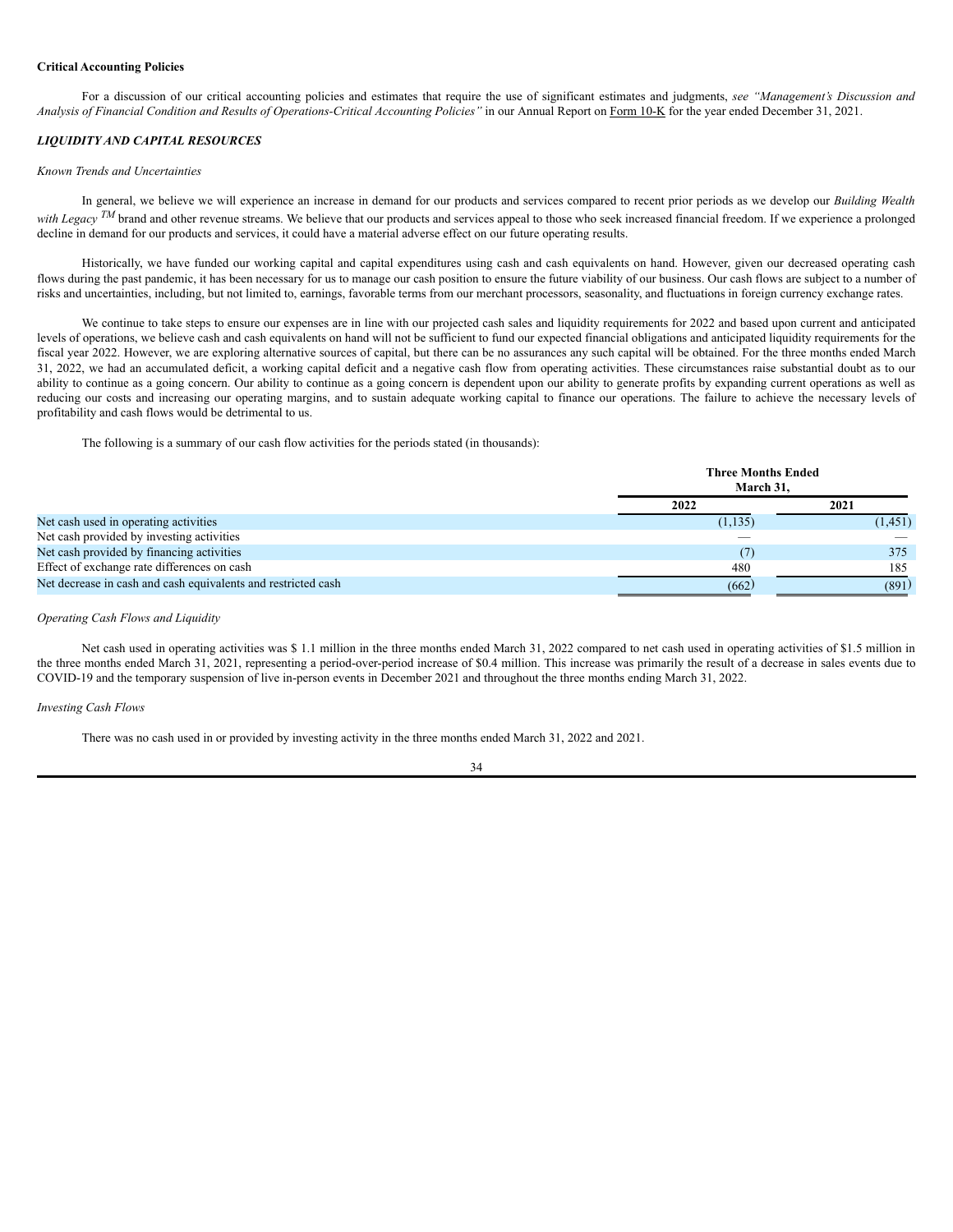### *Financing Cash Flows*

Our consolidated capital structure as of March 31, 2022 was 17 % debt and 83% equity. As of December 31, 2021, our consolidated capital structure was 17% debt and 83% equity.

Net cash used by financing activities totaled \$7 thousand during the three months ended March 31, 2022, representing our payment on debt.

We expect that our working capital deficit, which is primarily a result of our deferred revenue balance, will continue for the foreseeable future. As of March 31, 2022, and December 31, 2021, our consolidated current deferred revenue was \$4.3 million and \$4.4 million, respectively.

Our cash and cash equivalents were, and continue to be, invested in short-term, liquid, money market funds. Restricted cash balances consisted primarily of funds on deposit with credit card processors and cash collateral with our credit card vendors. Restricted cash balances held by credit card processors are unavailable to us unless we discontinue sale of our products or discontinue the usage of a vendor's credit card.

### <span id="page-37-0"></span>**Item 4. Controls and Procedures.**

An evaluation of the effectiveness of the design and operation of our disclosure controls and procedures (as defined in Rule 13a-15 under the Securities Exchange Act of 1934) was carried out under the supervision and with the participation of our management, including our Chief Executive Officer. As of March 31, 2022, based upon that evaluation, the Chief Executive Officer concluded that the design and operation of these disclosure controls and procedures were not effective.

Our management is responsible for establishing and maintaining adequate internal control over financial reporting, as defined in Rules 13a-15(f) and 15d-15(f) of the Securities Exchange Act of 1934, as amended. Internal control over financial reporting, no matter how well designed, has inherent limitations. Therefore, even those systems determined to be effective can provide only reasonable assurance with respect to financial statement preparation and presentation. Further, because of changes in conditions, the effectiveness of internal control over financial reporting may vary over time.

Under the supervision and with the participation of our management, including our Chief Executive Officer, we conducted an evaluation to assess the effectiveness of our internal control over financial reporting as of March 31, 2022 based upon criteria set forth in the Internal Control—Integrated Framework (2013) issued by the Committee of Sponsoring Organizations of the Treadway Commission. Based on our assessment, As of March 31, 2022, we have determined that we presently do not have an internal control system or procedures that are effective and may be relied upon in connection with our financial reporting. The weaknesses in our internal control system that were identified by our management generally include weakness that present a reasonable possibility that a material misstatement of our annual or interim financial statements will not be identified, prevented or detected on a timely basis, and specifically include:

- Financial Reporting Systems: The weakness in our internal control system identified by our management relate to the implementation of our new ERP system, which went into production on January 1, 2018. Our ERP software is not able to produce complete and accurate information in regard to revenues and deferred revenues for consistent financial reporting purposes.
- Failure in the operation of internal control: The weakness in our operation of internal control system relate to the lack of proper authorization and segregation of duties for disbursements within the purchasing process.

If we fail to effectively remediate any of these material weaknesses or other material weaknesses or deficiencies in our control environment that may be identified in the future, we may be unable to accurately report our financial results or report them within the time frames required by law or exchange regulations, to the extent applicable, which would have a negative impact on us and our share price.

This Quarterly Report does not include an attestation report of our registered public accounting firm regarding internal control over financial reporting. Management's report was not subject to attestation by our registered public accounting firm pursuant to rules of the SEC that permit us to provide only management's report in this Quarterly Report.

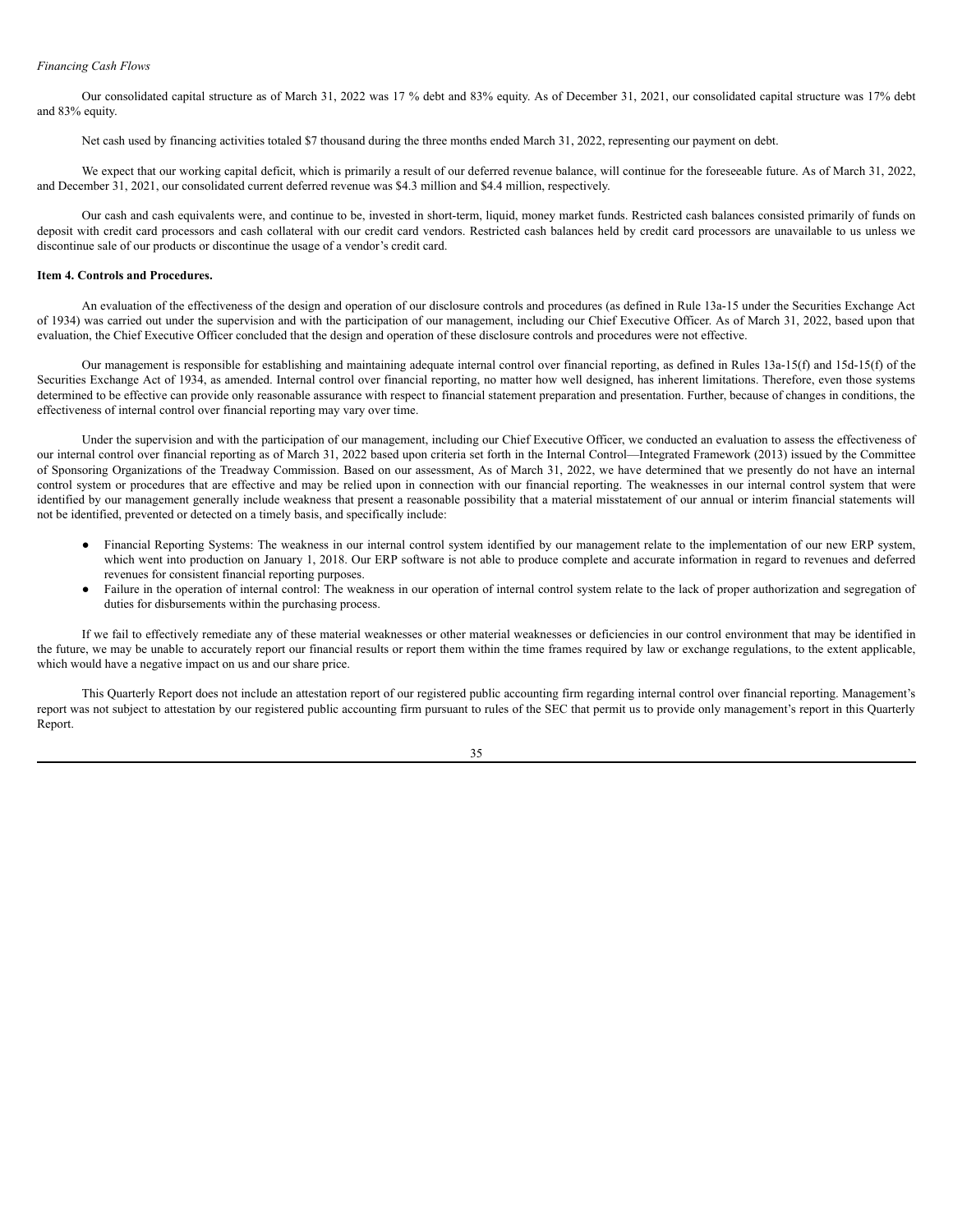### **PART II. OTHER INFORMATION**

# <span id="page-38-1"></span><span id="page-38-0"></span>**Item 1. Legal Proceedings.**

We are subject to a number of contingencies, including litigation, from time to time. For further information regarding legal proceedings, see Note 13 *Commitments and Contingencies*, to our Consolidated financial statements.

### <span id="page-38-2"></span>**Item 1A. Risk Factors.**

For information regarding risk factors, please refer to Part I, Item 1A in the Company's Annual Report on Form 10-K for the year ended December 31, 2021, and the Cautionary Note Regarding Forward Looking Statements as set forth in our Current Report on Form 8-K filed with the SEC on April 09, 2021.

### <span id="page-38-3"></span>**Item 2. Unregistered Sales of Equity Securities and Use of Proceeds.**

There were no sales or repurchases of the Company's equity securities during the three months ended March 31, 2022.

### **Item 3. Defaults Upon Senior Securities**

None.

# **Item 4. Mine Safety Disclosures**

Not Applicable.

### <span id="page-38-4"></span>**Item 5. Other Information**

We received a "Notice of Breach and Obligation to Cure to Avoid Event of Default" from GLD Legacy Holdings, LLC ("GLD") dated May 11, 2022 (the "Notice"), under our existing \$500,000 Senior Secured Convertible Debenture with GLD as lender (the "GLD Debenture"). Pursuant to the Notice, GLD informed us of certain alleged breaches of the terms of the GLD Debenture by us, and that we have 30 days to cure or GLD will consider an event of default under the GLD Debenture to have occurred. We are currently evaluating the claims in the Notice.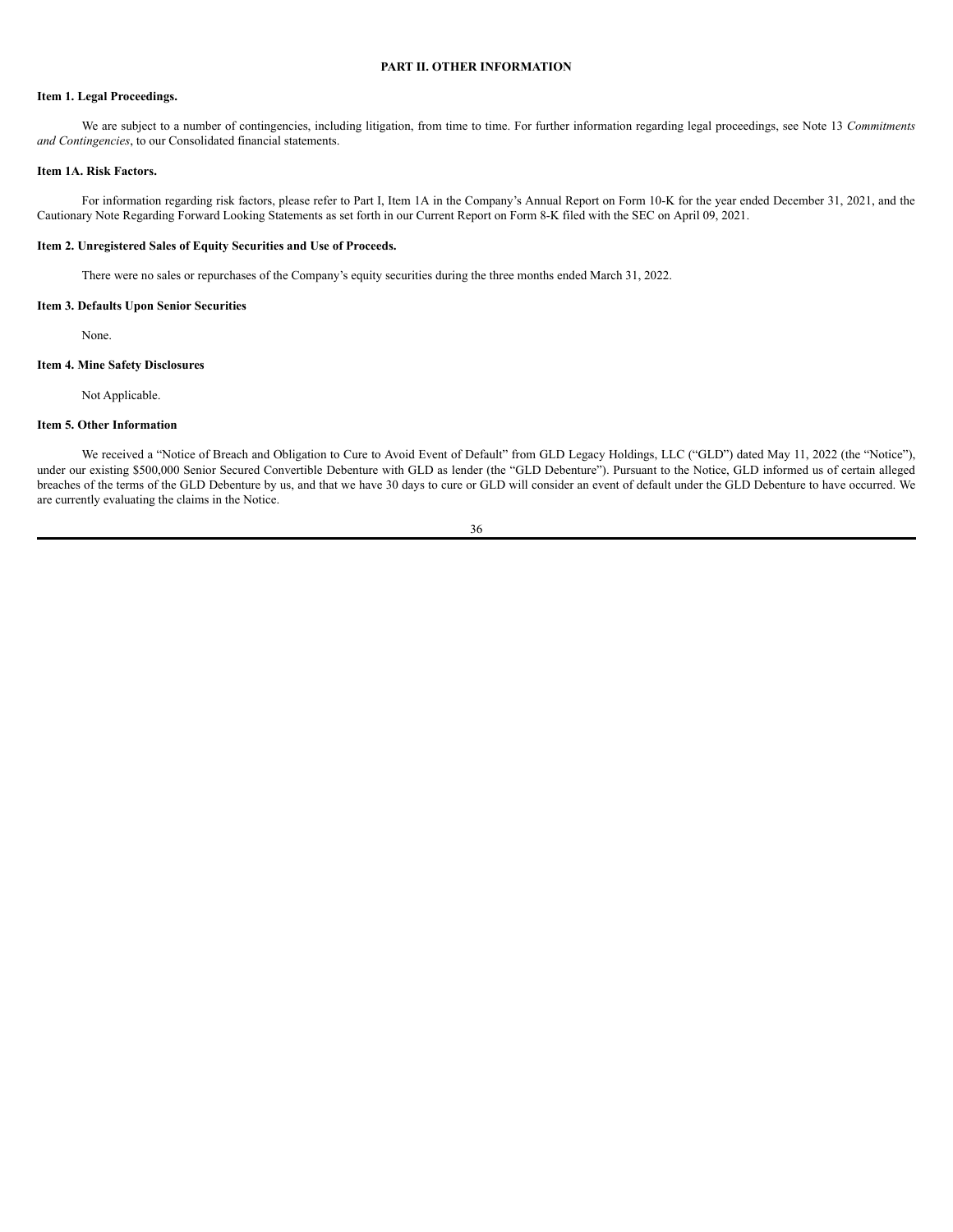### <span id="page-39-0"></span>**Item 6. Exhibits**

**Exhibit Description** 31.1\* Certification of The Chief Executive Officer under Section 302 of [Sarbanes-Oxley](https://s3.amazonaws.com/content.stockpr.com/sec/0001493152-22-014133/ex31-1.htm) Act of 2002 32.1\* Certification Pursuant to Section 906 of [Sarbanes-Oxley](https://s3.amazonaws.com/content.stockpr.com/sec/0001493152-22-014133/ex32-1.htm) Act of 2002<br>101\* The following materials from Legacy Education Alliance. Inc.'s Ou The following materials from Legacy Education Alliance, Inc.'s Quarterly Report on Form 10-Q for the quarter ended March 31, 2021, formatted in XBRL (eXtensible Business Reporting Language): (i) Consolidated Balance Sheets as of March 31, 2021 (Unaudited) and December 31, 2021, (ii) Consolidated Statements of Operations and Comprehensive income for the three months ended March 31, 2021 and 2021 (Unaudited), (iii) Consolidated Statement of Changes in Stockholders' Deficit for the three months ended March 31, 2021 and 2021 (Unaudited), (iv) Consolidated Statements of Cash Flows for the three months ended March 31, 2021 and 2021 (Unaudited) and (v) Notes to Consolidated Financial Statements (Unaudited). 101.INS Inline XBRL Instance Document<br>101.SCH Inline XBRL Taxonomy Extensio Inline XBRL Taxonomy Extension Schema Document 101.CAL Inline XBRL Taxonomy Extension Calculation Linkbase 101.DEF Inline XBRL Taxonomy Extension Definition Linkbase Document<br>101.LAB Inline XBRL Taxonomy Extension Label Linkbase Document Inline XBRL Taxonomy Extension Label Linkbase Document 101.PRE Inline XBRL Taxonomy Extension Presentation Linkbase Document<br>104 Cover Page Interactive Data File (embedded within the Inline XBRL Cover Page Interactive Data File (embedded within the Inline XBRL document)

\* Filed herewith.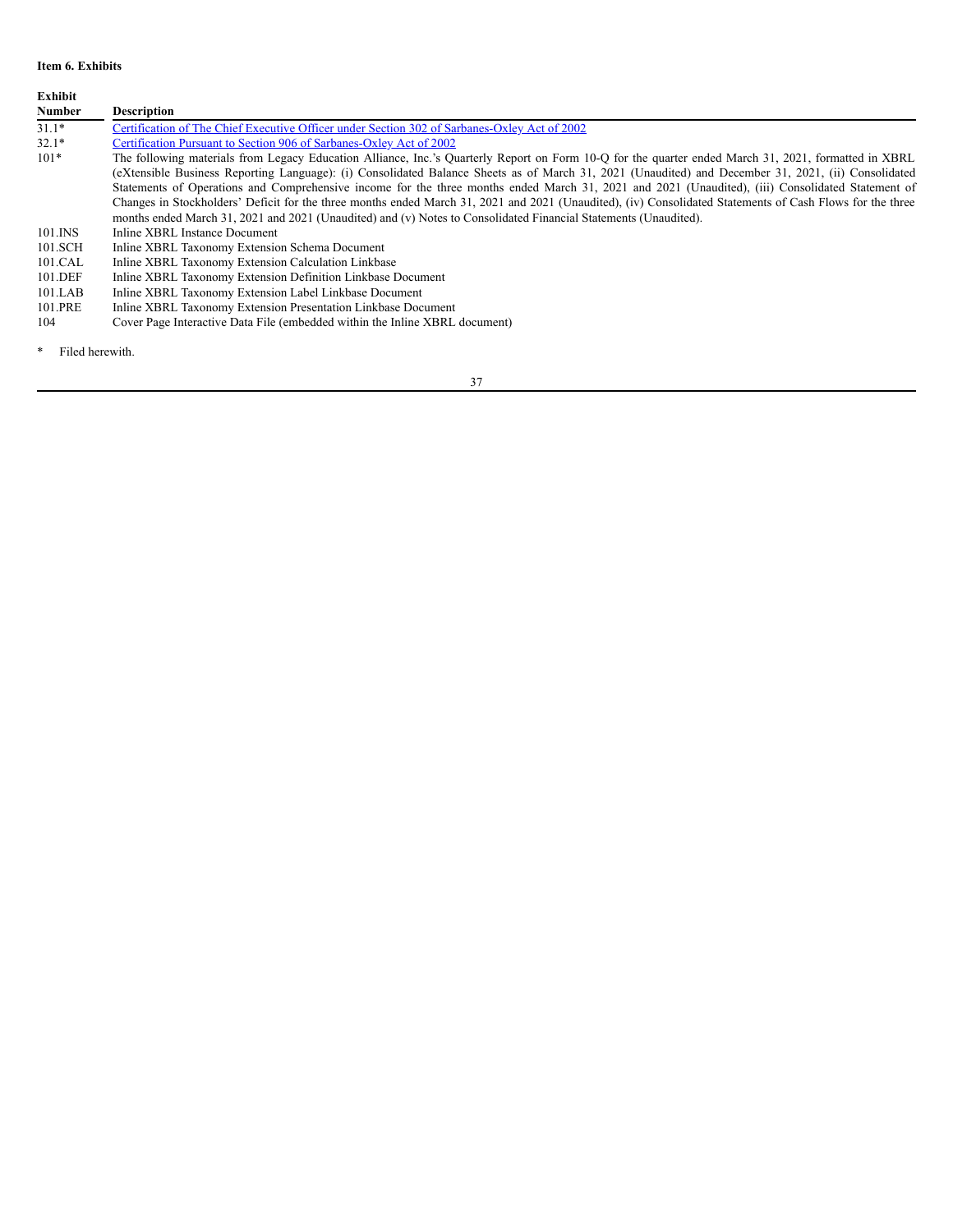## **SIGNATURES**

<span id="page-40-0"></span>Pursuant to the requirements of the Securities Exchange Act of 1934, the registrant has duly caused this report to be signed on its behalf by the undersigned, thereunto duly authorized.

# **LEGACY EDUCATION ALLIANCE, INC.**

Dated: May 17, 2022 By: */s/ BARRY KOSTINER*

**Barry Kostiner** *Chairman of the Board and Chief Executive Of icer (principal executive of icer and interim principal financial and accounting of icer)*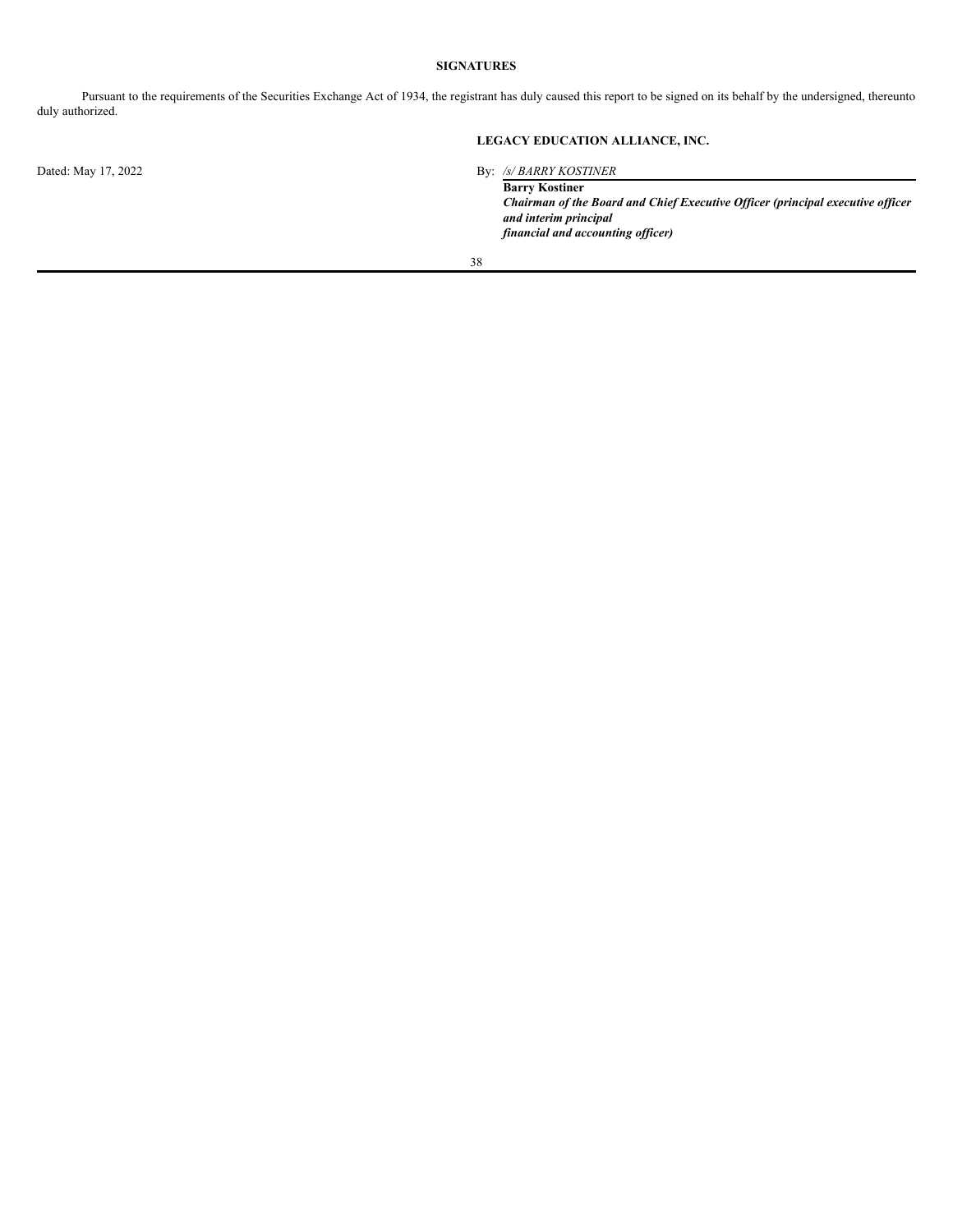### **CERTIFICATION OF THE CHIEF EXECUTIVE OFFICER PURSUANT TO SECTION 302 OF THE SARBANES-OXLEY ACT OF 2002**

I, Barry Kostiner, certify that:

1. I have reviewed this Form 10-Q of Legacy Education Alliance, Inc.;

2. Based on my knowledge, this report does not contain any untrue statement of a material fact or omit to state a material fact necessary to make the statements made, in light of the circumstances under which such statements were made, not misleading with respect to the period covered by this report;

3. Based on my knowledge, the financial statements, and other financial information included in this report, fairly present in all material respects the financial condition, results of operations and cash flows of the registrant as of, and for, the periods presented in this report;

4. The registrant's other certifying officer and I are responsible for establishing and maintaining disclosure controls and procedures (as defined in Exchange Act Rules 13a- $15(e)$  and  $15(d-15(e))$  and internal control over financial reporting (as defined in Exchange Act Rules  $13a-15(f)$  and  $15(d)-15(f)$ ) for the registrant and have:

(a) Designed such disclosure controls and procedures, or caused such disclosure controls and procedures to be designed under our supervision, to ensure that material information relating to the registrant, including its consolidated subsidiaries, is made known to us by others within those entities, particularly during the period in which this report is being prepared;

(b) Designed such internal control over financial reporting, or caused such internal control over financial reporting to be designed under our supervision, to provide reasonable assurance regarding the reliability of financial reporting and the preparation of financial statements for external purposes in accordance with generally accepted accounting principles;

(c) Evaluated the effectiveness of the registrant's disclosure controls and procedures and presented in this report our conclusions about the effectiveness of the disclosure controls and procedures, as of the end of the period covered by this report based on such evaluation; and

(d) Disclosed in this report any change in the registrant's internal control over financial reporting that occurred during the registrant's most recent fiscal quarter (the registrant's fourth fiscal quarter in the case of an annual report) that has materially affected, or is reasonably likely to materially affect, the registrant's internal control over financial reporting; and

5. The registrant's other certifying officer and I have disclosed, based on our most recent evaluation of internal control over financial reporting, to the registrant's auditors and the audit committee of the registrant's board of directors (or persons performing the equivalent functions):

(a) All significant deficiencies and material weaknesses in the design or operation of internal control over financial reporting which are reasonably likely to adversely affect the registrant's ability to record, process, summarize and report financial information; and

(b) Any fraud, whether or not material, that involves management or other employees who have a significant role in the registrant's internal control over financial reporting.

Dated: May 17, 2022 */s/ BARRY KOSTINER*

**Barry Kostiner** *Chairman of the Board and Chief Executive Of icer (principal executive of icer and interim principal financial and accounting of icer)*